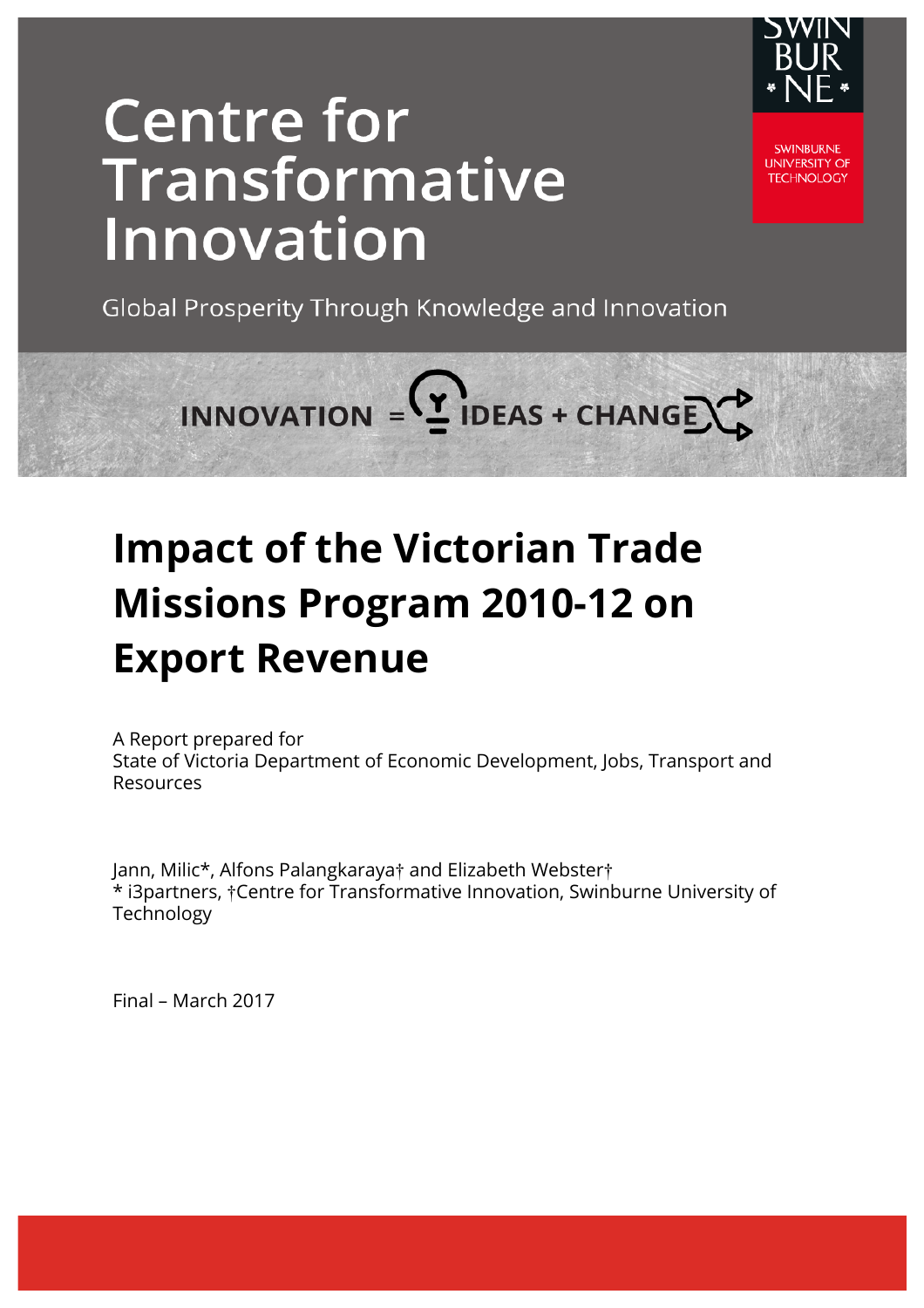## **Contents**

|                                                                                             | 3  |
|---------------------------------------------------------------------------------------------|----|
|                                                                                             |    |
|                                                                                             |    |
|                                                                                             |    |
|                                                                                             |    |
|                                                                                             |    |
|                                                                                             |    |
| 3. Literature review: Economics rationale for trade missions program ___________________ 15 |    |
|                                                                                             |    |
|                                                                                             |    |
|                                                                                             |    |
|                                                                                             |    |
| $\overline{\phantom{a}21}$                                                                  |    |
|                                                                                             |    |
| Merged DEDJTR and the BLADE's BAS-BIT databases_________________________________23          |    |
|                                                                                             | 27 |
|                                                                                             |    |
|                                                                                             |    |
|                                                                                             |    |
|                                                                                             |    |
|                                                                                             |    |
|                                                                                             | 39 |
|                                                                                             |    |
|                                                                                             |    |
|                                                                                             |    |
| DID impact estimate 41                                                                      |    |
|                                                                                             |    |
|                                                                                             | 43 |
|                                                                                             |    |
|                                                                                             | 45 |
|                                                                                             |    |
|                                                                                             |    |
|                                                                                             |    |
|                                                                                             | 51 |
|                                                                                             | 55 |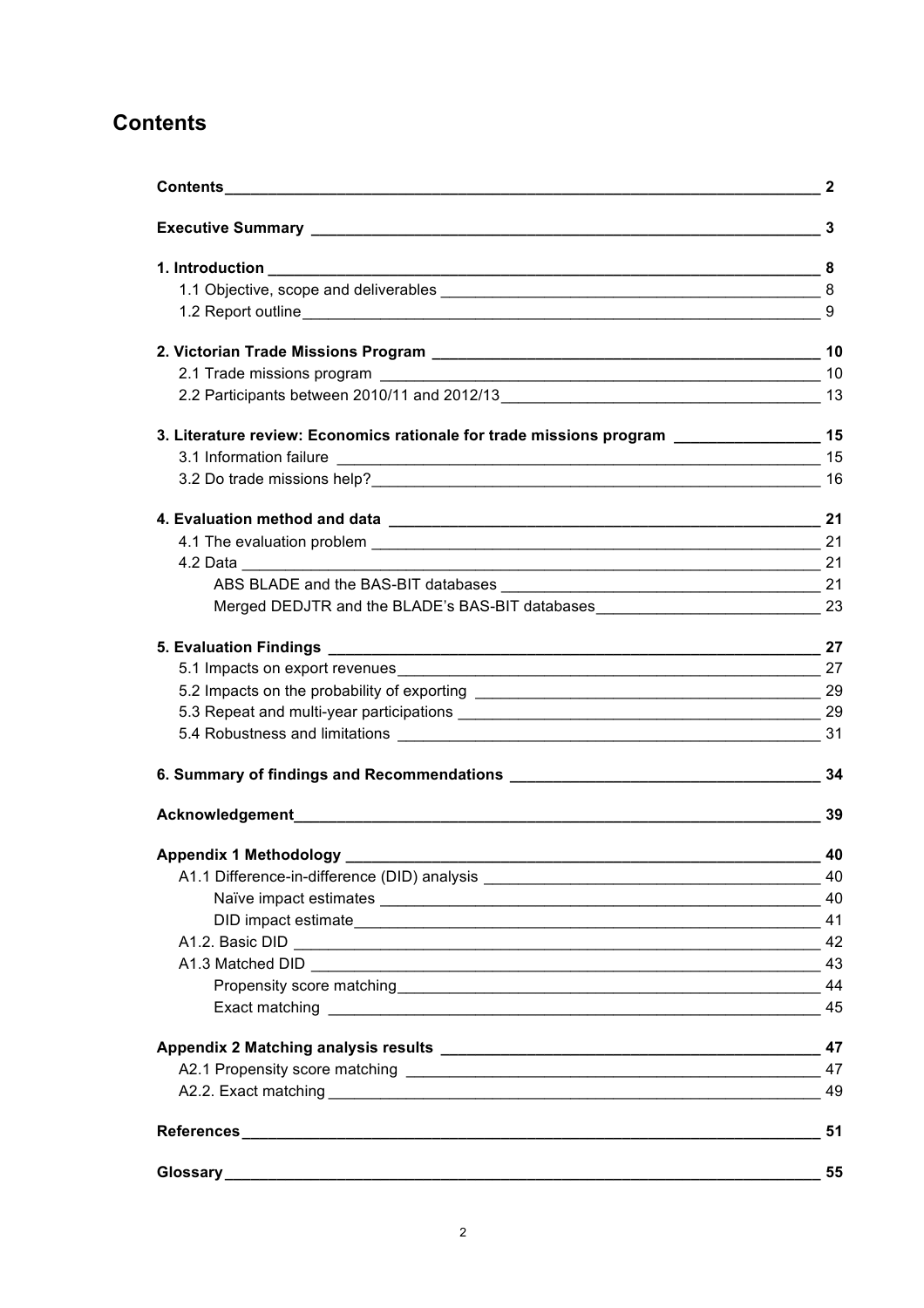## **Executive Summary**

#### Introduction

The Department of Economic Development, Jobs, Transport and Resources (DEDJTR) commissioned the Centre for Transformation Innovation, at Swinburne University of Technology (in partnership with the Australian Bureau of Statistics, ABS) in October 2015 to develop a method to evaluate and quantify the effect of trade promotion programs on export outcomes. Our method utilises the Business Longitudinal Analytical Data Environment (BLADE) at the ABS and links program participants via their Australian Business Number (ABN) to the ABS Business Activity Statement (BAS) and Business Income Tax (BIT) information in the ABS' BLADE database.

The objective of this evaluation was to estimate the impacts on exports of participation in DEDJTR trade missions program over the period of 1 December 2010 to 30 June 2013.

- Under the trade mission program, DEDJTR takes Victorian targeted businesses/organisations to key overseas markets to showcase Victoria's capabilities in key industries and to introduce the participants to potential buyers, investors and trading partners.
- Trade missions programs include over 100 Victorian businesses/organisations but normal trade missions typically comprise 20-100 Victorian businesses. Eligible businesses and organisations are supported with grant between \$2,000 and \$3,000. Since 2010, 3401 trips have been supported (although some businesses participated multiple times).
- The evaluation comprised 1192 program participants of which 843 businesses had complete information on Australian Business Number (ABN) or business characteristics at the ABS database.
- The methodology employed was a robust quasi-experimental methodology known as matched difference-in-difference analysis which compared the change in export performance before and after program participation of the 843 participants to the change in the performance of matched/similar non-participants. The matched control group was drawn from 597,091 Victorian businesses.

#### Key finding 1

The main finding from the evaluation was that the trade missions program has statistically and economically significant positive impacts on participants' export performance (export revenue). The finding confirms the notion that Victorian firms face significant informational barriers and/or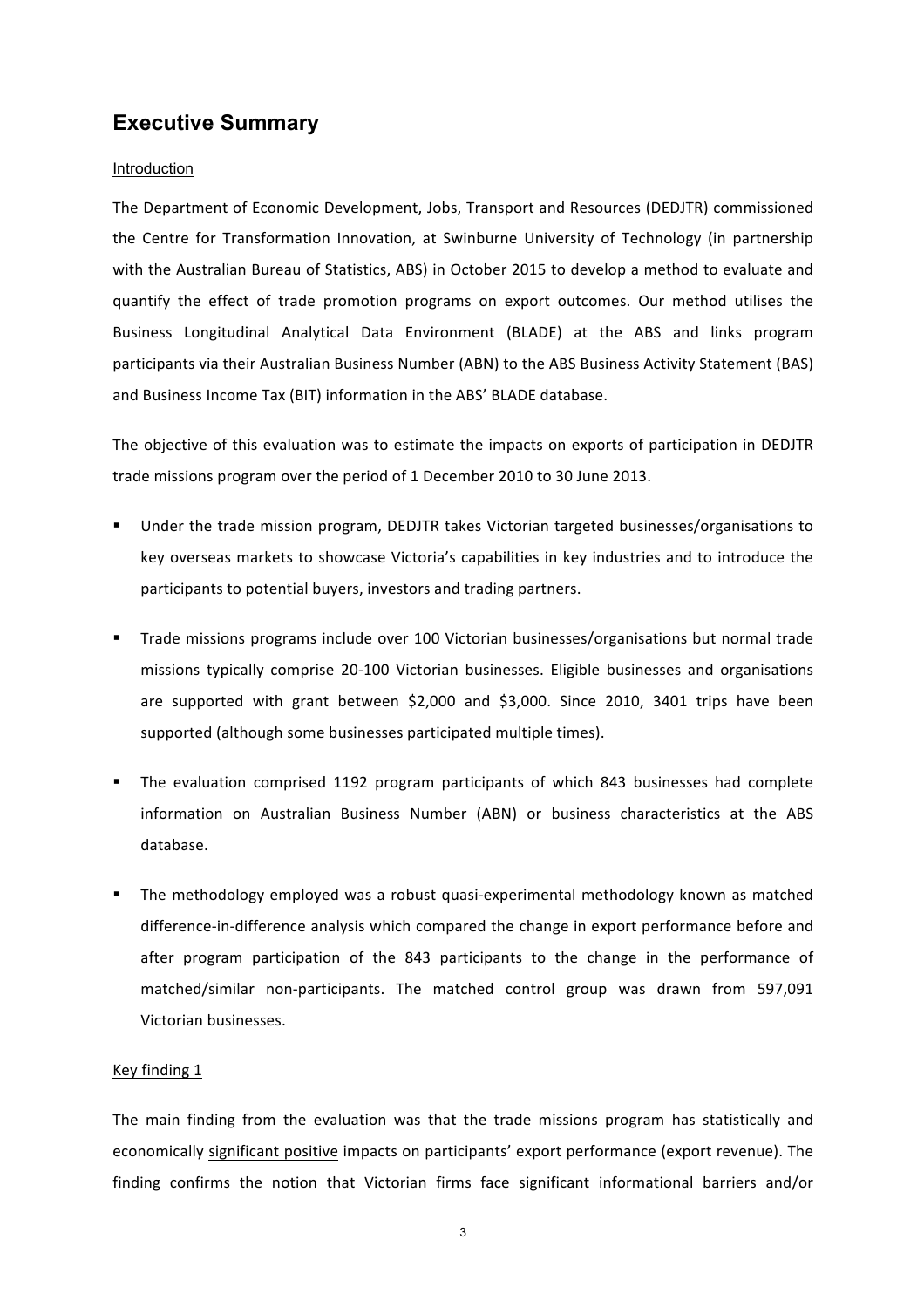barriers in establishing contacts when trying to enter the export market and that government funded trade mission programs can serve as an effective solution (as is the case with this program) to reducing the impacts of these barriers faced by potential exporters. More specifically:

- Trade mission participation increased participants' total export sales by an average of 219% within 12 months and 345% within 24 months.
- With an average total export sales of \$809,662 in the base year (the year before participation), these relative increases are equivalent to average increase in export sales of around \$1,773,160 and \$2,793,333 per program participant respectively.
- Accounting for sample variability, the approximated 95 per cent confidence interval of the within 12 month estimate shown above is between 117% and 321% or approximately between \$947,304 and \$2,599,015 in dollar terms.
- **•** These findings are robust to variation in the main assumptions underlying the empirical model. The evaluation estimated eight different models and found that all of the estimates produced as statistically and economically significant positive impacts of the program. For all eight models, the 95 per cent confidence intervals for the within 12 months estimates of the impact on export sales range from 51% to 535% or approximately from \$412,928 to \$4,331,692.

#### Recommendation 1

Based on the key finding of positive program impacts, we recommend a continuation of the trade mission program, particularly if it is targeted toward businesses which are similar to past program participants (e.g., in terms of industry, international engagement through past export, import or foreign ownership, size and productivity). In order to identify each potential program participant or set the similarity parameters (e.g. the range of sales or turnover values of past participants), the Department of Economic Development, Jobs, Transport and Resources (DEDJTR) could collaborate with the ABS to use the latter's detailed, ABN level Victorian business population database within BLADE.

#### Key finding 2

According to trade program participants self-reported impact data collected by DEDJTR, the average increase in export sales within 12 months is \$565,592. This estimate is low compared to the analysis based on the ABS BLADE data. However, it is still within two of the estimated confidence intervals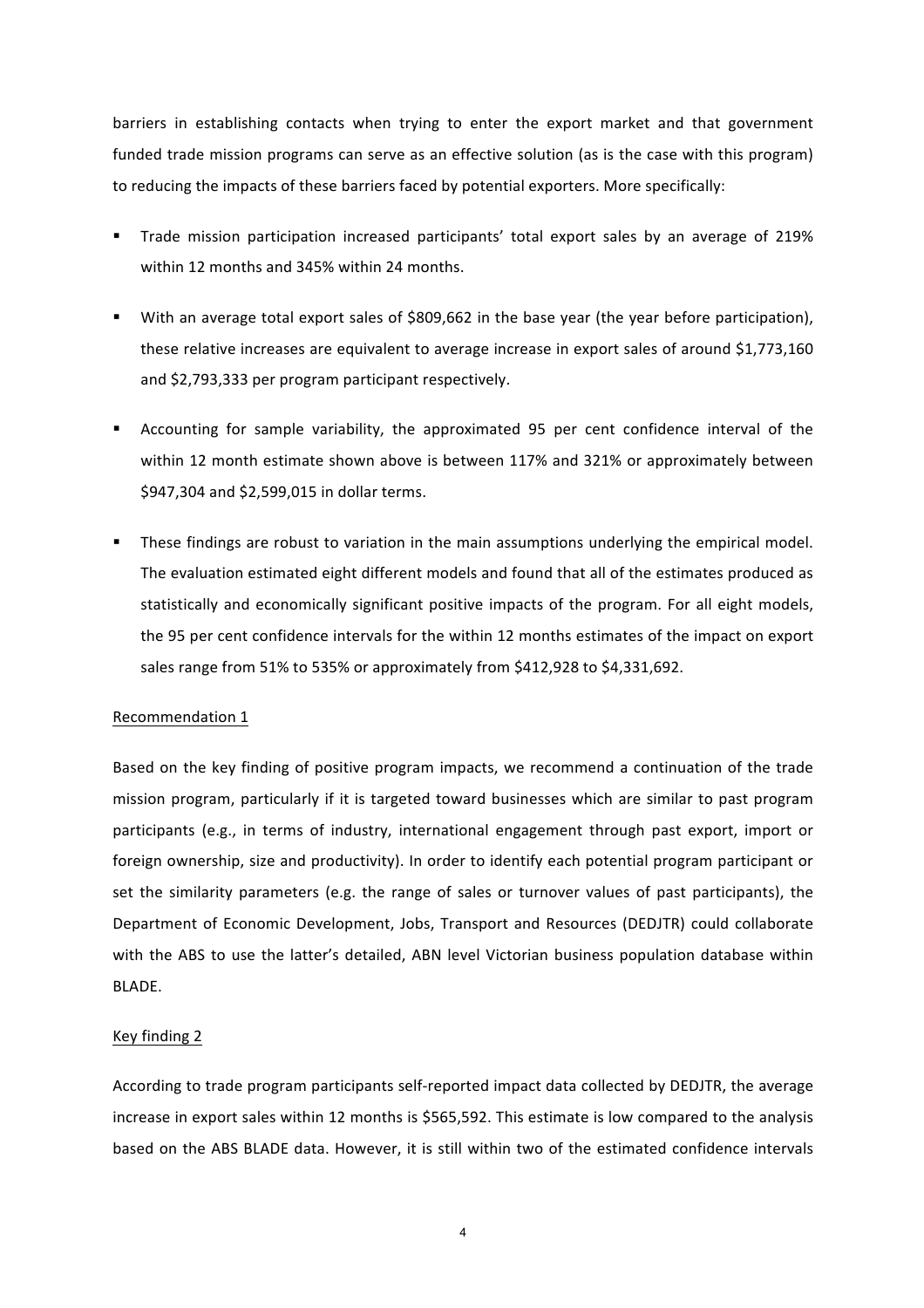(our lowest lower bound is \$412,928). This suggests that the self-reported data is informative and can provide a quick and reasonably reliable impact estimate.

#### Recommendation 2

DEDJTR should continue collecting the self-reported impact data (e.g. increase in export sales within 12 months, 24 months and 36 months) from program participants. If it is possible, DEDJTR should ask participants to also identify the increase of export to the destination country/region of the trade mission in which they participated. The information collected can be used until more objective export destination country information is available in BLADE in the future.

#### Key finding 3

The evaluation found that trade mission participation increased the probability of non-exporters becoming an exporter. In the base year, only around 50% of participants were exporters. After participation, the proportion of participants who were exporters increased to 76% within 12 months and 85% within 24 months.

#### Recommendation 3

Based on the finding that the program increased export market participation among the nonexporters, we recommend the continuation of the current policy which allows firms without any past export experience to participate (around 50% of past participants were non-exporters).

We also recommend further analysis on the characteristics of non-exporters which become exporters. Once this analysis is done, we recommend comparing the findings to those existing studies based on developing country data as the finding that trade mission participation can help non-exporters to enter the export markets is more commonly found in studies of non-exporters from developing countries than from developed countries.

#### Key finding 4

There were businesses (442 out of 1192) which participated in two or more years. On average, the program participation impact on exports performance is larger in the first year of participation than in subsequent years. In other words, there appear to be diminishing returns from participating in subsequent years.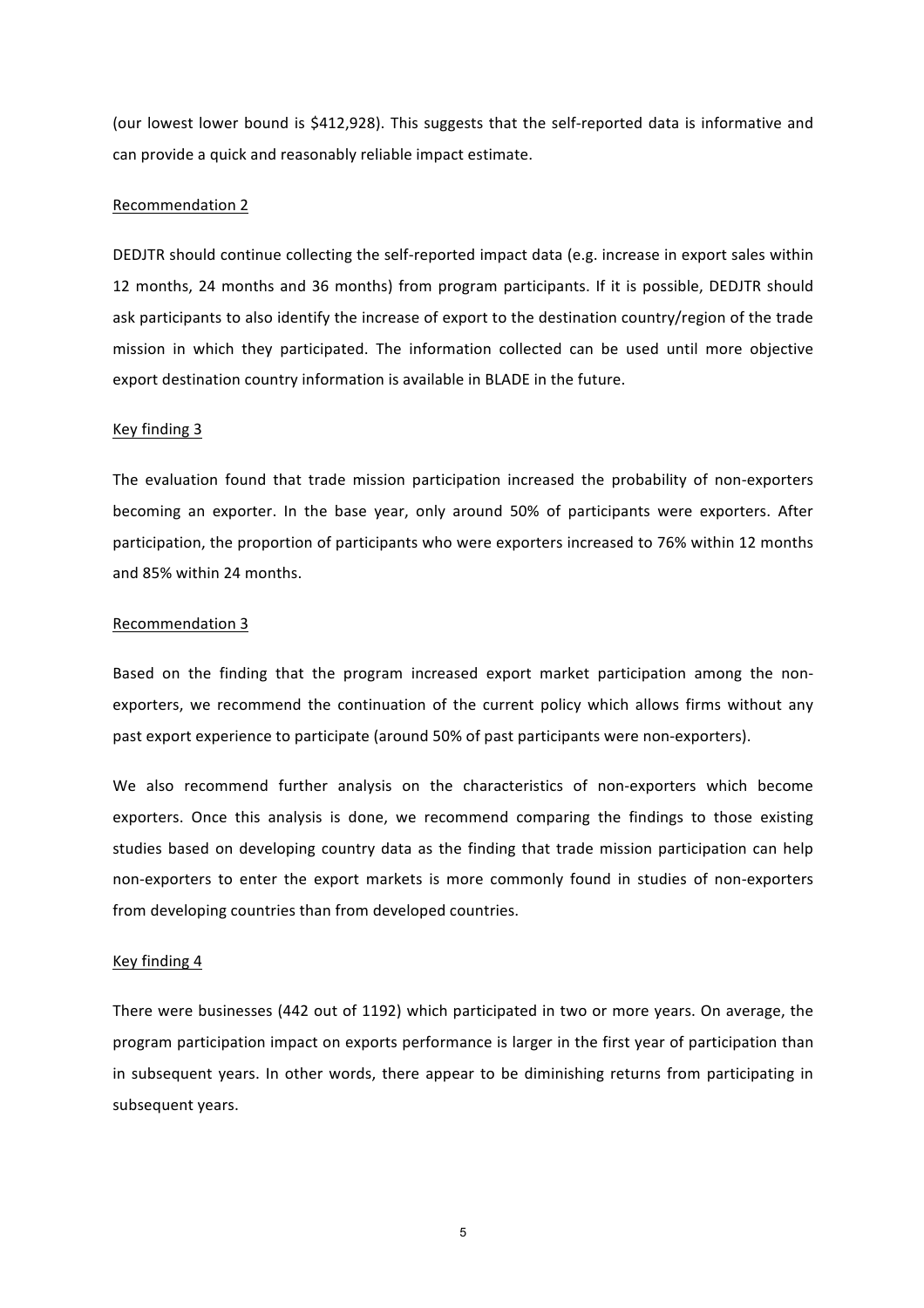#### Recommendation 4

We recommend the issue of diminishing returns from repeat program participation to be analysed further before any decision to limit program participation for new participants only is made. The reasons for this are as follows:

- First, we do not know whether the drop in the estimated impact of subsequent participation is statistically significant, and
- Secondly, we do not know, for example, whether or not all kinds of repeat participation show diminishing return. Some firms may be classified as repeat participants because they participated in two missions to Indonesia and Viet Nam. Other firms may become repeat participants because the participated in two missions to Indonesia and Saudi Arabia.

#### Lessons for future 1

The evaluation approach applied to the trade program using administrative program participation records linked with Australian Bureau of Statistics (ABS) tax record data (the ABS BAS-BIT database) is found to be a robust methodology enabling reliable conclusions on program outcomes to be reached. 

#### Recommendation 5

Implementation of a similar methodology with similar databases to assess program outcomes of other business support program can provide valuable insights for policy makers on the effectiveness of the program. Furthermore, these similar program databases can be consolidated to identify firms participating in multiple programs administered by different sections/departments in order to refine each specific program impact estimate further.

#### Lesson for future 2

A literature review conducted showed that this is a first of its kind study in Australia. Furthermore, existing evidence is often based on aggregate (industry-level) trade data. In contrast, this evaluation used firm-level data which allowed us to identify the direction of causality. That is, we were able to ensure that the estimated difference in export performance between participants and nonparticipants was a result of program participation and not because better performing firms in terms of export were more likely to be participants. Industry-level data could not distinguish firms which actually participated in trade missions from firms which did not. As a result, any factor that causes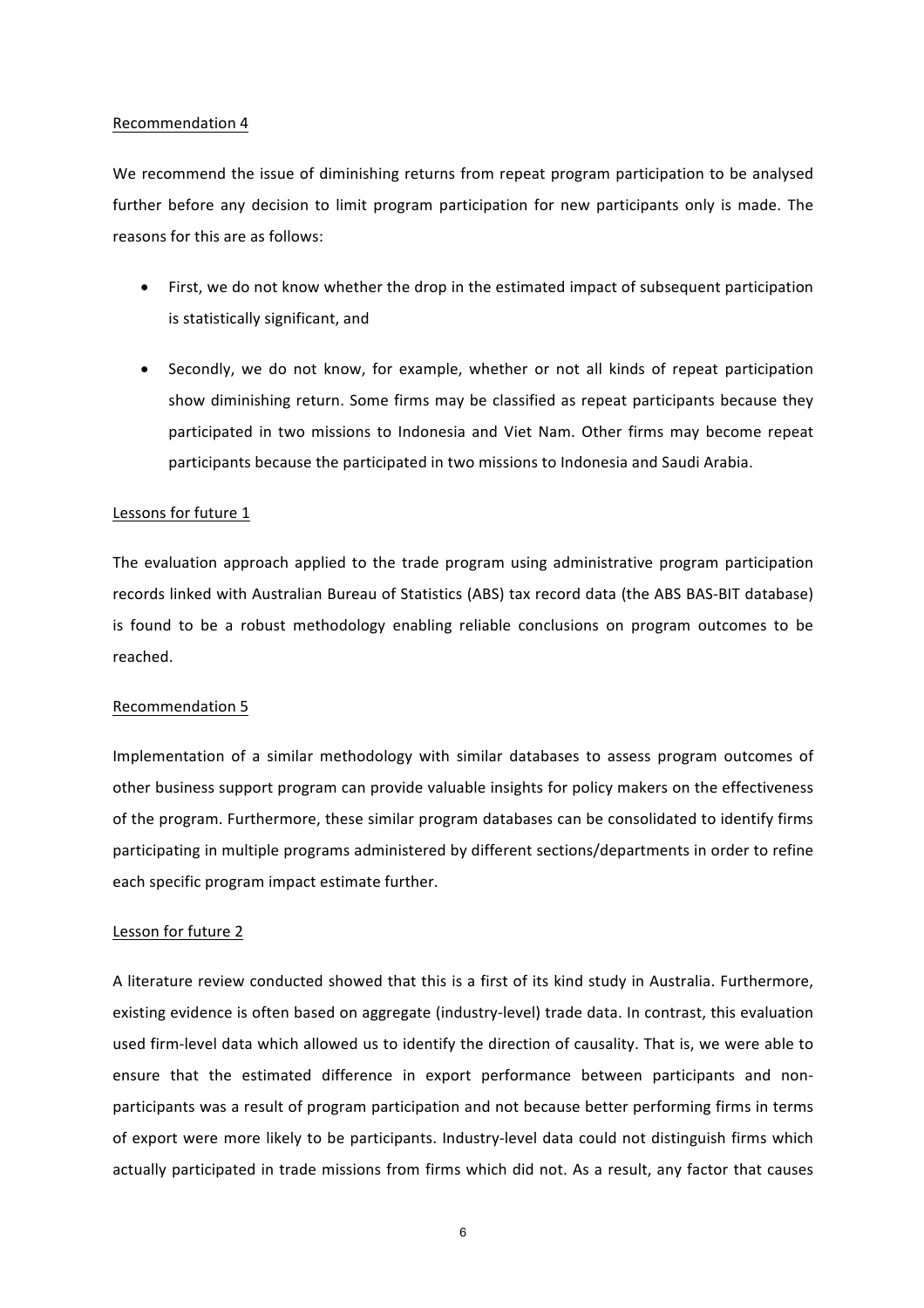one industry to perform better than others in terms of export can be incorrectly attributed to the impact of a trade missions program which targeted that industry. It is possible, for example, for the program administrator to select better performing industry as a target. In this case, the direction of causality does not run from trade mission program to export performance; instead, it runs from export performance to trade mission program. Without firm-level data, it is significantly more difficult to rule out such possibility.

#### Recommendation 6

This evaluation provides a significant contribution to the literature on the effectiveness of government trade programs and trade promotion. Therefore, we recommend publication of the findings of this evaluation to wider audiences in Australia and abroad.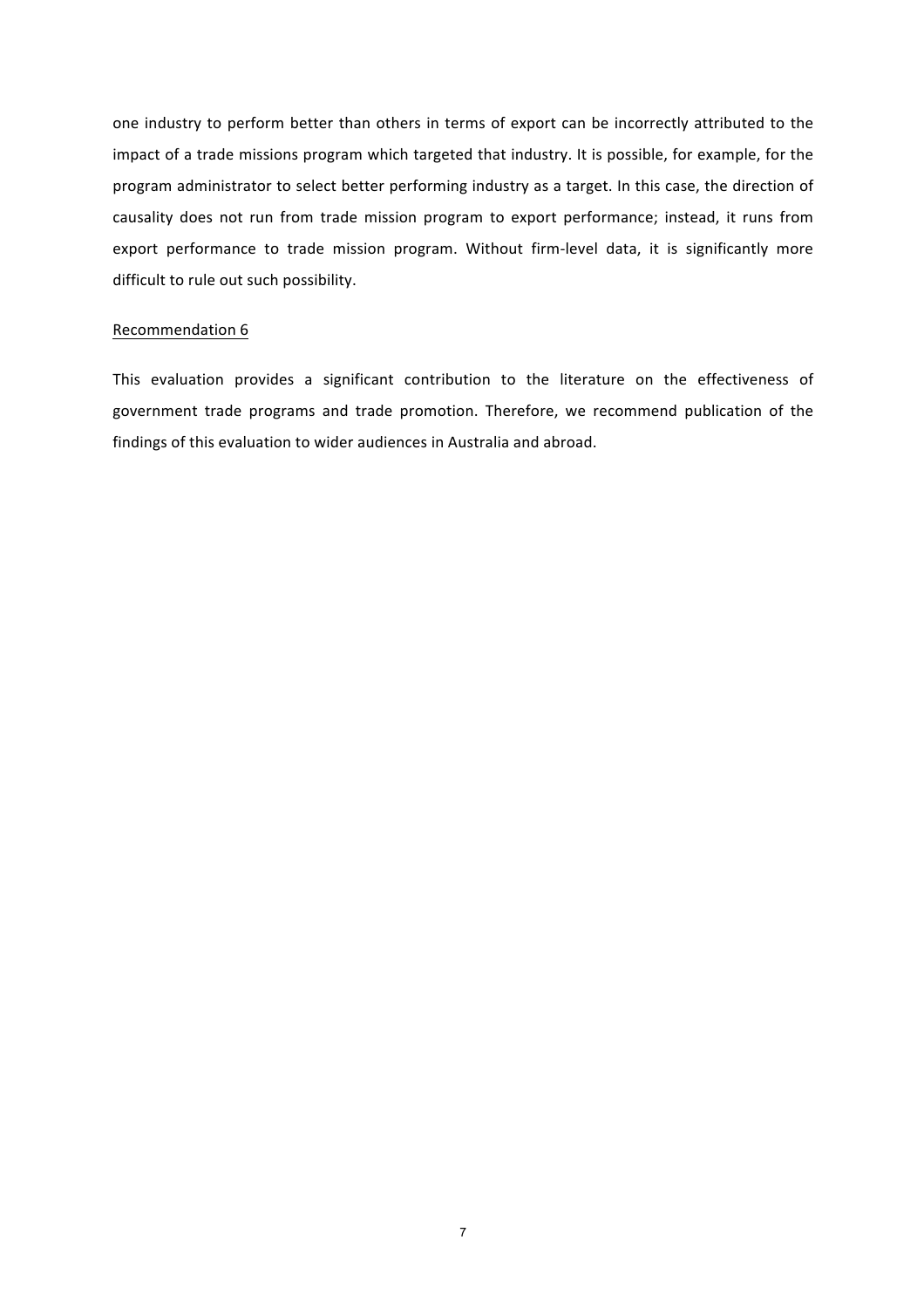#### **1. Introduction**

#### **1.1 Objective, scope and deliverables**

The key objective of the evaluation was to assess the impact of State of Victoria Government supported trade missions program on participating firms' revenues, managed by the Department of Economic Development, Jobs, Transport and Resources (DEDJTR), covering the period from 1 December 2010 to 30 June 2013.

DEDJTR has engaged the Centre for Transformative Innovation, at Swinburne University of Technology (in partnership with the Australian Bureau of Statistics, ABS) to develop a method that can be used to assess the effect of trade missions program and quantify the effect using DEDJTR's program participants database linked to ABS' Business Longitudinal Analytical Data Environment (BLADE). Specifically, business performance information within the Business Activity Statement (BAS) and Business Income Tax (BIT) databases of BLADE is linked with program participation using participants' Australian Business Number (ABN) as the key linking variable. The linked DEDJTR program participation data and BLADE databases provide objective information on, for examples, sales, wages, exports and assets of both participants and non-participants collected from businesses' taxation records. The objective nature of the information is crucial for obtaining a robust and unbiased estimate of the effects. The ABS held BLADE BAS-BIT data are brought into the ABS under the Census and Statistics Act 1905 and are subject to the same confidentiality requirements as directly collected ABS data.

Due to the small number of participating firms in the trade missions program, the scope of the evaluation is limited to estimating the combined treatment effects (the effects on participants' export performance). It is not possible, at this stage, to obtain disaggregated treatment effects by industry or destination or other characteristics of the trade missions program. Furthermore, while in theory, the BLADE contains the population of economically active Australian organisations, it is possible that some participating firms are not found in the BAS-BIT databases within BLADE. This evaluation is limited to the evaluation of participants with known ABNs which are also found in the BLADE. Furthermore, the evaluation is also limited by the availability of required information such as export revenue across the relevant years in the BLADE. Finally, there will be no analysis of what may lead to the variation in the estimated treatment effects across different participating firms. Thus, an analysis of detailed firm characteristics such as firm age, size and industry as potential determinants of successful trade missions program in order to provide detailed firm targeting criteria given the estimated impacts is also out of the scope of the evaluation, but would be important to conduct in the future when there are enough participating firms to analyse.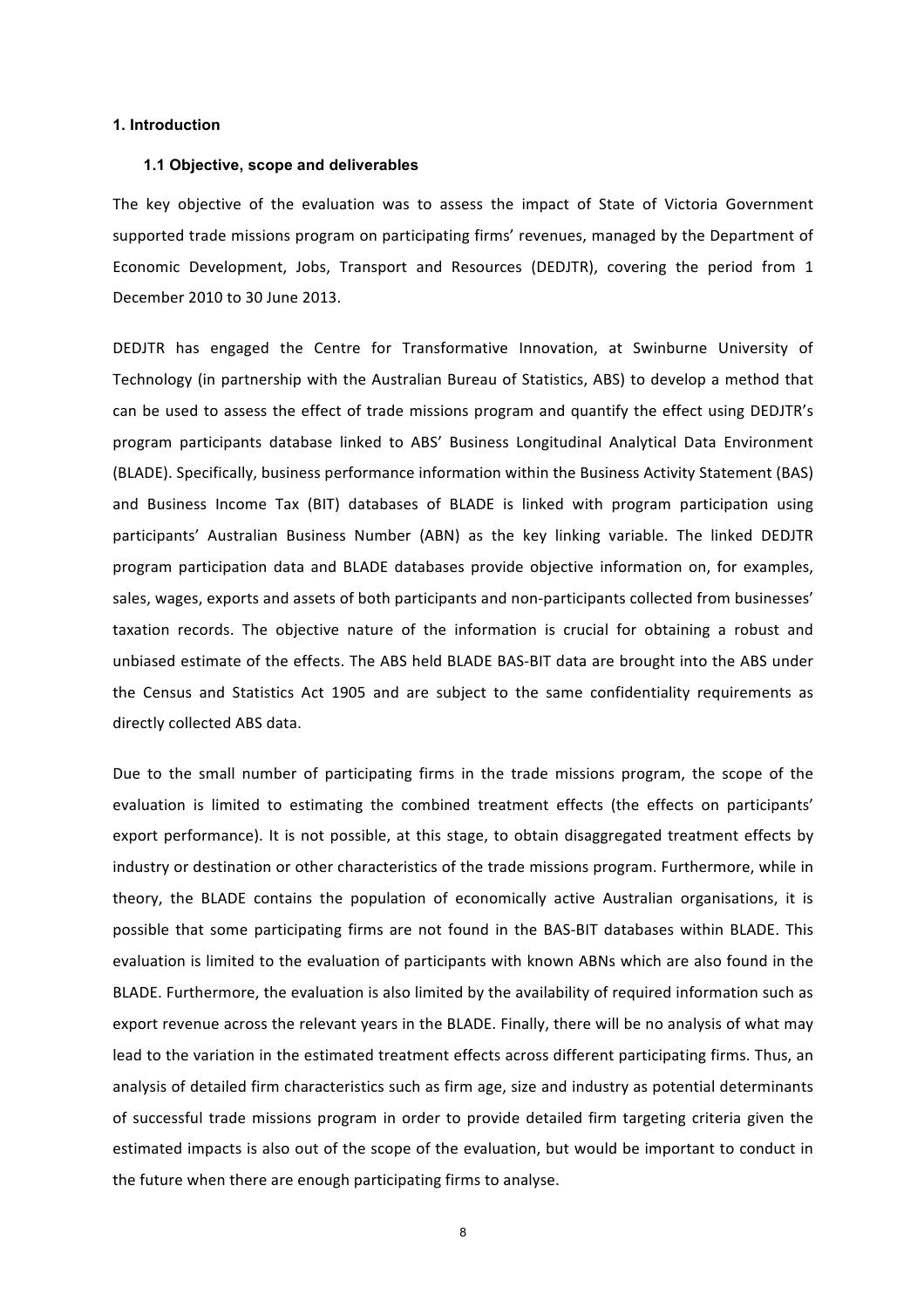This evaluation is one of the first attempts in Australia for evaluating the impacts of government program using a large-scale administrative data such as the BLADE linked to program administrative data. The access to previously unavailable unit record tax information within the BLADE represents a watershed moment for empirical research into Australian firm performance and policy evaluation. Without the newly linked, longitudinal administrative databases, it is virtually impossible to obtain robust and unbiased estimates with clear inference on the direction of causality of the impacts of government policies. The time dimension of the longitudinal data set panel data allows for the identification factors that precede others in time; and the cross-sectional dimension allows the identification of factors that are associated with one unit and not another. Past policy evaluation studies often had to rely on small databases, typically containing only a single cross-section and collected from subjective reports of the respondents. Thus, they rarely produced results with high degree of robustness demanded by policy makers.

#### **1.2 Report outline**

The remainder of this report is structured as follows. Section 2 provides an overview of Victorian Government trade missions program and briefly describes the  $2010/11 - 2012/13$  program implementation and participants. Section 3 provides a literature review of the economics rationale for such programs and existing evidence of the impacts of the programs from other countries. Section 4 introduces the methodology (with more technical discussions provided in Appendix 1) and describes the main database to measure export performance and evaluate the program impacts: the Australian Bureau of Statistics BAS-BIT databases within BLADE, based on which a summary of select economic characteristics of Program's participants and non-participants is presented. Section 5 presents and discusses the main empirical estimation results (with more detailed results provided in Appendix 2) and their robustness and limitations. Section 6 summarises the key findings and recommendations.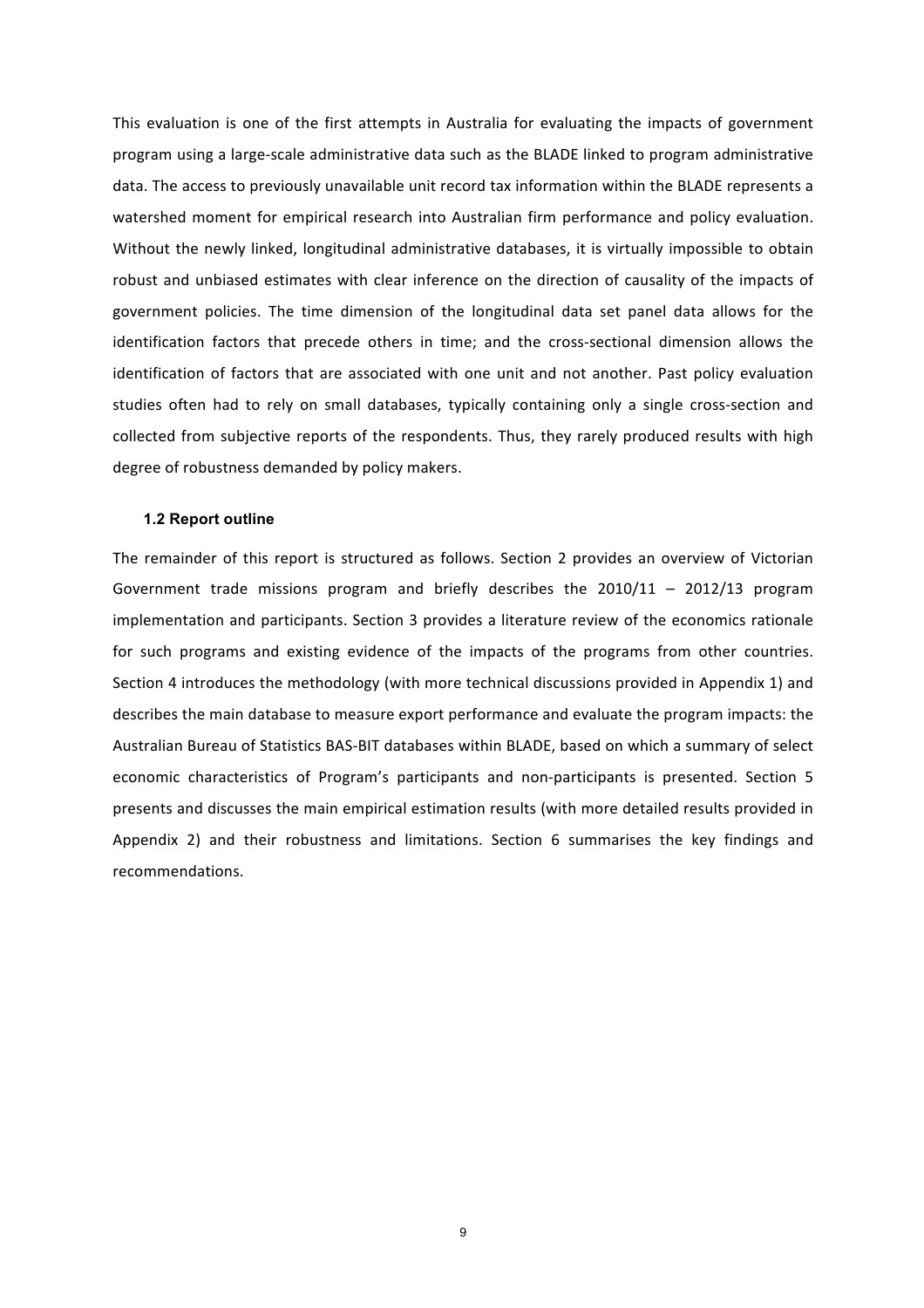#### **2. Victorian Trade Missions Program<sup>1</sup>**

#### **2.1 Trade missions program**

The Victorian Department of Economic Development, Jobs, Transport and Resources (DEDJTR) has a range of trade programs to help Victoria based companies build their export capabilities. The programs' activities have been designed to strengthen and diversify Victoria's export base. An important program among these is known as the trade missions program.<sup>2</sup> This program is the focus of this impact evaluation study.

The trade missions program sits under the Victorian International Engagement Strategy (VIES) developed in 2010. The Government integrated strategy was developed so it can deliver a new set of coordinated programs including trade missions in order to face economic challenges and capitalise on global opportunities. The overarching objective of the strategy is to secure the path towards sustained economic growth through deep international engagements including exports and outward internationalisation. To achieve that, the strategy focuses its interventions on high growth and high market failure areas including sectors in which barriers to entry are high and sectors in which high growth international markets still show low awareness of Victorian capabilities.

VIES has four strategic goals, all of which determined the design and objective of the trade missions program: 

- 1. Internationalise Victorian industry by helping Victorian businesses, particularly small and medium enterprises, in understanding and accessing international markets.
- 2. Develop knowledge and expertise  $-$  by helping companies gain a deeper understanding of market-specific knowledge and knowledge on international business process and 'going global'.
- 3. Build strategic relationships by recognising the importance of government-to-government relationship, broader engagements at the Ministerial level and nurtured existing relationships for international business outcomes.

 $1$  Most of the discussions in this section are based on published online information at

http://www.business.vic.gov.au/support-for-your-business/trade-missions (checked as of 02-Feb-2016).  $2$  There are other programs which are outside the scope of this evaluation, such as the Technology Trade and International Partnering (TRIP) program. This program provides grants to assist companies in attending recognised overseas conferences and trade events and meetings with regulatory authorities overseas. The program targets companies in the biotechnology (including health, industrial and agricultural biotechnology, medical devices and diagnostics) and small technology (micro technology and nanotechnology) areas. An amount of up to \$10,000 funding is available to participating companies.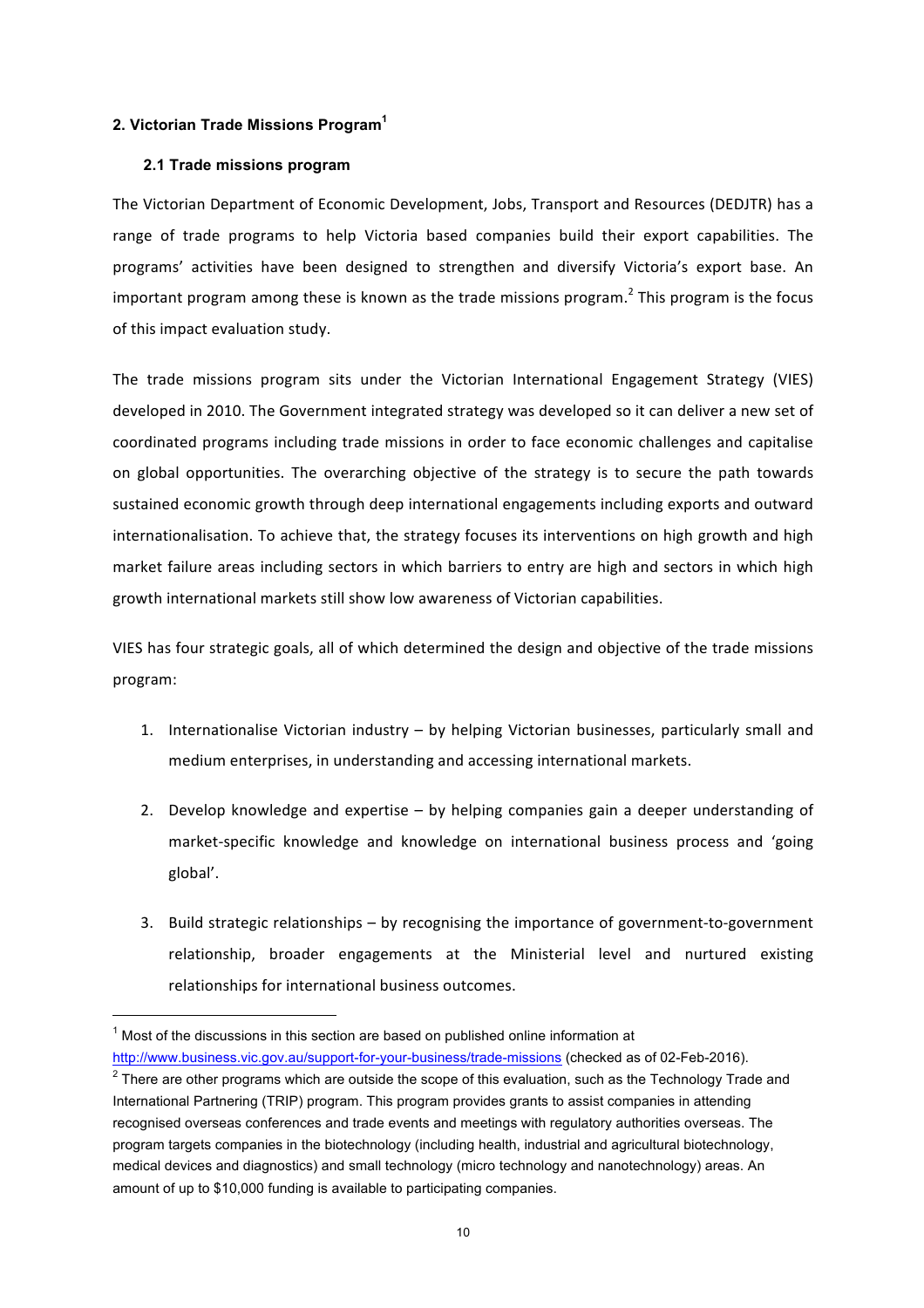4. Position Victoria globally – by forming partnerships with allied organisations in order to better expose Victoria's capabilities to high growth markets which are still unaware of the capabilities.

The evaluation aims to estimate the impacts of trade missions program implemented over the period of 1 December 2010 to 30 June 2013. The impact measure is based on the export performance of participating firms. Under the trade missions program, DEDJTR takes participating Victorian organisations to key overseas markets.<sup>3</sup> The goals are to showcase Victoria's capabilities in key industries and to introduce the participants to potential buyers, investors and trading partners. The larger scale activities of the trade missions typically bring more than 100 Victorian organisations at a time. The more normal activities are smaller in scale, bringing around 20-100 Victorian businesses.

The trade missions are usually led by the Premier and/or a Minister and involve high level Government to Government engagement in order to provide participating companies with platform to develop new relationships (or nurture existing ones) in the destination regions through various activities including business briefings and networking functions, site visits, trade exhibitions and business matching. By participating in the missions, organisations can improve their capability in building international connections (foster existing business relationships and identify partnering opportunities), securing international sales and attracting foreign investment, developing skills and knowledge of international markets, enhancing international profile through new export markets entry, understanding regulatory requirements in international markets, and securing local distributors and/or importers.

The destinations of the trade mission trips are countries or regions considered as high growth markets. These include China, India, South East Asia and the Middle East and Turkey. In addition, there are destination regions in which niche opportunities have been identified including Republic of Korea, Japan, United States of America and Latin America. Table 2.1 lists examples of the most recent destination of trade mission programs.

<sup>&</sup>lt;sup>3</sup> The two types of trade mission programs officially commenced in their present format in March 2011.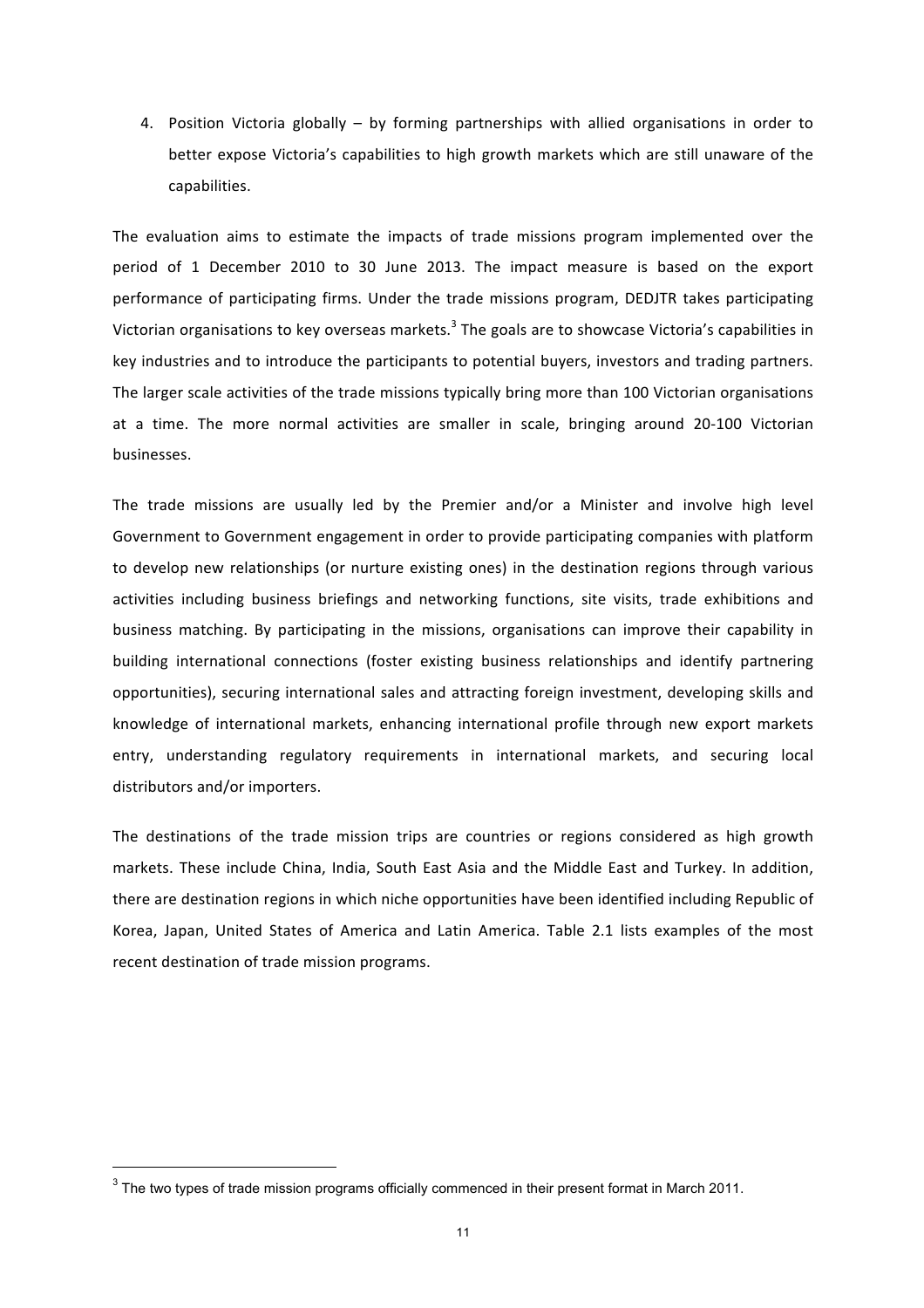| Period            | <b>Destination</b> | Description                                                            |
|-------------------|--------------------|------------------------------------------------------------------------|
|                   |                    |                                                                        |
| February 2015     | <b>United Arab</b> |                                                                        |
|                   | Emirates, Saudi    | This Trade Mission to the Middle East and Turkey targets               |
|                   | Arabia and Turkey  | Dubai, Istanbul, Riyadh and Jeddah and various industries              |
|                   |                    | including food and beverage, agribusiness, higher education,           |
|                   |                    | defence, fashion, equine, marine, and sustainable urban                |
|                   |                    | development (infrastructure, transport and water).                     |
| <b>March 2015</b> | Japan              | Trade Mission to Foodex Japan (Japan's largest trade only              |
|                   |                    | food show).                                                            |
| April 2015        | Indonesia          | This is a mission to attend Food and Hotel Indonesia 2015,             |
|                   |                    | Indonesia's leading annual food and hospitality exhibition             |
|                   |                    | which had attracted more than 24,000 visitors including many           |
|                   |                    | from the ASEAN region.                                                 |
| April 2015        | Saudi Arabia       | Higher Education 'roadshow' <sup>4</sup> to attend International       |
|                   |                    | Exhibition and Conference on Higher Education (IECHE) 2015             |
|                   |                    | in Riyadh.                                                             |
| April 2015        | <b>United Arab</b> | This mission to Dubai, Riyadh and Kuwait is in collaboration           |
|                   | Emirates, Saudi    | with Austrade under the Australia Unlimited MENA Trade                 |
|                   | Arabia and         | Mission program <sup>5</sup> to support Victorian Vocational Education |
|                   | Kuwait             | and Training (VET) providers.                                          |
|                   |                    |                                                                        |

| Table 2.1: Most recent examples Victorian trade mission destinations |  |  |  |
|----------------------------------------------------------------------|--|--|--|
|----------------------------------------------------------------------|--|--|--|

Source: Compiled from http://www.business.vic.gov.au/support-for-your-business/trade-missions (checked as of 02-Feb-2016) 

For each trip, the trade missions program provides \$2,000-\$3,000 funding to eligible participating companies. Furthermore, an eligible company is allowed to participate in and receive funding multiple trade mission trips. However, there is a maximum limit of \$10,000 per company per financial year. In order to receive this funding, organisations must be headquartered in Victoria (or have significant contribution to Victoria's exports and jobs); be directly engaged in the industry or business prioritised by the programs<sup>6</sup>; financially viable; be able to demonstrate a sound case for doing business in the targeted regions; be currently exporting or able to demonstrate export readiness; be (or will be) exporting Victorian originated goods or services (or with significant value

<sup>&</sup>lt;sup>4</sup> Education roadshows are not permitted in Saudi Arabia. Thus, participation in IECHE provides an alternative opportunity for Victorian higher education organisations to meet with prospective students.

<sup>5</sup> http://www.austrade.gov.au/EventViewBookingDetails.aspx?Bck=Y&EventID=4002&M=283#.VNFRHP6KCPw

 $6$  This condition implies professional service firms (such as accounting and legal), chambers, municipal councils, and freight companies may apply to participate in the mission but will not be eligible for funding. However, industry associations directly representing member companies may be eligible for funding.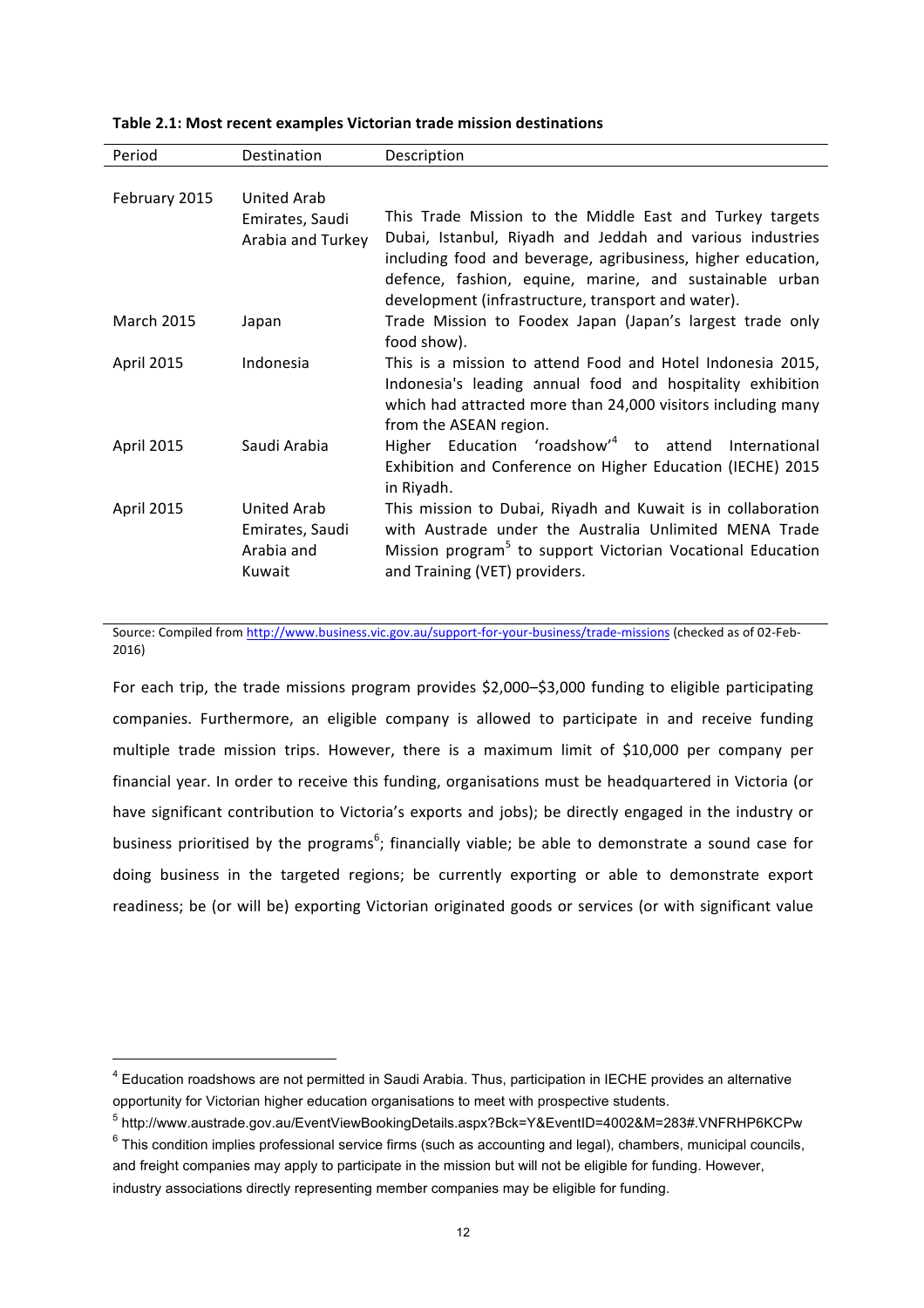add taken place in Victoria); be represented on the mission by an employee or officer of the company<sup>7</sup>; and, not be seeking other funding to cover the same expenses of a mission.<sup>8</sup>

#### **2.2 Participants between 2010/11 and 2012/13**

This evaluation utilises the DEDJTR's administrative data of trade missions program participants and self-evaluation data collected from participating firms as part of the conditions of their participation. The DEDJTR database provides participant level details of the participating organisations, trade mission attended, and the reported export outcomes. Specifically, the database contains:

- **■** Mission and opportunity descriptions including names, end date, and destination
- Participants' names and ABNs
- Whether or not the participant is a current exporter
- The main and secondary industry sector of the participants,
- Number of employees (in Victoria and across Australia)
- Post codes (physical and mailing)
- Export outcomes resulted from mission participation (Immediate, 1-12 months, 13-24 months, 0-24 months) $9$

For this evaluation, the DEDJTR database contains information on 2,094 trade mission participants (including repeat participations by the same businesses) in 59 distinct trade missions between 2010/11 and 2012/13 financial years. As shown in Table 1, there were 1192 distinct participants with known ABN; as many as 442 of these participated in more than one trade mission.<sup>10</sup> The average number of missions attended by a participant is 1.7; about five per cent of participants attended more than four trade missions. About half (54 per cents) of the participants indicated that they were current exporters and employed 279 workers in Victoria. Finally, in terms of destination countries, between 2010/11 and 2012/13 the trade mission participants visited a total of 31 countries. The countries receiving the highest number of participants were China, Indonesia, United Arab Emirates,

 $7$  Thus, funding eligibility excludes distributors, agents or other in market representatives. However, though they may be invited to participate in events, they will not be automatically entitled to all the privileges of a trade mission participant.

 $8$  Data on declined applicants, if any, would be useful in better understanding the selection issues.

 $9$  This information is collected based on the responses of participants to the following evaluation questions from DEDJTR: "Have you achieved any immediate export sales as a direct result of your participation in the Trade Mission? Over the next 1-12 months do you expect to increase sales (excluding immediate sales) as a direct result of your participation in this Trade Mission? Over the next 13-24 months, do you expect to increase sales (excluding 1-12 months and immediate sales figures) as a direct result of your participation in the Trade Mission?"

 $10$  There are 16 participants (not necessarily distinct organisations) with unknown ABN.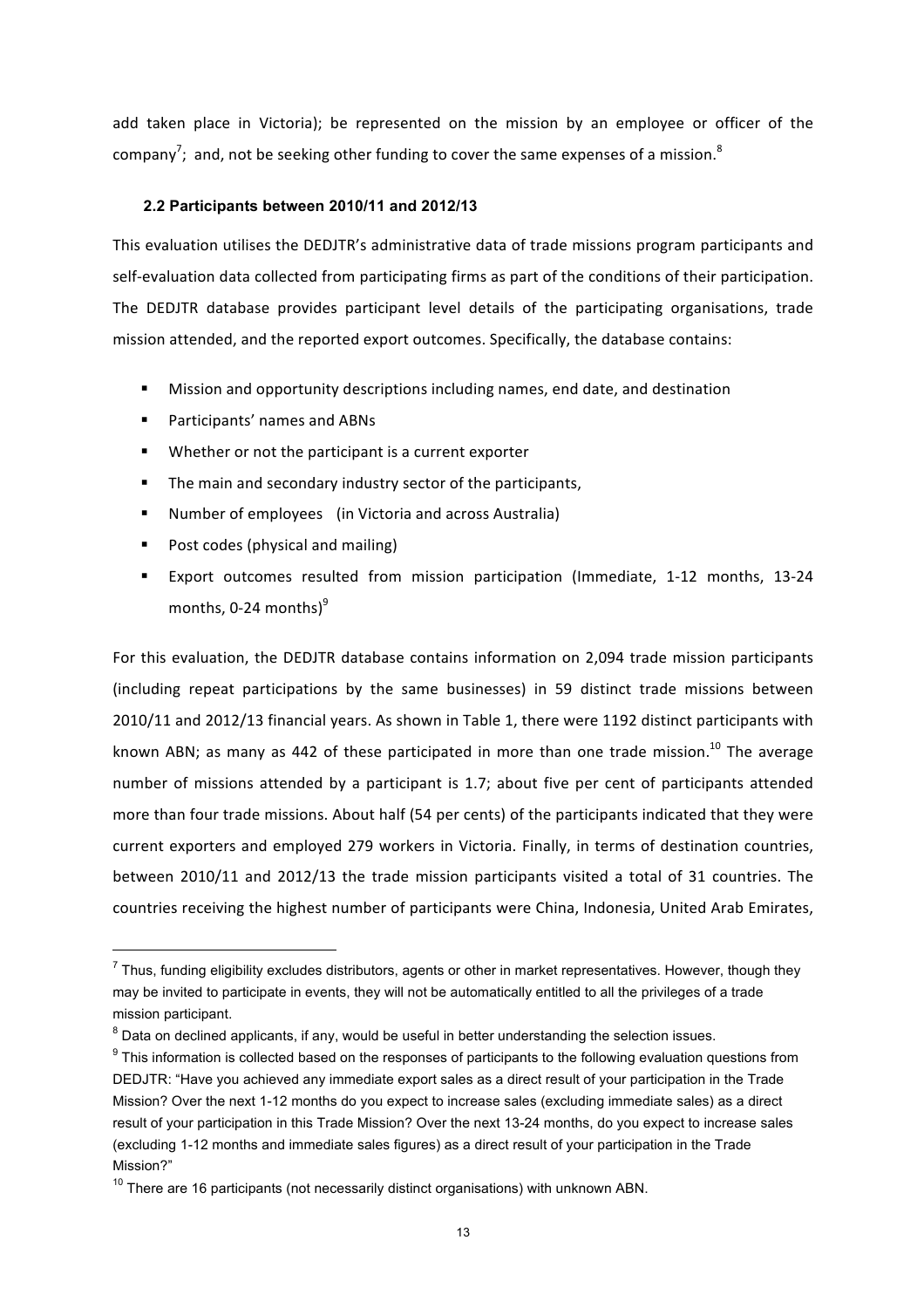Malaysia, Singapore, India, Thailand, Viet Nam, and the Philippines.<sup>11</sup> The average number of countries visited by a participant is 2.6 across the period, with an increasing trend.

| Table 2.1 Victoria Trade Missions participants between 2010/11 and 2012/13. |  |
|-----------------------------------------------------------------------------|--|
|-----------------------------------------------------------------------------|--|

|                                                          | 2010/11 | 2011/12 | 2012/13 | 2010/11-2012/13 |
|----------------------------------------------------------|---------|---------|---------|-----------------|
| Number of missions                                       | 14      | 20      | 25      | 59              |
| Number of participants (including repeat participation)  | 162     | 608     | 1324    | 2094            |
| Number of participating businesses (distinct ABN)        | 145     | 162     | 935     | 1192            |
| Number of participants with repeat missions attendance   |         |         |         | 442             |
| Average number of missions attended per participant      |         |         |         | 1.74            |
| Proportion of participants who are current exporters (%) | 59      | 43      | 66      | 54              |
| Average employment size in Victoria (persons)            | 565     | 343     | 283     | 279             |
| Average number of countries visited per participant      |         | 1.8     | 3.8     | 2.6             |

Notes: Computed based on DEDJTR administrative data on Victoria Trade Missions.

<sup>&</sup>lt;sup>11</sup> Other destination countries include Austria, Botswana, Brazil, Canada, Colombia, Denmark, Finland, Germany, Hong Kong, Japan, Netherlands, Qatar, Saudi Arabia, South Africa, South Korea, Spain, Sweden, Switzerland, Taiwan, Turkey, United Kingdom, and United States.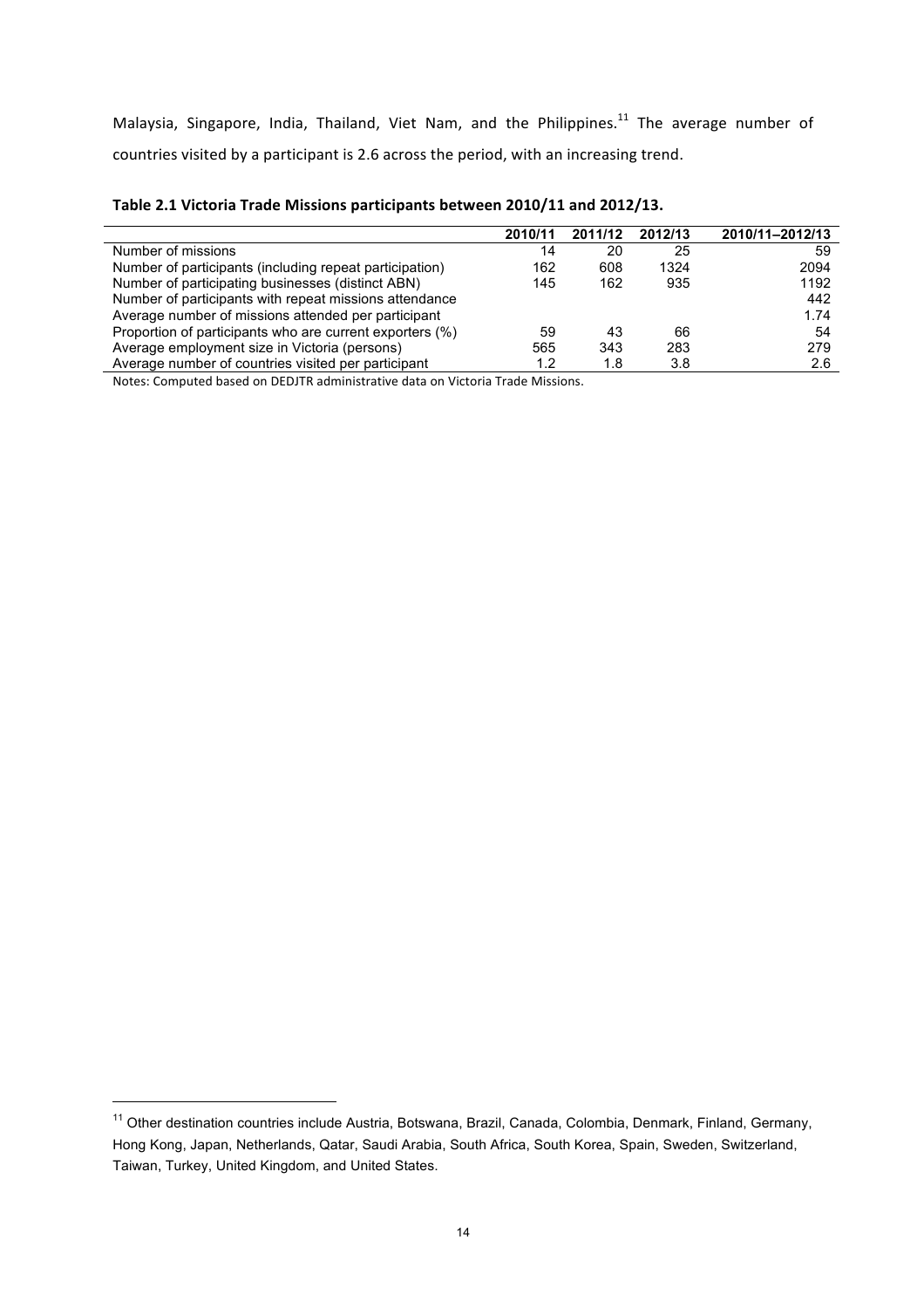#### **3. Literature review: Economics rationale for trade missions program**

#### **3.1 Information failure**

As discussed in the previous section, Victorian's trade missions program was designed to address high growth and high market failure areas in which Victorian businesses face significant barriers to respond to international market signals. Market signals (demand from consumers, the activities of competitors and the state of technology) cannot be acted upon if they cannot be read. This failure can be a result of barriers in establishing contacts and gathering information. If market signals are ignored, markets underperform and therefore many of the benefits from trade, such as specialisation and increased productivity, are lost. Supporting access to market information is a classic activity for many government agencies whose mission is to make markets work more effectively.

Whereas businesses passively garner much information in their local market, this information very difficult to acquire from foreign markets. When entering an export market, firms are presented with various barriers, one of the most important ones is a knowledge and information barrier. Volpe Martincus and Carballo (2008) argue that there is clear evidence that firms seeking to enter a foreign market are faced with significant costs of information gathering. They need to be able to identify the potential export markets and their demand characteristics, market entry procedures and marketing channels (including identifying capable, reliable, trustworthy and timely trade partners). They also need to know export procedures at home, how to ship their products and the costs to do so. The search for potential trading partners is complicated by geographical diversity and subjected to potential free-riding due to information spillovers.

Economists may well hypothesise why the private sector does not fill this information void, but the fact remains that most domestic businesses, especially SMEs, are not able to easily read overseas market signals. Governments, therefore, have a role to make international markets work better.

As information and personal contacts are of public good in nature, these activities can have positive externalities. In that case, we expect underinvestment in information gathering and contact establishment, providing a market failure rationale for trade promotion programs (Rauch, 1996). Various formal and informal solutions to reduce the significant cost of the informational barrier have been proposed. Institutions such as embassies and consulates and specially set up trade promotion organisations and their trade promotion programs (trade shows and trade missions) are considered as parts of the solution to the market failure problem. They gather and provide information about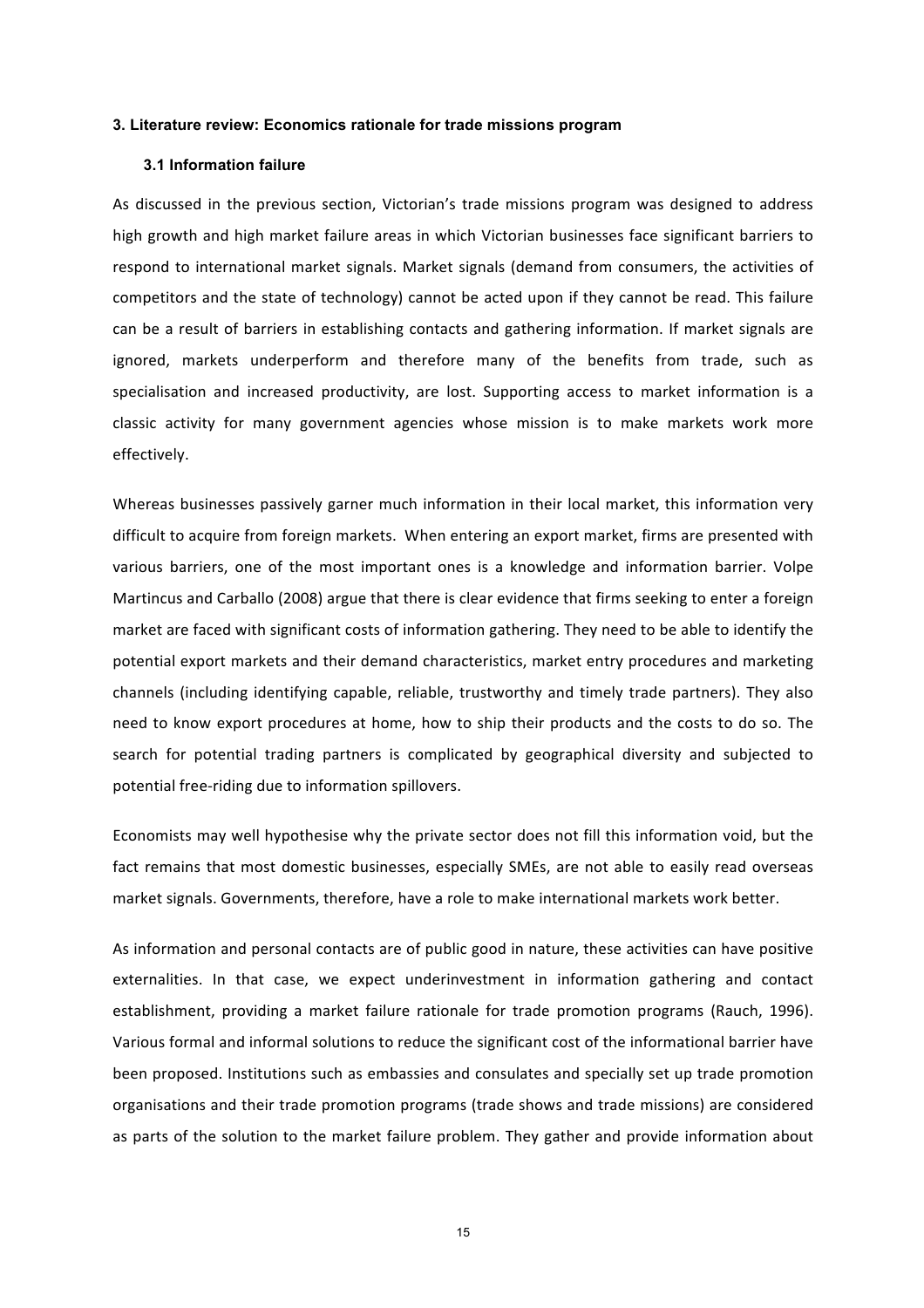the foreign markets to reduce the informational cost barriers to exporters and they establish contacts. 

Volpe Martincus and Carballo (2010c) argue that the degree of the informational barrier is likely to be different for different export activities. The problem is likely to be more severe for firms attempting to export to a new foreign market or introduce a new product in their existing export markets than simply expanding the sales of their current product in their current export markets. This is because exporting to a new destination requires new information gathering as mentioned above. The fixed cost of doing so can be so high that it prevents firms from exporting where their productivity levels are below certain thresholds (Melitz 2003, Volpe Martincus and Carballo 2010c).

Volpe Martincus et al. (2010) argue that the nature of the goods being traded and thus the industry of the exporters can be important. Unlike homogenous goods, differentiated goods require more than prices to signal their relevant characteristics (e.g., quality). This implies information gaps reduction from trade promotion programs to have larger effects on the extensive margin of (i.e., the introduction of new) differentiated goods to the export market.

Spence (2003) argues further that the information barrier problems are more significant to small and medium businesses (SMEs) considering to enter the foreign markets. First, overseas markets are inherently riskier, and SMEs often do not have enough informational resources to assess the additional risks nor financial resources to cope with the failures in doing so. Hence, SMEs are more likely to be deterred from entering the export market because of the information barriers and stand to benefit more from trade mission programs. Therefore it is important to have a deeper understanding of the channels through which trade promotion programs help exporting firms.

#### **3.2 Do trade missions help?**

Broadly speaking, in addition to studies on the impacts of institutions such as embassies and consulates, the economic literature on trade missions focuses on two types of government export promotion programs: trade shows and trade missions. Trade shows are designed to help domestic firms to expand their export market presence in established destination markets (Seringhaus and Rosson, 1990 as cited in Spence, 2003). In contrast, trade missions aim to help domestic firms enter new export markets in which they have little knowledge and experience. In practice, a specific export promotion program may exhibit the characteristics of both trade shows and trade missions (such as the case of the DEDJTR trade missions program).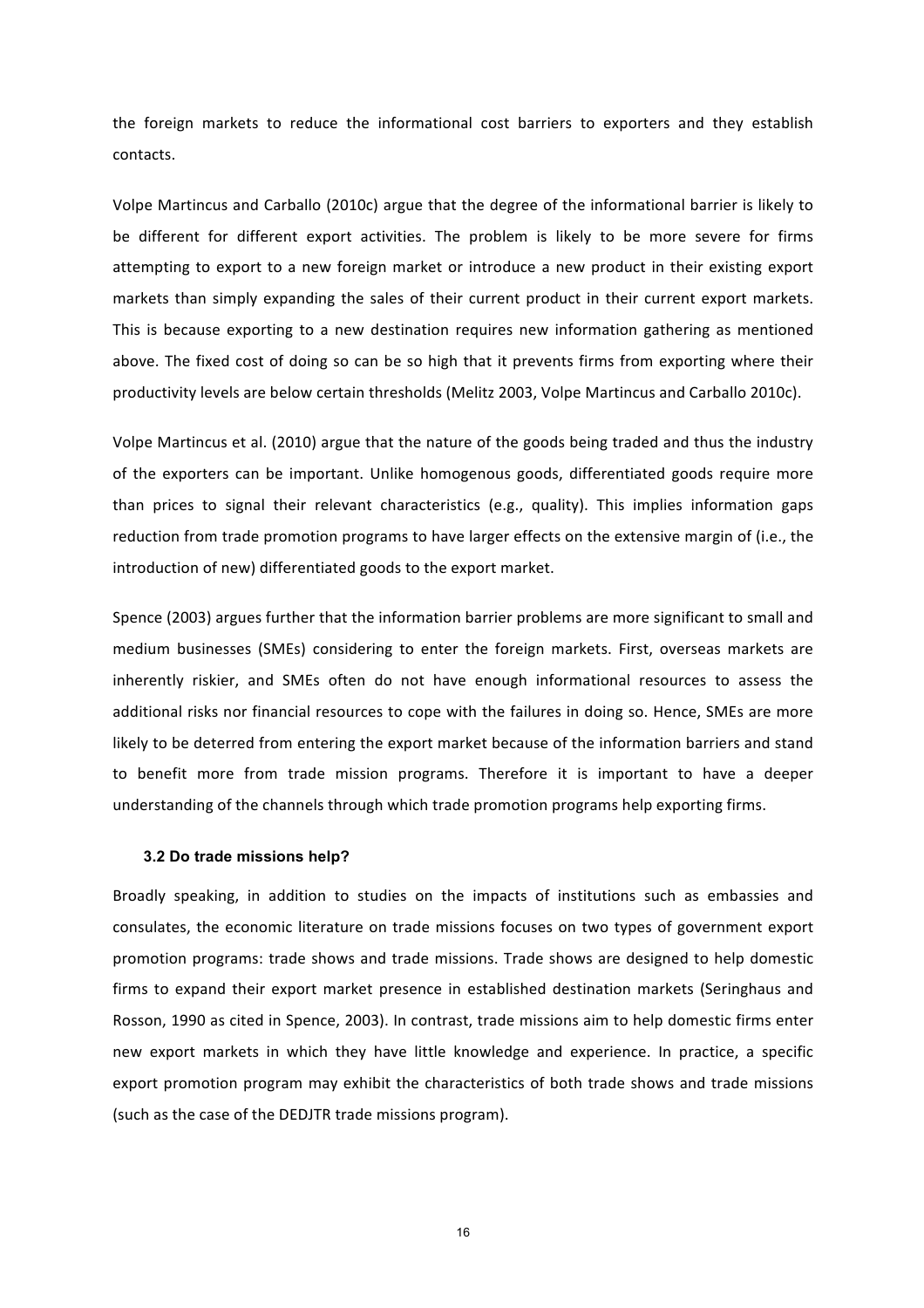Spence (2003) argues that, while there are many evaluation studies of the impacts of trade shows on export performance, studies that focus on the impacts of trade missions are more limited. There are two opposite views of how trade missions affect trade. According to the first view, trade missions can improve the required social capital such as business contacts to initiate and complete new trade transactions subsequent to the program activities. This argument is based on the idea that informational barriers and networks are important in international trade.

In contrast, citing Hart (2007), Head and Ries (2010) argue that there is another view which looks at trade missions and similar programs as often linked to deals and agreements which would have occurred regardless of the existence of the programs. Head and Ries (2010) study the impact of Canadian trade missions, often lead by the Prime Minister, using industry-aggregated bilateral trade data over the 1993-2003 period. Contrary to the claim of the Canadian government that such missions "generated tens of billions of dollars in new business deals", once potential determinants of trade are controlled for, the study finds statistically insignificant, small and negative effects of the trade missions on Canadian trade flows. Thus, the observed above normal exports and imports between Canada and trade missions destination countries appeared to be due to reverse causality.

However, Head and Ries (2010) cite a number of studies that support the informational barrier and network hypothesis with the findings of positive correlation between trade and the visits of heads of state and other politicians (Nitsch 2007), presence of consulates/embassies (Rauch 1999; Gil et al 2008), and ethnicity (Rauch and Trindade, 2002) and country of immigrants (Gould 1994; Head and Ries 1998; Gil et al 2008).

Spence (2003) finds positive impacts of overseas trade missions on export performance because they facilitate relationship-building between participating businesses and their foreign partners. This means the success of trade missions depends on firms' knowledge, characteristics and behaviour in foreign markets following their participation in the program. Therefore Spence (2003) recommends governments diversify the strategy according to the new export destinations. He also suggests participants gather specific knowledge about the targeted export markets and establish communication and business relationships prior to the mission. Regular contacts including face-toface meetings with foreign partners after the mission are needed to cultivate the business relationships.

Using cross-section country level data, Rose (2007) finds a positive correlation between the number foreign mission institutions of exporting country in the destination country with the amount of exports between the two countries. On average, the presence of foreign missions is associated with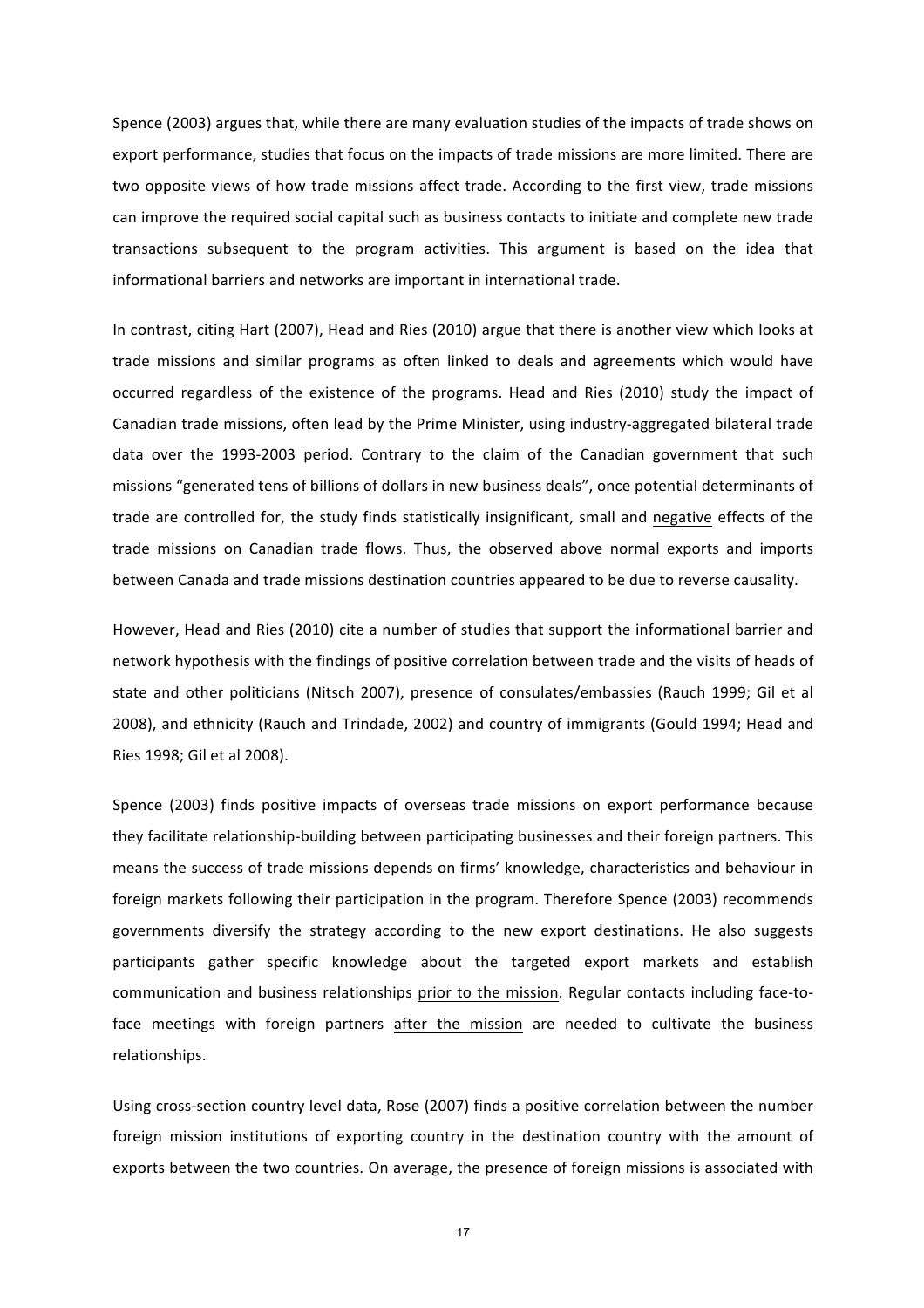an increase of six to ten per cent higher exports. Gil et al. (2007) find that regional export promotion is associated with 74 per cent higher exports, an effect that is larger than the effect of national level foreign mission presence. They explain that this is because regional export promotion is more focused on trade promotion for firms located in the region, unlike national embassies and consulates which are more concerned with bilateral affairs at the national level and unable to provide regional specific information.

Wilkinson and Brouthers (2000b) note that existing studies<sup>12</sup> show positive effects of trade shows on both immediate exports sales and increased information about the potential market. However, they state that these shows are more likely to attract foreign direct investment with the best results come from focusing the state's trade missions to attract additional foreign direct investment (FDI) and trade shows to increase export of industries targeted by those FDIs (in their U.S. studies, that is basically the high-tech sectors). In their words, "trade missions and trade shows are more effective when they are strategically matched with the pattern of business development taking place within a state's boundaries". Specifically, "the more a state favours FDI, the more effectively state sponsored trade shows promote high tech export". They explain this is the case because states in which trade shows are positively associated with exports are also more attractive to FDI. Trade shows signals the extent of international support by the state, and this is valued by foreign investors. The authors note that this finding is consistent with the findings of Kotabe (1993) and Shaver (1998).

Volpe Martincus and Carballo (2008) investigate the effectiveness of export promotion program in developing countries, paying particular attention to two possible channels: the intensive margin and the extensive margin, a distinction that had rarely been studied. Based on detailed firm-level data of Peru exporters over the period 2001–2005, they estimate the impacts of export promotion on exporters who chose to participate in the program. They find that export promotion participation leads to increase exports, but primarily along the extensive margin (new export market entry or new product introduction to existing export markets). This finding is consistent with that of Álvarez and Crespi (2000) who find the impact of the activities performed by Chile's export promotion agency to be positive in terms of the number of markets of 365 Chilean firms over the period 1992–1996. However, the finding is opposite to the findings of studies using developed country data. Bernard and Jensen (2004, as cited in the study) show that export promotion does not appear to have any significant influence on the probability of exporting (the extensive margin) of US manufacturing plants over the period 1984–1992. Similarly, the study cites Görg et al. (2008) who find that

<sup>&</sup>lt;sup>12</sup> These studies include Bonoma 1983; Reid 1984; Denis and Depeltau 1985; Seringhaus and Rosson 1989; and Wilkinson and Brouthers 2000a.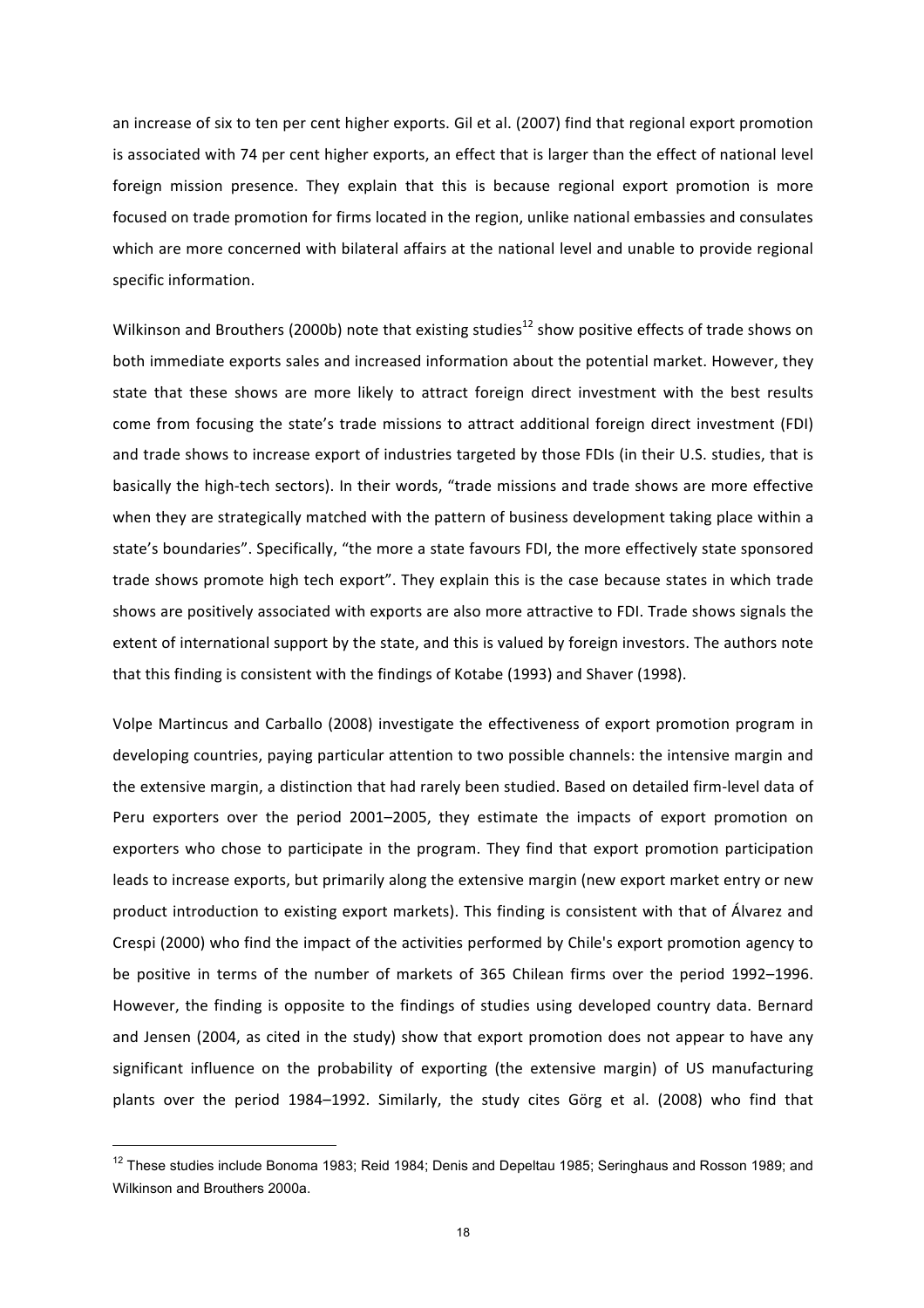government grants to Irish manufacturing firms over the period 1983–2002 were effective in increasing export revenues of existing exporters (intensive margin) but ineffective in encouraging firms to become new exporters (extensive margins).

Volpe Martincus and Carballo (2010b) study the effects of different export promotion activities (trade agenda, counselling, and trade missions, shows and fairs) in Colombia during 2003-2006. They implement multiple treatments matching difference-in-differences method on highly disaggregated export data of Colombian exporters. By comparing different activities, they aim to identify the importance of program targeting. Certain export promotion activities may work better than their alternatives and certain activities are always the best. They find the use of a combination of services to be associated with better export outcomes, primarily along the country-extensive margin, than the use of basic individual services. Firms that simultaneously receive counselling, participate in international trade missions and fairs, and get support in setting up an agenda of commercial meetings exhibit higher growth in terms of export revenues and the number of countries they export to than firms who only receive one type of service. This finding suggests the existence of complementarities among services.

Volpe Martincus et al. (2011) study the role of diplomatic foreign missions and export promotion agencies on export at both the intensive and extensive margins. They use bilateral export data of Latin American and Caribbean countries over the period 1995 to 2004. They find that these institutions, particularly the export promotion agencies, have positive impacts on export at the extensive margin.

Volpe Martincus et al (2010a) is similar to Volpe Martincus et al (2011), except they look further into the potential effects of trade promotion organisations to vary across the degree of differentiation of the exported groups. They find that the presence of export promotion agencies abroad are associated with increased export at the extensive margin for differentiated goods. However, increased presence of diplomatic representations abroad is associated increased export at the extensive margins for homogeneous goods. They explain the difference in the relationships arises from the fact that export promotion agencies located abroad are likely to have better/more specific information to solve the more severe informational problems arising from the export of differentiated goods. In contrast, embassies and consulates are in many cases lacking specific export information. Hence, they are more likely to perform better as a facilitator to exporters of homogeneous products.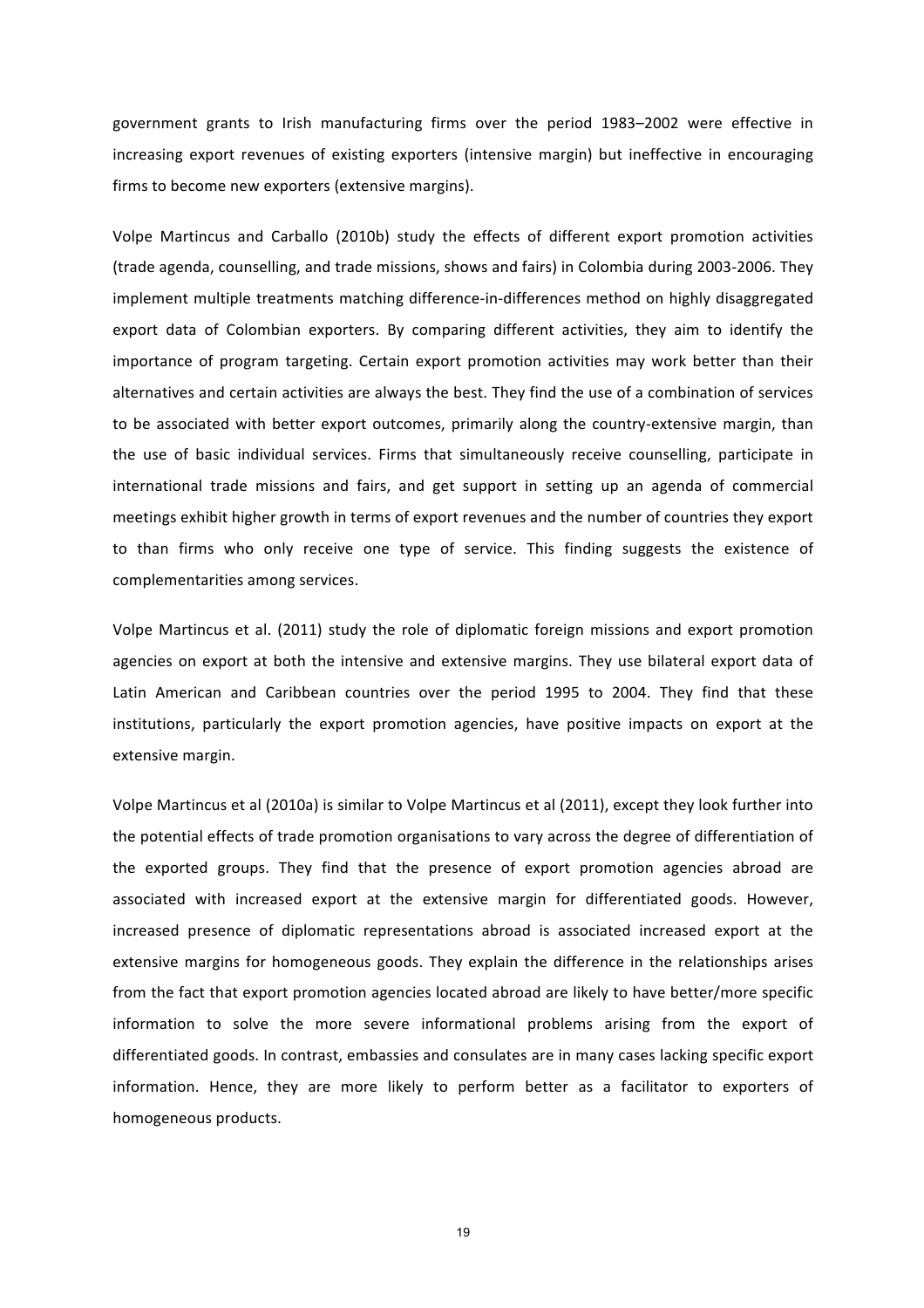The informational barrier problem is likely to be more acute in the case of exports of differentiated goods than that of homogeneous products. Hence, Volpe Martincus and Carballo (2012) investigate how the impact of export promotion activities varies by degree of product differentiation. They examine Costa Rican exporter data over the period 2001–2006 and find that trade promotion leads to an increase in exports along the extensive margin (increased number of export markets) of participating firms who are already selling differentiated goods. They do not find any effect in terms of encouraging exporters to start exporting these goods and in terms of homogeneous goods.

Volpe Martincus and Carballo (2010c) study the effects of trade promotion on the probability of entering a new market and the probability of introducing new differentiated products. They found a positive effect on both for differentiated goods. However, if goods are all pooled together regardless of degrees of differentiation, the effect disappears. Their intuition is that informational barrier varies by goods differentiation level. So, pooling them all together eliminates this variation and thus limits the likely role of trade promotion.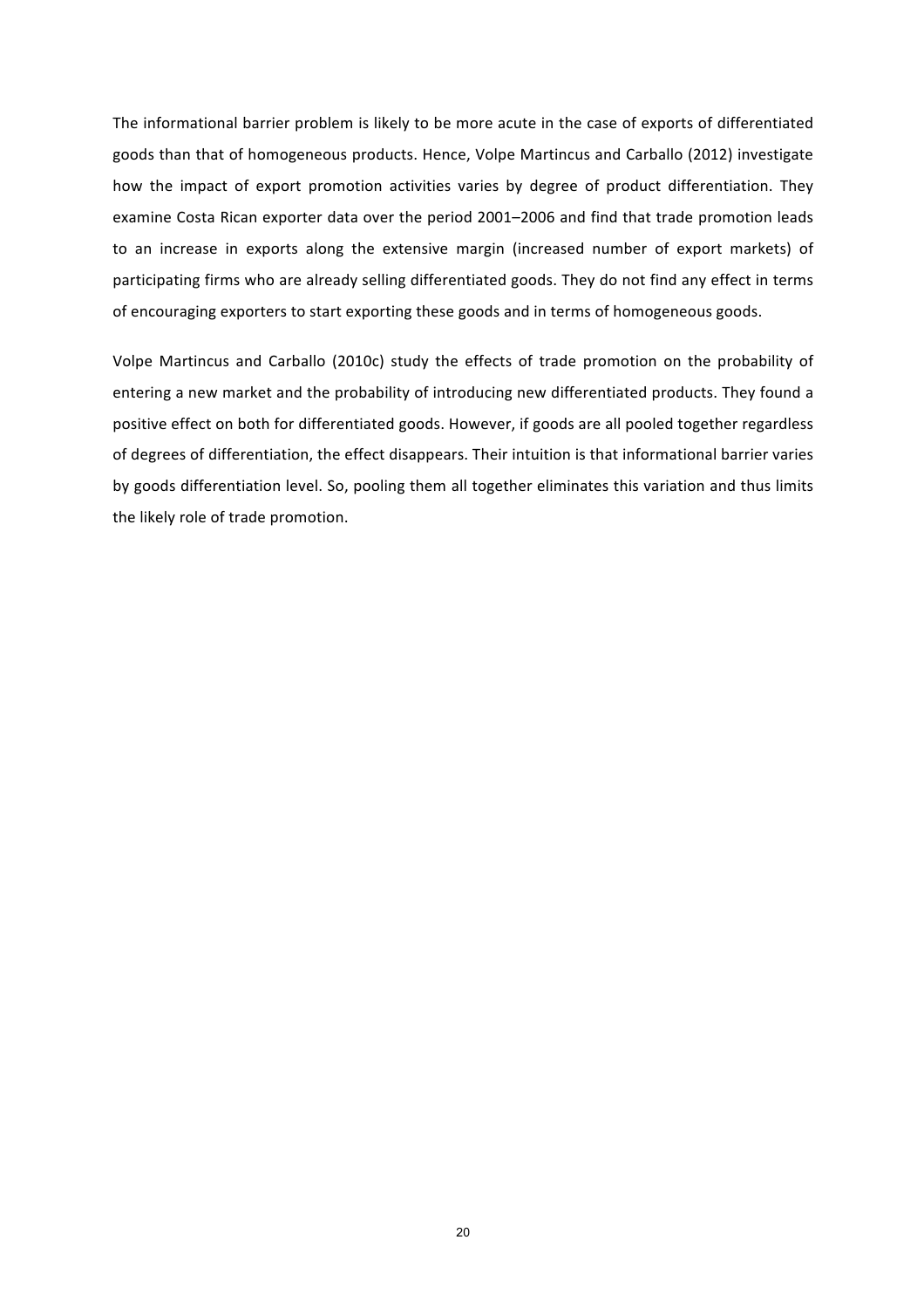#### **4. Evaluation method and data**

#### **4.1 The evaluation problem**

This evaluation aimed to assess the impact of trade missions program on participating firms' export revenues. To achieve this objective requires the ability to identify the direction of causality from program participation to outcomes instead of just identifying correlation. Hence, we need to ask what would export revenues of participating firms have been had they not participated in the programs. This is the goal of this program evaluation: to estimate the average improvement in outcome (say, exports) for firms which participated in the program when the counterfactual outcome in the absence of the program is taken into account.

The problem confronting program evaluation based on observational data such as this evaluation is that the counterfactuals (what would have happened to the observed outcomes if the program were not implemented or if the participants did not participate) are never observed. The best we can do is to infer the counterfactuals from observed non-participating firms: a control group of nonparticipants. If the program participation is not random, this control group needs to consist of nonparticipants which are as similar as possible to the treatment group of participants. In this evaluation, we use difference-in-difference (DID) analysis to address the above evaluation problem, with a further refinement that the control group is selected by matching participant and nonparticipants economic characteristics. A more technical discussion of the methodology and its implementation is provided in Appendix 1 and 2.

#### **4.2 Data**

#### **ABS BLADE and the BAS-BIT databases**

It is clear from the above brief discussion that to solve the evaluation methodological problem and obtain unbiased estimates of the impacts of trade missions program we need data of both participants and non-participants. The DEDJTR's administrative and evaluation database discussed in Section 2.2 provides the list of participants to the trade missions. However, this database still needs to be amended since it lacks historical characteristics of the participating firms. For that purpose, this evaluation uses the Australian Bureau of Statistics (ABS) Business Activity Statement and Business Income Tax (BAS-BIT) databases within the Business Longitudinal Analytical Data Environment (BLADE). The BLADE contains integrated financial and business characteristics data for more than 2 million active businesses in Australia based on linked databases such as the Australian Taxation Office (BIT and BAS), ABS Business Characteristics Survey database and IP Australia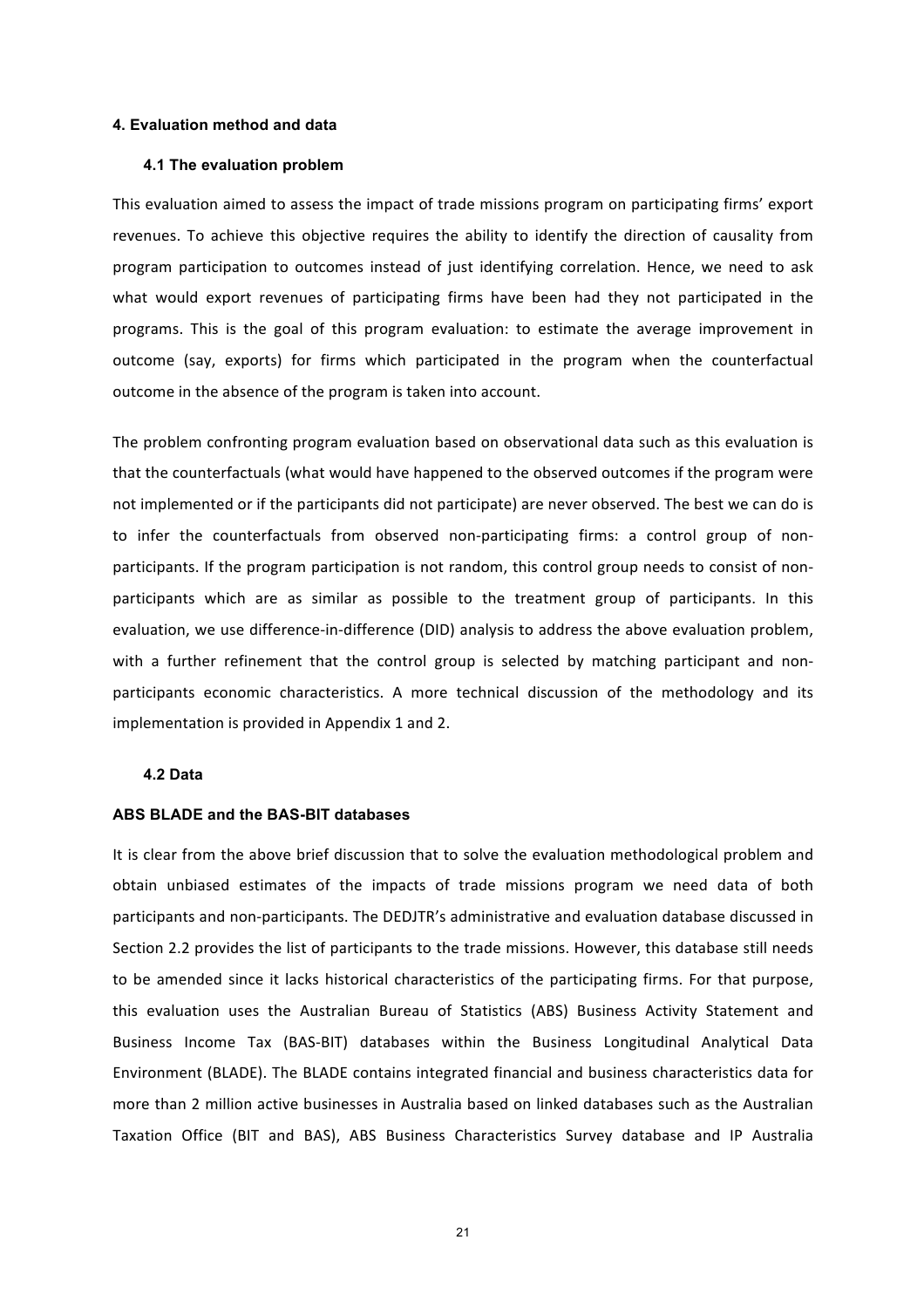intellectual property rights protection data.<sup>13</sup> The BAS-BIT component that is used in this report contains all annual tax records provided by businesses with Australian Business Numbers (ABN) in Australia since 2001/02.<sup>14</sup>

The BAS-BIT database within BLADE includes a number of indicators of business performance including Business Activity Statement (BAS) component's records of exports of goods and services from Australia that are GST-free; and sales and turnover. Sales and turnover information is particularly valuable for small firms that are heavily reliant on export revenues. For the main purpose of the evaluation, in many ways the identified GST-free exports from the Business Activities Statements (BAS) is the most direct measure of export performance.<sup>15</sup> Exported goods are GST-free if they are exported from Australia within 60 days of one of the following, whichever occurs first: the supplier receives payment for the goods or the supplier issues an invoice for the goods. Other exports generally include supplies of things other than goods or real property for consumption outside Australia, such as services, various rights, recreational boats, financial supplies and other professional services.

The data also provide good coverage of a large class of service exports. Broadly, a supply of a service is GST-free (and therefore included in the data) if the recipient of the service is outside Australia and the use of the service is outside Australia. Examples include any consultancy services, contract research or business services undertaken in Australia but paid for by an overseas company. However, tourism and education services consumed in Australia are not GST free and will not be recorded in the BAS-BIT database.

Export sales on the BAS statement include:

- the free on-board value of exported goods that meet the GST-free export rules, such as consulting services
- payments for the repairs of goods from overseas that are to be exported, and

<sup>&</sup>lt;sup>13</sup> The BLADE is described in more detailed on this webpage: https://www.industry.gov.au/Office-ofthe-Chief-Economist/Data/Pages/Business-Longitudinal-Analytical-Data-Environment.aspx (last checked on 8-30-2017).

<sup>&</sup>lt;sup>14</sup> Note that the ABS BLADE and its component BAS-BIT database is large and complex and can only be accessed by approved researchers indirectly via staff from within the ABS. The database is confidential and non-ABS analysts cannot see the data. Results are only released to non-ABS people after careful scrutiny of the output to ensure no business can be identified. These access limitations do not affect the quality of the empirical analysis due to our detailed and thorough analysis. They do however make the estimation process much more costly both financially and in terms of time.

<sup>&</sup>lt;sup>15</sup> The Business income tax (BIT) component of the data also includes net foreign income. However, this measure mixes both sales and investment income making it more difficult to ascertain how much of the net foreign income represents exports performance. Therefore, we do not use net foreign income in this evaluation.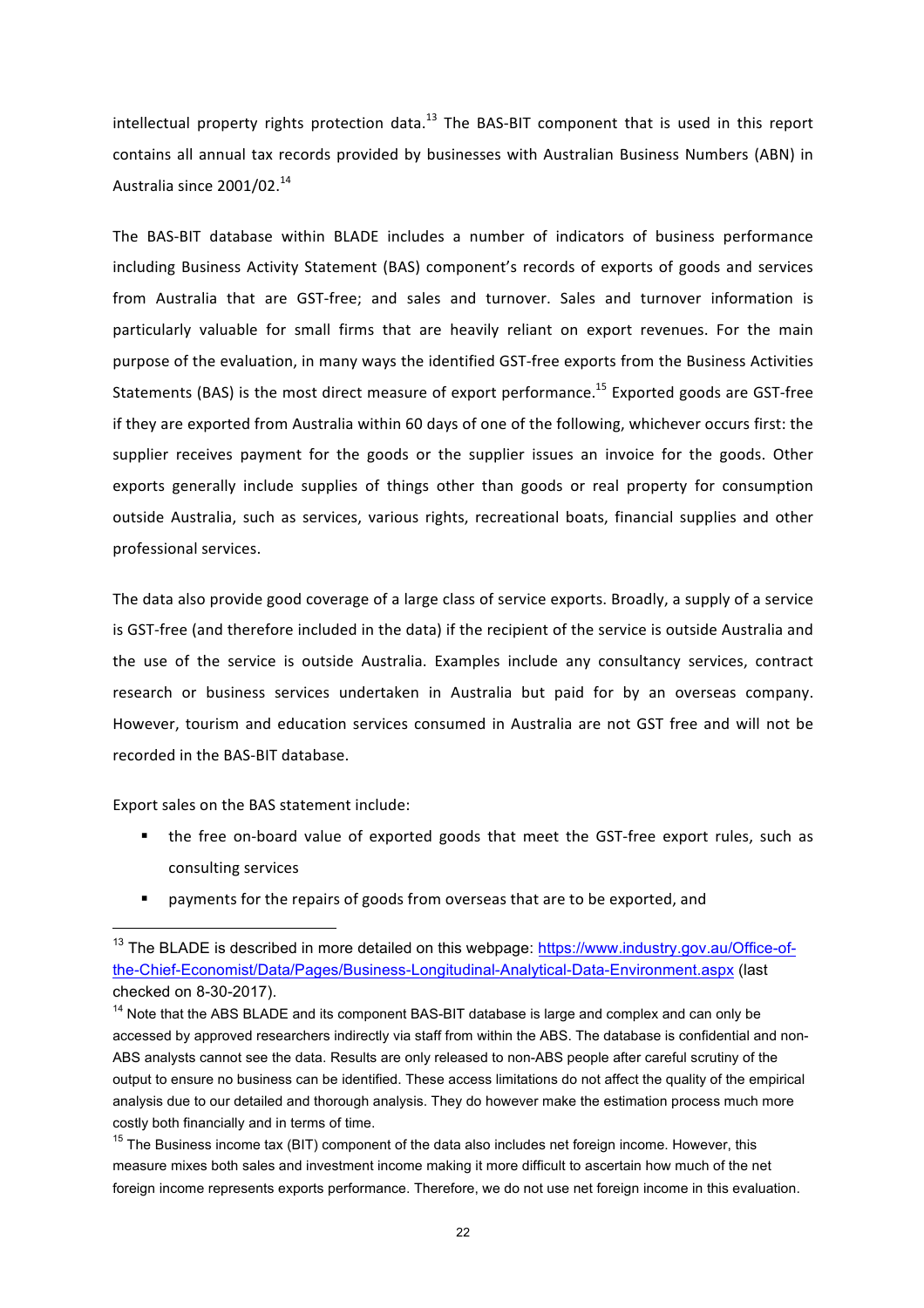§ payments for goods used in the repair of goods from overseas that are to be exported.

The BAS statement does not record:

- amounts for GST-free services, unless they relate to the repair, renovation, modification or treatment of goods from overseas whose destination is outside Australia
- amounts for freight and insurance for transport of the goods outside Australia, or other charges imposed outside Australia in the free on-board value
- amounts for international transport of goods or international transport of passengers
- health and education services that are provided to consumers in Australia, since these are GST free anyway. However, health and education services provided by Australian consultants abroad would be included.

The above discussion means that while our analysis includes firms from service industries, it is likely that measured services export sales is underestimated, at least relative to measured goods exports sales. However, the fact that service exports for a given firm is underestimated does not necessarily mean that the estimated impacts of trade mission programs is also underestimated. If the extent of underestimation stays constant before and after the program, then a comparison of (underestimated) export levels before and after the program can still produce unbiased estimates (especially when expressed as relative change) of the program impacts.

#### **Merged DEDJTR and the BLADE's BAS-BIT databases**

We merged the DEDJTR program data into a cleaned subset of the BLADE's BAS-BIT database containing only businesses in Victoria. The data cleaning steps include dropping businesses with zero values in sales revenues, business income, total expenses, or salary and wage expenses as well as those with missing values in any of the matching variables. The resulted merge databases of trade mission participants and non-participants are summarised below.

Figure 4.1 below shows the industry distribution of businesses in the financial year 2011/12 of the merged databases for all businesses in Australia and Victoria trade missions program participants. In 2011/12, the BAS-BIT database contains records of 2,465,143 businesses in Australia. After the above data cleaning, there are 1,496,613 of businesses useable for analysis. In the BAS-BIT database for that particular financial year, we identify as many as 843 businesses (out of 1192 businesses with known ABN in the DEDJTR database)<sup>16</sup> which participated in the Victoria Trade Mission and Super Trade Mission participants between 2010/11 and 2012/13. It is clear from Figure 4.1 that Victoria

 $16$  See Table 2.1 and the discussion in 2.2 on page 12.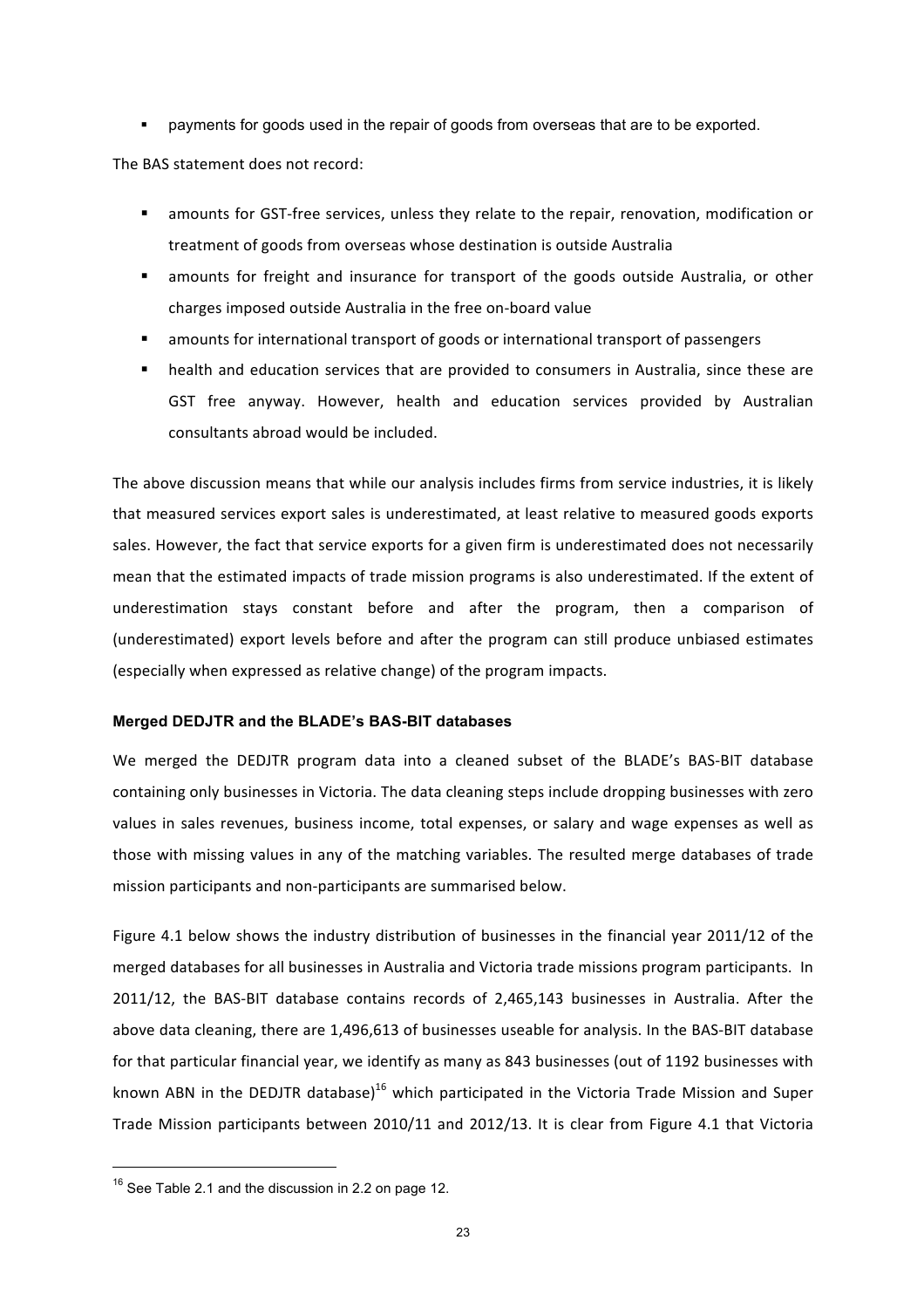Trade Mission programs emphasise specific industries including Manufacturing, Wholesale trade, Professional, scientific and technical services and Education and training. These industries represent Victoria's relative comparative advantage in terms of industrial capabilities. Note also that almost 75% of VIC Trade Missions businesses are from services industry.

In implementing the difference-in-difference analysis, we restrict the BAS-BIT sample further by only looking at Victorian firms. This is one way to ensure that the "common trend" assumption underlying the DID methodology is not violated. The restriction reduces the sample size of non-participating firms as the control group from around 1.5 million businesses in Australia in 2011/12 to around 660 thousand businesses in Victoria in the same year. The number of Victorian businesses remaining in the final estimating sample over  $2001/02 - 2012/13$  and a summary of their export performance and size is provided in Table 4.1. It is clear from the table that program participants are systematically different from non-participants. They are much larger and much more likely to be an exporter and export more. These indicate potential endogenous selection into a program and the common trend assumption. This will need to be accounted for in estimating trade mission program impacts.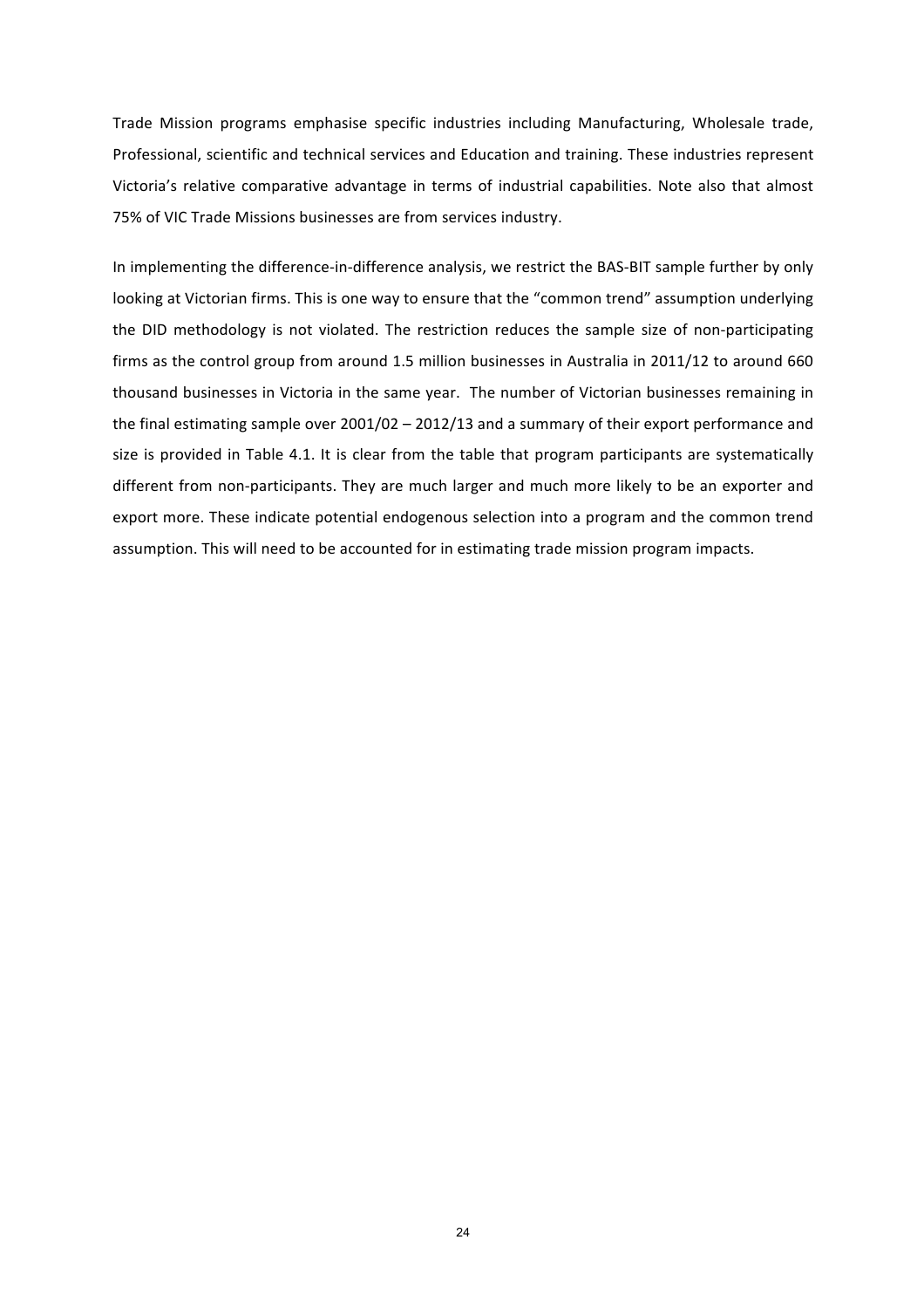## Figure 4.1: Distribution of businesses by industry (%), Australia and VIC Trade Mission participants, **2011/12**



Notes: Constructed based on merged DEDJTR's trade missions program administrative database and cleaned version of BAS-BIT database in the BLADE. Industry classification is as reported in the BAS-BIT database. The Australia's industry distribution of businesses may not be identical to the official ABS' estimate of industry distribution.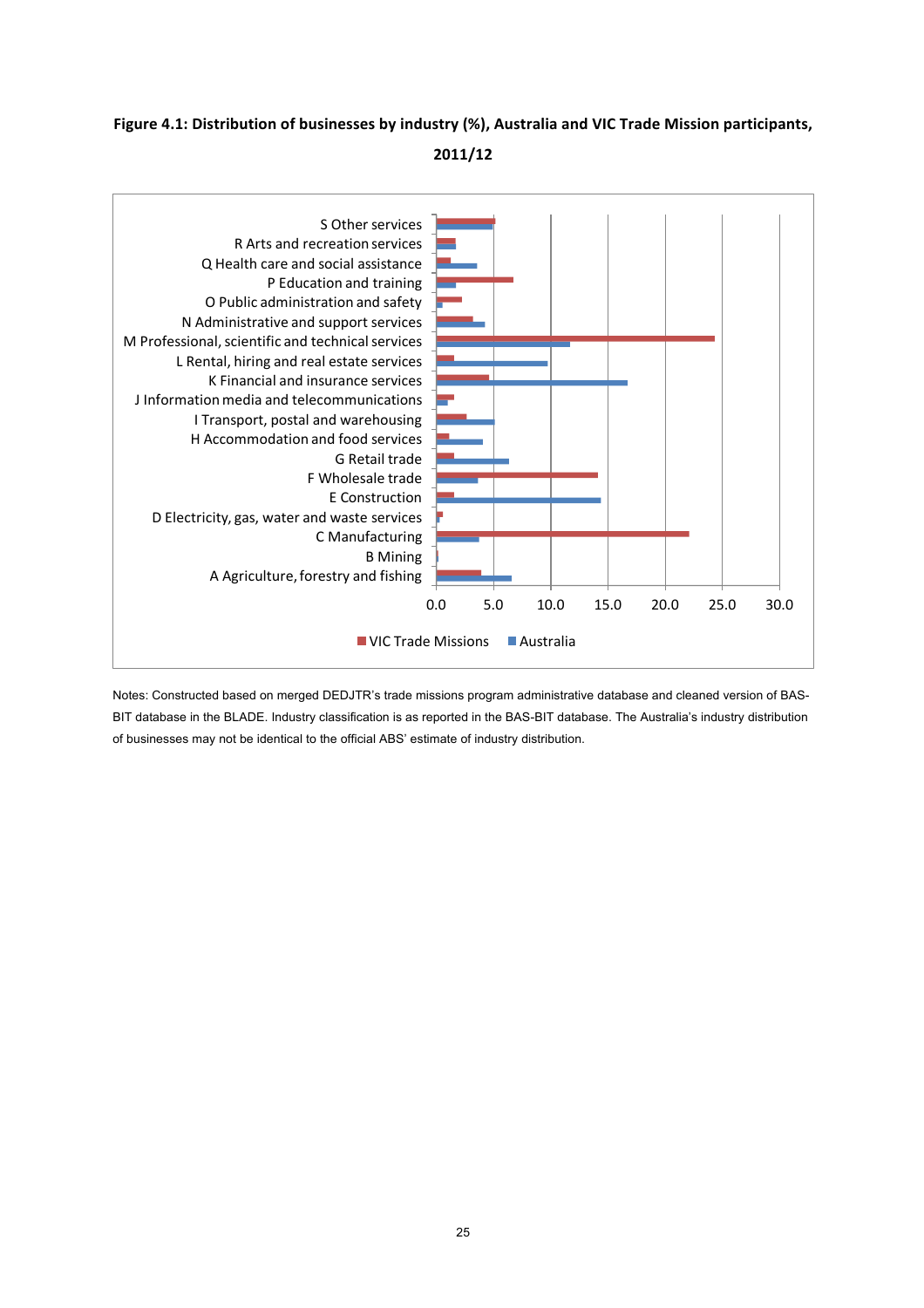#### Table 4.1: Number of businesses and average firm characteristics 2001/2-2012/13,

#### by trade mission participation status,

|         | Number of |            | Proportion   |                | <b>Exports sales</b> |                | Total sales   |     | Employment |           |  |
|---------|-----------|------------|--------------|----------------|----------------------|----------------|---------------|-----|------------|-----------|--|
|         |           | businesses | of exporters |                | (\$ thousands)       |                | revenues      |     |            | (persons) |  |
|         |           |            | $(\% )$      |                |                      |                | (\$ millions) |     |            |           |  |
| Year    | $P^{17}$  | N          | P            | N              | P                    | N              | P             | N   | P          | N         |  |
| 2001-02 | 424       | 397,189    | 41           | 3              | 20600                | 87             | 137.0         | 1.4 | 577        | 11        |  |
| 2002-03 | 459       | 440,022    | 43           | 3              | 15200                | 70             | 122.0         | 1.4 | 622        | 10        |  |
| 2003-04 | 501       | 488,299    | 41           | 3              | 15400                | 75             | 126.0         | 1.5 | 465        | 10        |  |
| 2004-05 | 525       | 493,570    | 43           | 3              | 17400                | 82             | 128.0         | 1.7 | 735        | 15        |  |
| 2005-06 | 552       | 548,418    | 42           | 3              | 16700                | 78             | 125.0         | 1.7 | 314        | 9         |  |
| 2006-07 | 589       | 613,271    | 42           | $\overline{2}$ | 11600                | $\overline{2}$ | 121.0         | 1.7 | 302        | 8         |  |
| 2007-08 | 646       | 666,195    | 43           | $\overline{2}$ | 14000                | 77             | 119.0         | 1.8 | 290        | 8         |  |
| 2008-09 | 657       | 676,267    | 40           | $\overline{2}$ | 13500                | 93             | 148.0         | 1.7 | 326        | 8         |  |
| 2009-10 | 713       | 626,120    | 43           | $\overline{2}$ | 7926                 | 127            | 146.0         | 1.9 | 323        | 8         |  |
| 2010-11 | 772       | 646,030    | 44           | $\overline{2}$ | 8684                 | 161            | 170.0         | 1.9 | 315        | 9         |  |
| 2011-12 | 821       | 661,278    | 44           | $\overline{2}$ | 7725                 | 185            | 158.0         | 2.0 | 318        | 9         |  |
| 2012-13 | 795       | 656,152    | 45           | $\overline{2}$ | 6419                 | 161            | 154.0         | 2.1 | 323        | 9         |  |

 $(P =$  VIC trade mission participants;  $N =$  Non-participants)

Notes: Constructed based on merged DEDJTR's trade missions program administrative database and cleaned version of BAS-BIT database in the BLADE for the State of Victoria. The total number of businesses may not be identical to the official ABS' estimate of number of businesses in Victoria in each financial year.

<sup>&</sup>lt;sup>17</sup> As mentioned in the preceding paragraph, 843 business which participated in the Trade Missions program and recorded in the DEDJTR database were found in the ABS BLADE's BAS-BIT database. However, some of these have missing values in terms of the matching variables such sales revenues, wages/employment or export for various reasons. For example, some of the businesses may not exist prior to 2010/11 or they may exist under different ABNs. As a result, the figures reported in the columns with the "P" heading (that is, the number of participants) decrease as we move away from the VIC Trade Mission Years (2010-11 to 2012-13).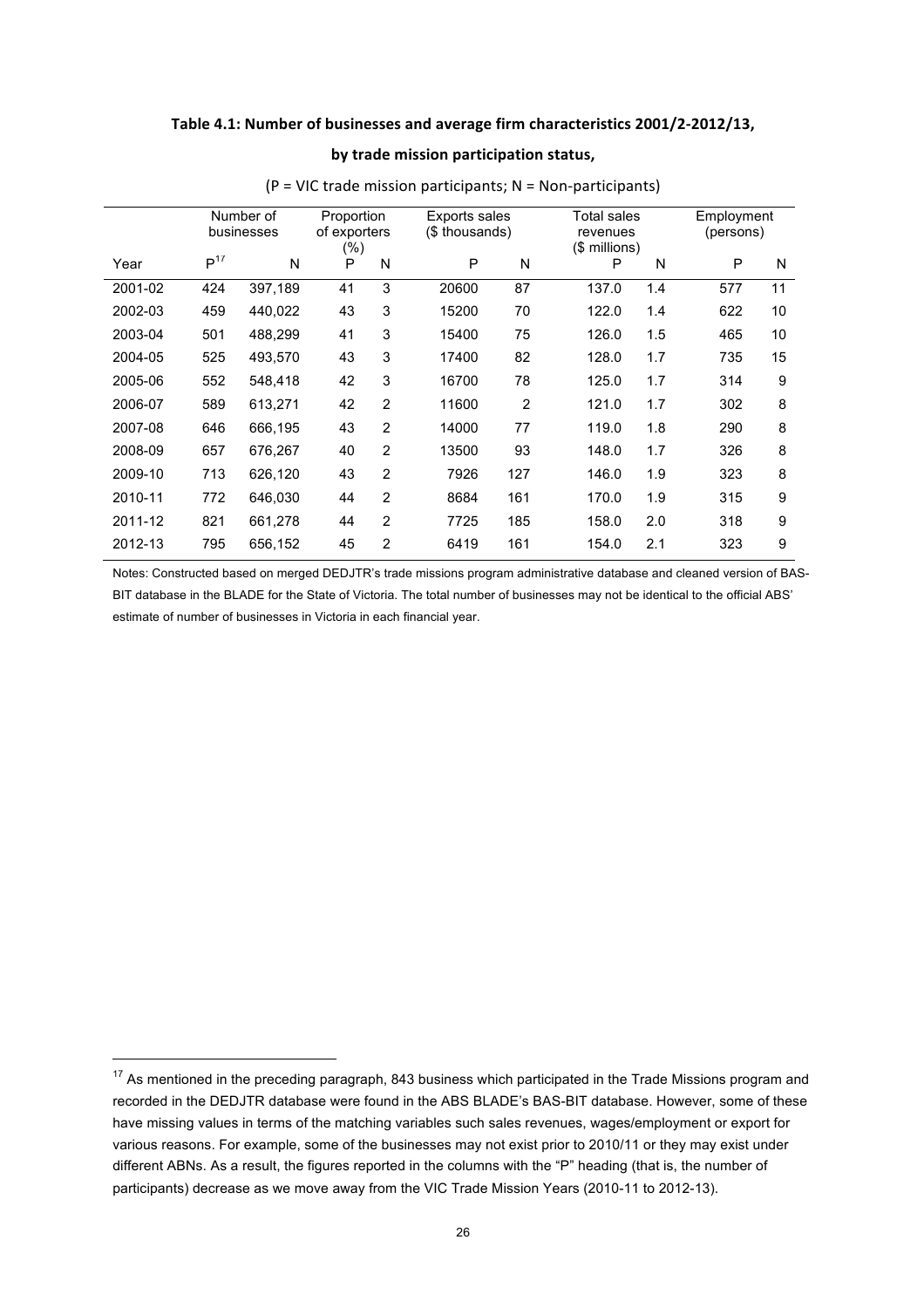#### **5. Evaluation Findings**

#### **5.1 Impacts on export revenues**

We applied the difference-in-difference (DID) methodology to the merged databases from the Department of Economic Development, Jobs, Transport and Resources (DEDJTR) and Australian Bureau of Statistics' BLADE (see Section 4.2). We obtained eight sets of DID impact estimates by comparing Victoria Trade Missions participants to different sets of non-participants produced by different matching methodologies. We refer to these eight sets of impact estimates as Model 1 to Model 8 estimates.

In Model 1, we did not perform any matching. All available non-participating firms were used as the control group. In the rest of the models we used matching.<sup>18</sup> In Model 2 we used the nearest neighbour based on estimated propensity scores. In Model 3 we used five nearest neighbours based on estimated propensity scores. In Model 4 we used one Coarsened Exact Matching (CEM) matched non participant for each participant. In Model 5 used all CEM matched non-participating firms. Models 6-8 are similar to Models 2-4 respectively, except for the addition of two time-varying control variables (firm age and size of employment). These eight sets of estimates of the impacts of Victoria Trade Missions on the participants export sales are summarised in Table 5.1.

**Table 5.1: Average increase in export sales of Victoria Trade Missions participants, 2010-2013, per cent.**

|              | Model 1 | Model 2 | Model 3 | Model 4 | Model 5 | Model 6 | Model 7 | Model 8 |
|--------------|---------|---------|---------|---------|---------|---------|---------|---------|
| 0-12 months  |         |         |         |         |         |         |         |         |
| Average      | 135     | 219     | 192     | 186     | 138     | 172     | 161     | 157     |
| Lower 95%-CI | 117     | 117     | 141     | 103     | 120     | 60      | 85      | 51      |
| Upper 95%-CI | 152     | 321     | 244     | 269     | 156     | 284     | 237     | 263     |
| 0-24 months  |         |         |         |         |         |         |         |         |
| Average      | 165     | 345     | 226     | 291     | 174     | 343     | 224     | 332     |
| Lower 95%-CI | 139     | 198     | 170     | 172     | 147     | 151     | 131     | 142     |
| Upper 95%-CI | 190     | 491     | 281     | 409     | 200     | 535     | 316     | 522     |

Notes: Estimates are based on difference-in-difference analysis of participating Victorian firms compared to different sets of nonparticipating Victorian firms Model 1 uses all non-participating firms as control group. Model 2 uses one propensity score matched non-participating firm for each treated firm as control. Model 3 uses five propensity score matched non-participating firms. Model 4 uses one Coarsened Exact Matching (CEM) matched non participant. Model 5 uses all CEM matched nonparticipating firms. Models 6-8 are similar to Models 2-4 respectively, except for the addition of two time-varying control variables (firm age and size of employment). Lower and upper bounds (Lower 95%-CI and Upper 95%-CI) are approximated 95% confidence intervals.

Table 5.1 shows that regardless of the methods use, the impact of the trade mission program on export revenue is positive and significant both in terms of magnitude and statistical significance. Before controlling for selection on observables, participants had on average 135 per cent (see Model 1) higher export revenue within 12 months than if they had not participated in the trade mission

 $18$  See the discussions in Appendix 1 and 2 for more details.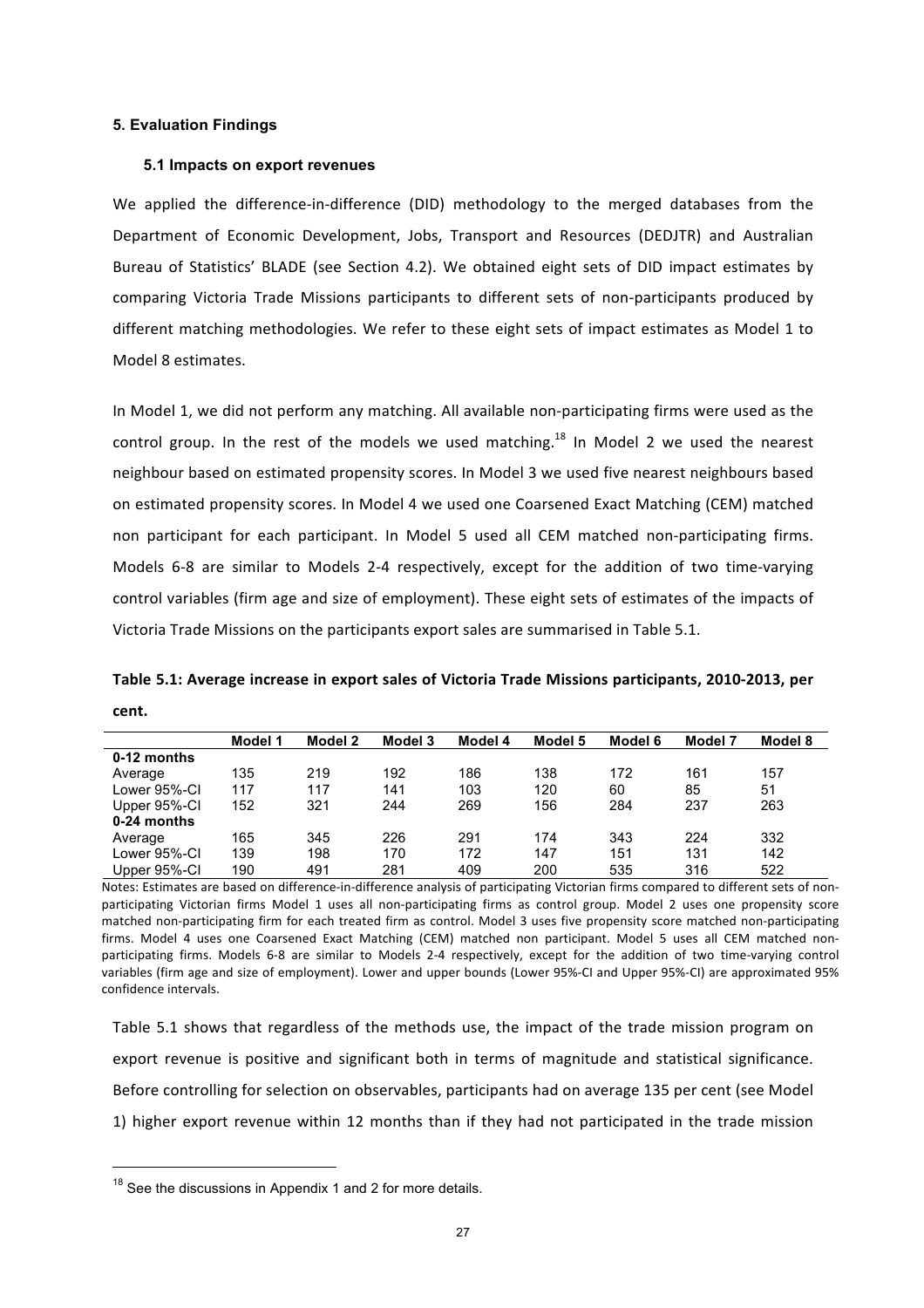program. The corresponding approximated 95% confidence interval was 117 to 152 per cent. The estimated impact within 24 months was higher at an average of 165 per cent. However, moving from one year to two years period only added around 30 percentage points to the impact which is less than the 135 per cent initial impact in the first year. This finding suggests some diminishing returns from the trade missions.

As discussed in greater detailed in Appendix 2, we expected Model 2 (and its more robust version Model 6) to provide the most reliable impact estimates since both models used a sample of matched non-participants which showed no statistically significant difference to the participants in terms of pre-program export performance. On average, the impact estimates produced by Models 2 and 6 were actually higher at 186 and 172 per cent respectively. However, their 95% confidence intervals were also wider, suggesting that we need to take into account of the range of the impact estimates. Nevertheless, even the most conservative estimates summarised in Table 5.1 above (which is 51 per cent according to Model 8's lower bound) suggests that the trade mission participation had a significant positive impact.

The average exports sale of participants in the base year (that is pre-program participation) was \$809,662. Based one of the most conservative model specifications Model 6 (which is the more restrictive version of the preferred Model 2), in monetary terms trade mission participation increased participants' exports sales by at least  $60\%$  x  $$809,662 = $485,797$  within 12 months and 151% x  $$809.662 = $1,222,590$  within 24 months. Table 5.2 compares the estimates found by this report and the self-reported estimates from responding participants. It is clear the increase in exports reported by participants to DEDJTR is within the range of our estimates (closer to the lower bounds of the DID impact estimates). This finding supports the notion that the self-evaluation data reported by participants can be valuable.

| Table 5.2: Average increase in the value of export sales of Victorian trade mission participants, |  |
|---------------------------------------------------------------------------------------------------|--|
| 2010-2013, as reported by participants and estimated by this evaluation                           |  |

|                        | Average increase in export sales |                                        |  |  |  |
|------------------------|----------------------------------|----------------------------------------|--|--|--|
|                        | Reported by participants         | This evaluation's most-conservative    |  |  |  |
|                        |                                  | estimates                              |  |  |  |
| Immediate Export Sales | \$212,476                        | Not estimated since our data is annual |  |  |  |
| Within 1-12 Months     | \$565,592                        | 60.0% $\times$ \$809,662 = \$485,797   |  |  |  |
| Within 13-24 Month     | \$1,116,893                      | Not estimated                          |  |  |  |
| Within 0-24 Month      | \$1,317,355                      | $151\% \times $809,662 = $1,222,590$   |  |  |  |

Notes: Estimates are based on difference-in-difference analysis of participating Victorian firms compared to different sets of non-participating Victorian firms (see the notes for Table 5.1). The impact elasticities used in the third column (117.4% and 139.4%) correspond to the smallest 95% confidence interval lower bounds summarised in Table 5.1.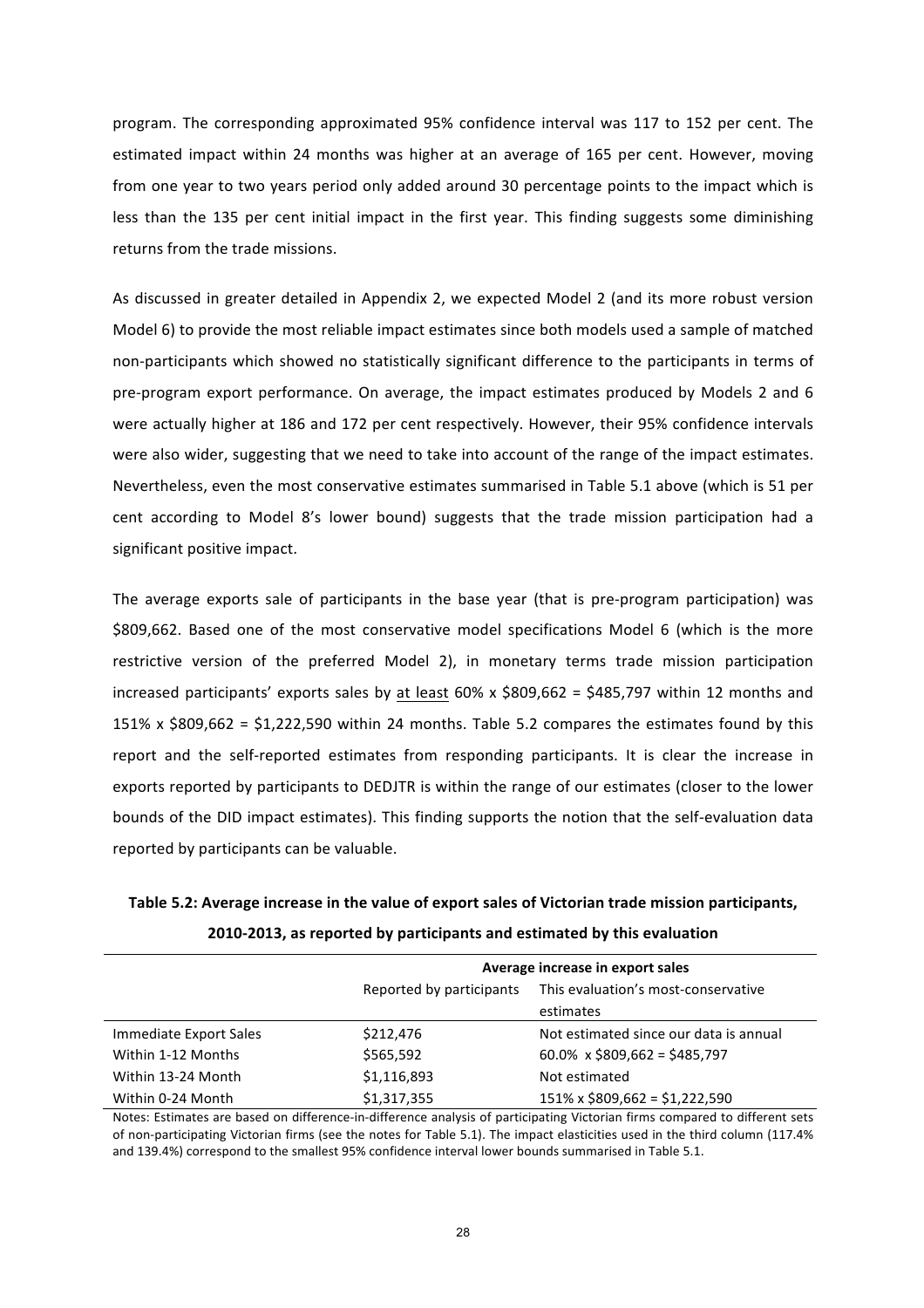#### **5.2 Impacts on the probability of exporting**

Approximately half of program participants were not exporters in the base year. Therefore, we could also measure the impacts of trade mission participation in its extensive form (that is, in terms of how much the program can turn non-exporters into exporters). Using the probability of being an exporter as the export performance measure, we derived difference-in-difference (DID) impact estimates using the same merged DEDJTR and ABS BLADE BAS-BIT databases. The results are summarised in Table 5.3, in which we show five sets of estimates corresponding to Models 1-5 discussed above.<sup>19</sup> Based on the preferred specification of Model 2, trade mission participation increased the probability of becoming an exporter by 26 percentage points within 12 months (approximately 53 per cent increase) and 35 percentage points within 24 months (approximately 71 per cent increase).

| Table 5.3: Increase in probability of export of Victorian trade mission participants, 2010-2013, |
|--------------------------------------------------------------------------------------------------|
| by empirical model specification, percentage points.                                             |

|              | Model 1 | Model 2 | Model 3 | Model 4 | Model 5 |
|--------------|---------|---------|---------|---------|---------|
| 0-12 months  |         |         |         |         |         |
| Average      | 21      | 26      | 26      | 24      | 20      |
| Lower 95%-CI | 15      | 17      | 18      | 15      | 18      |
| Upper 95%-CI | 26      | 35      | 34      | 33      | 21      |
| 0-24 months  |         |         |         |         |         |
| Average      | 26      | 35      | 32      | 34      | 25      |
| Lower 95%-CI | 18      | 26      | 24      | 24      | 18      |
| Upper 95%-CI | 33      | 45      | 39      | 43      | 32      |

Notes: Estimates are based on difference-in-difference analysis of participating Victorian firms compared to different sets of nonparticipating Victorian firms (see the notes for Table 5.1). No results for Model6-8 due to non-convergence issues. Lower and upper bounds (Lower 95%-CI and Upper 95%-CI) are approximated 95% confidence intervals.

#### **5.3 Repeat and multi-year participations**

As discussed in Section 2.2, some businesses participated in more than one mission. In the evaluation period, there were 442 out of 1192 participating businesses which participated more than once and the average number of missions per participating business is 1.7. Thus, it is of particular interest to know if those repeat participants experience higher impacts to one-off participants. The main problem that prevented us from doing such analysis was related to the fact that repeat participation might occur within the same year. Given that the performance database we

 $19$  Models 6-8 estimates are unavailable due to convergence issues in estimating the conditional logit model when the two time varying variables (age and employment).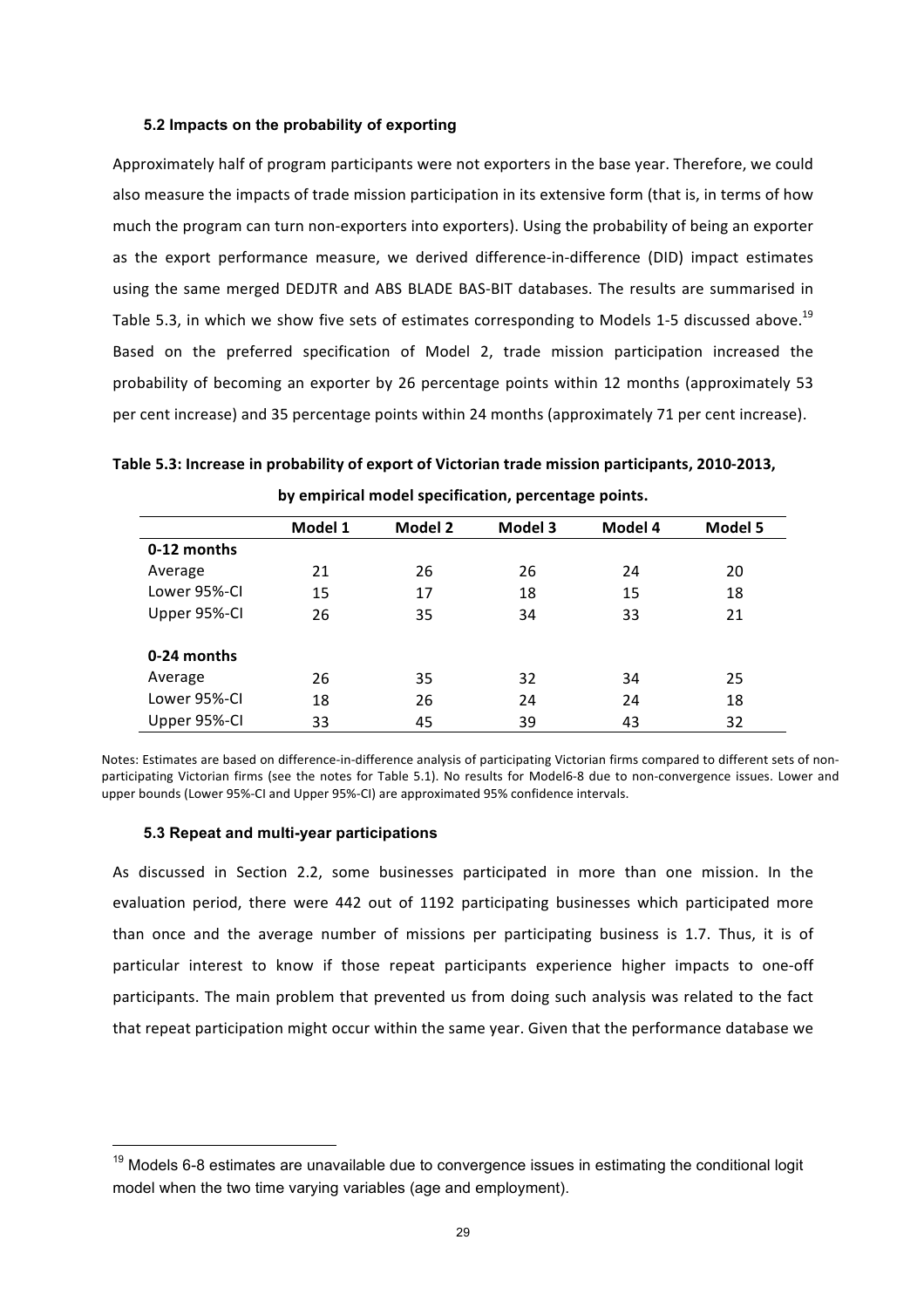used (the BAS-BIT) contains only annual data, it was impossible to separate the impacts of repeat participations within the same year. $^{20}$ 

However, for multi-year participation (regardless how many trade missions attended within each vear) we could obtain separate estimates for the first vear of participation and the second vear of participation. These could be inferred indirectly from the 0-12 month and 0-24 month estimates. If we take the difference between the two estimates, we get an approximation to the impacts of participating in the second year. For examples, under Model 2 estimates in Table 5.1, the difference between the short run and long run impact estimates was  $345 - 219 = 126$  per cent. Hence, there appears to be a diminishing return to the second year participation. This is intuitive if some of the information obtained from the second year trade mission is similar to the information obtained in the first vear mission.

More directly, we could estimate the impact of the first year of program participation and the second or later year (for those participating in more than one mission over more than one year). The estimates for first year participation is summarised in Table 5.3 below.<sup>21</sup> These estimates confirmed a potential diminishing return to trade mission participation. The increase in export sales from participation in the second year (or more) was on average around 50 per cent smaller than the increase from participating only in one year.

| Table 5.3: Average increase in export sales of Victoria Trade Missions participants in the first and |  |
|------------------------------------------------------------------------------------------------------|--|
| second (or more) year of participation, 2010-2013, per cent.                                         |  |

|                                        | Model 1        |  |
|----------------------------------------|----------------|--|
| <b>First year participation</b>        |                |  |
| Average                                | 248            |  |
| Lower 95%-CI                           | 136            |  |
| Upper 95%-CI                           | 359            |  |
|                                        |                |  |
| Second (or more) year of participation |                |  |
| Average                                | 110            |  |
| Lower 95%-CI                           | $\mathfrak{p}$ |  |
| Upper 95%-CI                           | 218            |  |

Notes: Estimates are based on difference-in-difference analysis of participating Victorian firms compared to different sets of non-participating Victorian firms. Lower and upper bounds (Lower 95%-CI and Upper 95%-CI) are approximated 95% confidence intervals.

 $20$  Technically speaking, the time invariant indicator status of participants with and without repeat participation is differenced out by the DID analysis.

 $21$ <sup>21</sup> These estimates are based on the preferred Model 2 specification.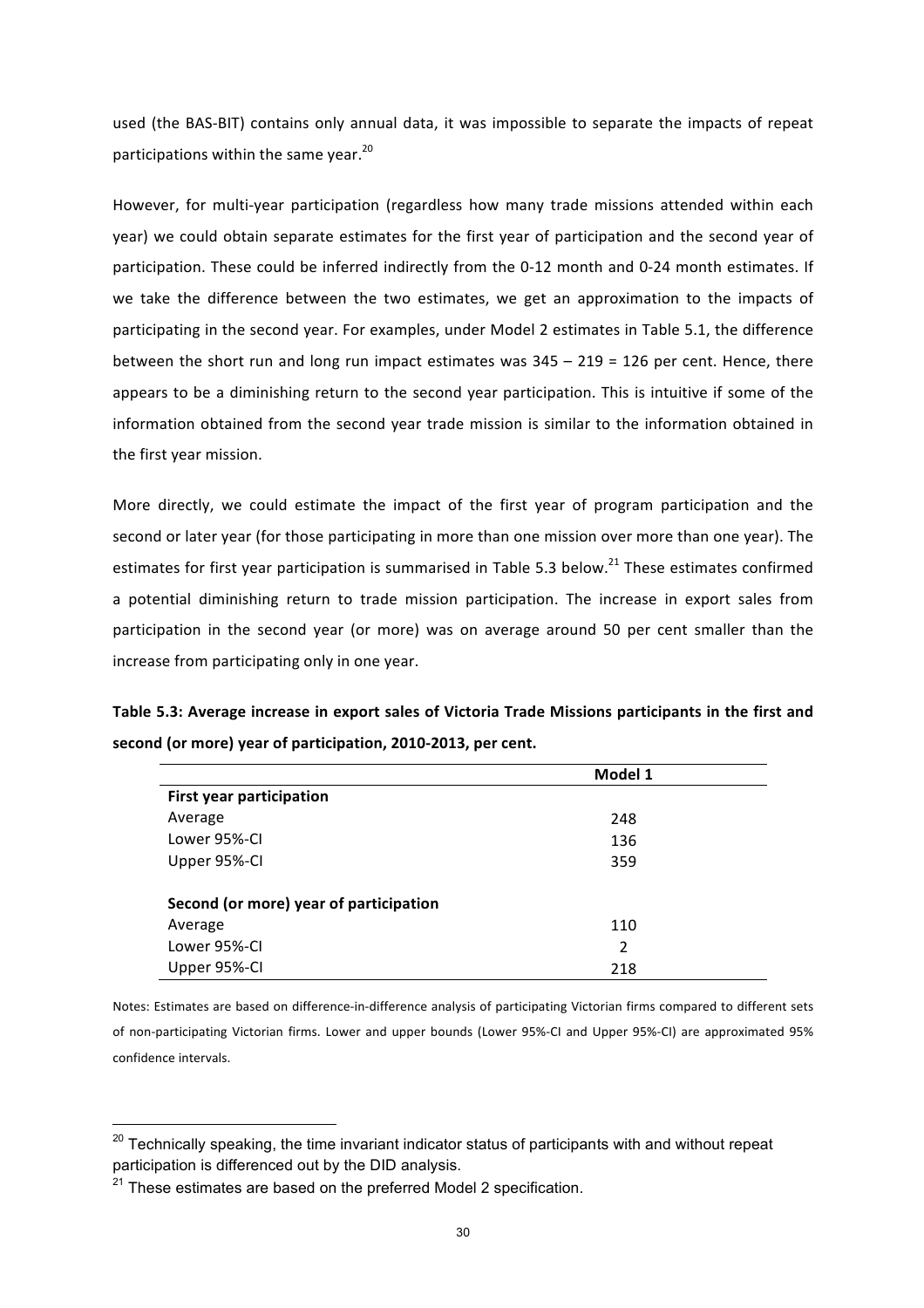#### **5.4 Robustness and limitations**

In general, program impact evaluation with observational data (that is, where the analyst had no direct control on the data generation process or on how the samples whose data being observed were selected) suffers from potential selection bias due to observed and unobserved factors that affect both decision to participate in the program and the intended outcomes from the program. For examples, program eligibility, incentives and expectations may result in selected participants which are systematically different from non-participants in such a way that a naïve comparison of the performances of participants and non-participants would lead to biased estimates of the program's impact. As mentioned in Section 2, in order to be eligible for the trade missions program, firms must be financially viable; be able to demonstrate a sound case for doing business in the targeted regions; and be currently exporting or able to demonstrate export readiness. These characteristics were not observable in our database, but they determined program participation and could well likely be correlated with outcomes.

In this evaluation, we implemented difference-in-difference (DID) analysis in order to eliminate the influence of unobserved and time invariant factors (factors which do not change over time but determine whether or not a firm participated in the program and correlate with the outcomes being evaluated) by comparing the change in the performance of the participant before and after the program to the change in the performance of non-participants. Effectively, we differenced out any time-invariant confounding effects that could lead to biased estimates.

However, we still had to deal with potential bias caused by unobserved but time varying factors. Furthermore, implicit in the DID analysis is a common trend assumption: that the changes in the performance of both participants and non-participants are the same in the absence of the program intervention. In practice, we ensured that the common trend assumption was not violated by selecting only "similar" non-participants as the control group. To do this, we applied two different matching techniques (propensity score matching and coarsened exact matching) on observed preprogram businesses characteristics that were likely to be related to decision to participate in the program. To handle the first problem of unobserved time-varying confounding effects, we estimated the impacts of the program conditional on two observed time varying variables which are likely to be correlated with the unobserved time-varying factors: business age and employment size.

Therefore, we believe our estimates were robust to different potential bias sources: observed or unobserved and time-varying or time-invariant. The robustness of our findings was further evidenced by the relatively similar results exhibit by our use of different model specifications to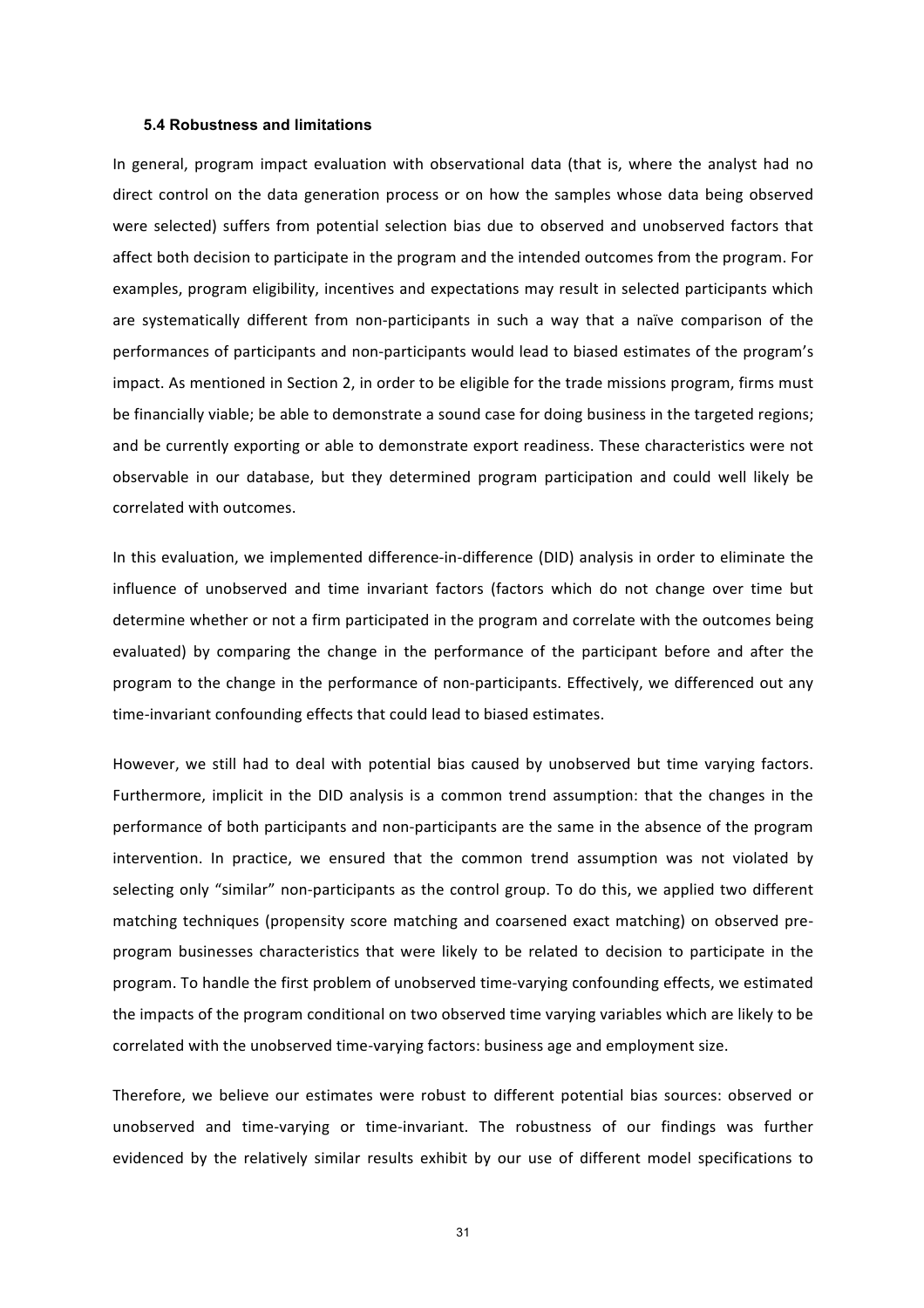control these sources of bias (Model 1–Model 8) and different measures to derive impact estimates (export sales and export probabilities, 0-12 and 0-24 months, Year 1 and Year 2+, and the approximated 95% confidence interval).

There are some limitations to this evaluation, mostly related to data availability. First, while we knew the destination countries of trade missions, we did not know the export destination. One may expect that participation in a trade mission to China would be more likely to increase export to China than to other countries. Globalisation in value chains of production may temper this direct relationship partly, but it remains that if we knew export destination, we might be able to obtain a more precise estimate (in terms of its causality relationship) of the program impact. To address this limitation requires the BAS-BIT database within the BLADE to be supplemented with detailed Customs data. This can only be done if the relevant international trade information collected by Australian Customs office is incorporated into the BLADE.

Second, as shown in 2.2., the number of missions and program participants increased rapidly during the evaluation period. In 2010/11, the first year of the evaluation, there were only 14 missions with 162 participants (145 individual businesses). By 2012/13, the last year of the evaluation, these figures increased to 25 and 1324 (935), respectively. However, the BAS-BIT database is only available up to 2012/13. Thus, for a majority of the program participants, we only had data to evaluate the impact within 0-12 months. This data limitation reduced the precision of the impact estimates (that is, it widened the confidence intervals) significantly, particularly for the 0-24 months or Year 2 estimates. This limitation can be more easily addressed by incorporating newer financial years of BAS-BIT data within updated BLADE into the analysis in the future.

Another limitation of the current evaluation that is related to data availability is the small sample size of program participants (relative to the sample size of non-participants). There are potentially interesting aspects of different trade missions such as destination countries mentioned above and characteristics of the trade events themselves (which industry, regional or country specific, which delegates from other countries participate, which country officials were met, and many others). An analysis of the roles of these factors on the impact of trade missions would yield interesting implication to improve program design and targeting. However, such analysis is omitted due to limited sample size and information.

Finally, there are limitations in terms of empirical model specification. These include additional steps that we have not done to further improve the robustness of the analysis in terms of the propensity matching stage. Specifically, different match identification would need to be tried including the use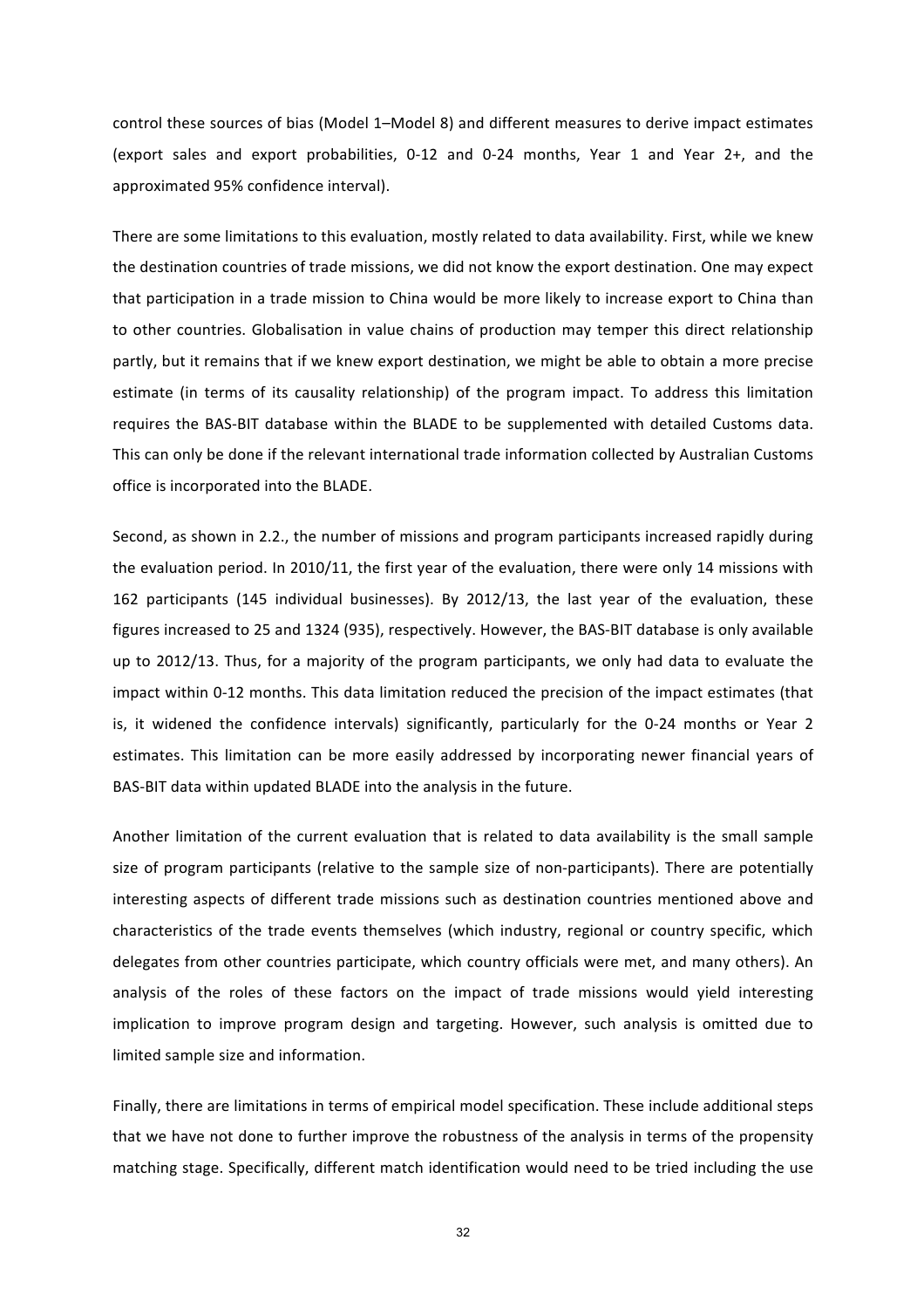of kernel or radius matching. However, we do not expect we would obtain significantly different results given that our implementation of exact matching, a very different matching paradigm compared to propensity score matching, produced more or less similar results. In the coarsened exact matching method, we avoid the need to specify parametrically any propensity score equation (thus avoiding potential model misspecification) and automatically ensure covariate balance. Finally, we report approximated 95% confidence intervals derived using the delta-method. A more reliable approach would be to obtain the confidence intervals via bootstrapping due to the multiple estimation stages involved (matching followed by DID analysis). This has not been done due to high requirements on computer time and data processing. Also, the main benefit from doing it may be more valuable for academic interest rather than policy inferences since the approximated confidence intervals are likely to be adequate.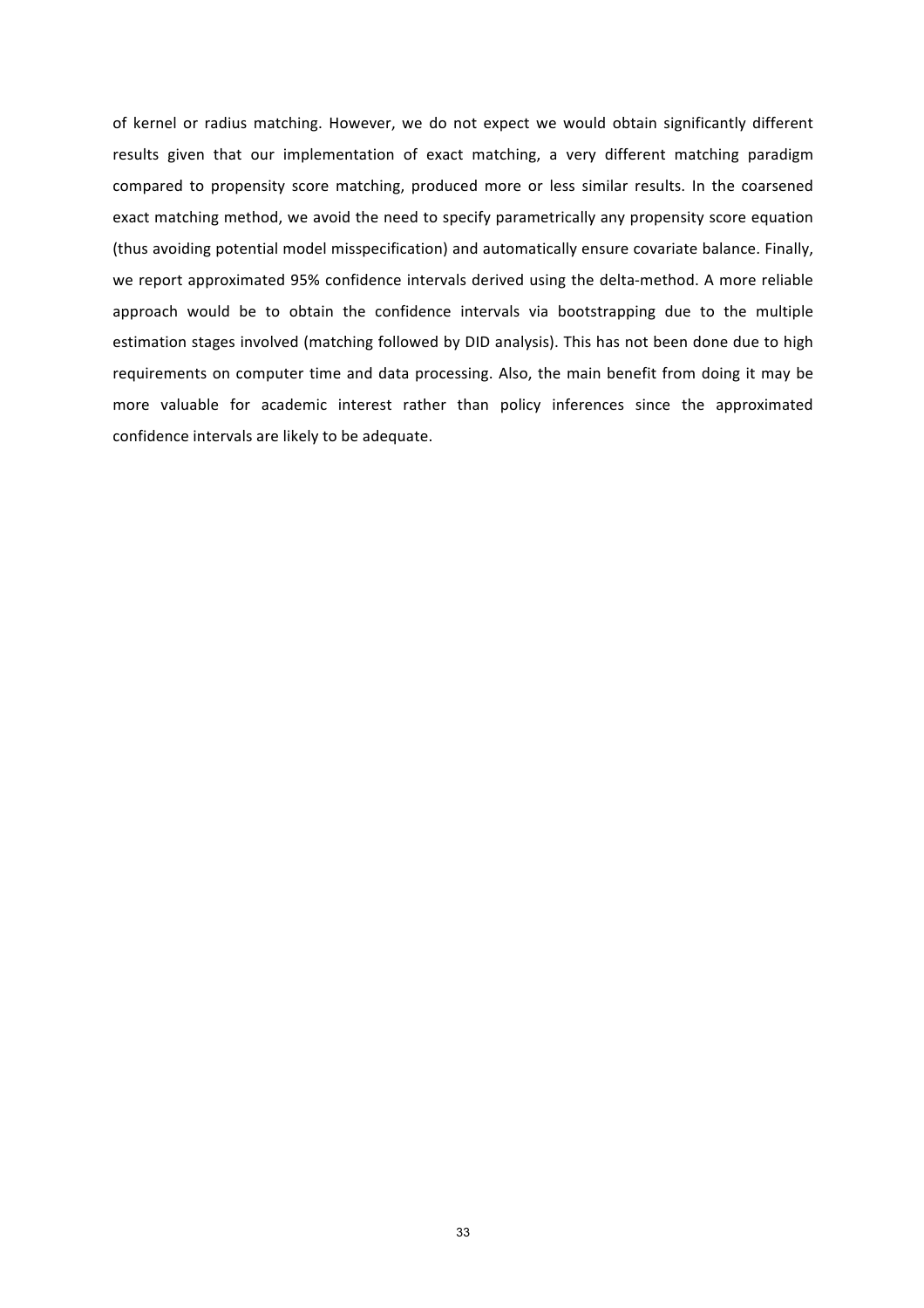#### **6. Summary of findings and Recommendations**

Firms face many obstacles when trying to enter the export market, one of the most significant ones manifests in the form of information barriers. Firms would need to collect information in order to identify the potential export markets and the characteristics of consumers; market entry procedures and marketing channels (including identifying capable, reliable, trustworthy and timely trade partners). Markets cannot work if market signals are hard to read. If markets perform poorly, the Victorian economy misses out on many gains from specialisation and economies of scale. These gains from trade are critical in a small isolated economy distant from most global markets.

Various formal and informal solutions to reduce the significant cost of informational and contact establishment barriers have been proposed. Institutions such as embassies and consulates and specially set up trade promotion organisations and their trade promotion programs (trade shows and trade missions) are part of the solution to the market failure problem. However, existing evidence provides conflicting conclusions with regards to the effectiveness of these solutions.

This evaluation aims to provide an estimate of the impacts on export revenues firms participating in Victorian Government supported trade programs, namely Super Trade Missions and Trade Missions, over the period 1 December 2010 to 30 June 2013. The analysis is based on linked trade program data of participants and ABS tax record data (BAS-BIT). The BAS-BIT database provides objective measures of firm characteristics including export revenues from 2002-03 to 2012-13.

#### Key finding 1

Implementing matched difference-in-difference method in order to minimise the effect of confounding factors correlated with program participations and export performance, we found that the trade missions program has statistically and economically significant positive impacts on participants' export performance. The finding confirms the notion that Victorian firms face significant informational barriers and/or barriers in establishing contacts when trying to enter the export market and that government funded trade mission programs can serve as an effective solution (as is the case with this program) to reducing the impacts of these barriers faced by potential exporters.

More specifically, trade mission participation increased participants' total export sales by an average of 219% within 12 months and 345% within 24 months. With an average total export sales of \$809,662 in the base year (the year before participation), these relative increases are equivalent to average increase in export sales of around  $$1,773,160$  and  $$2,793,333$  per program participant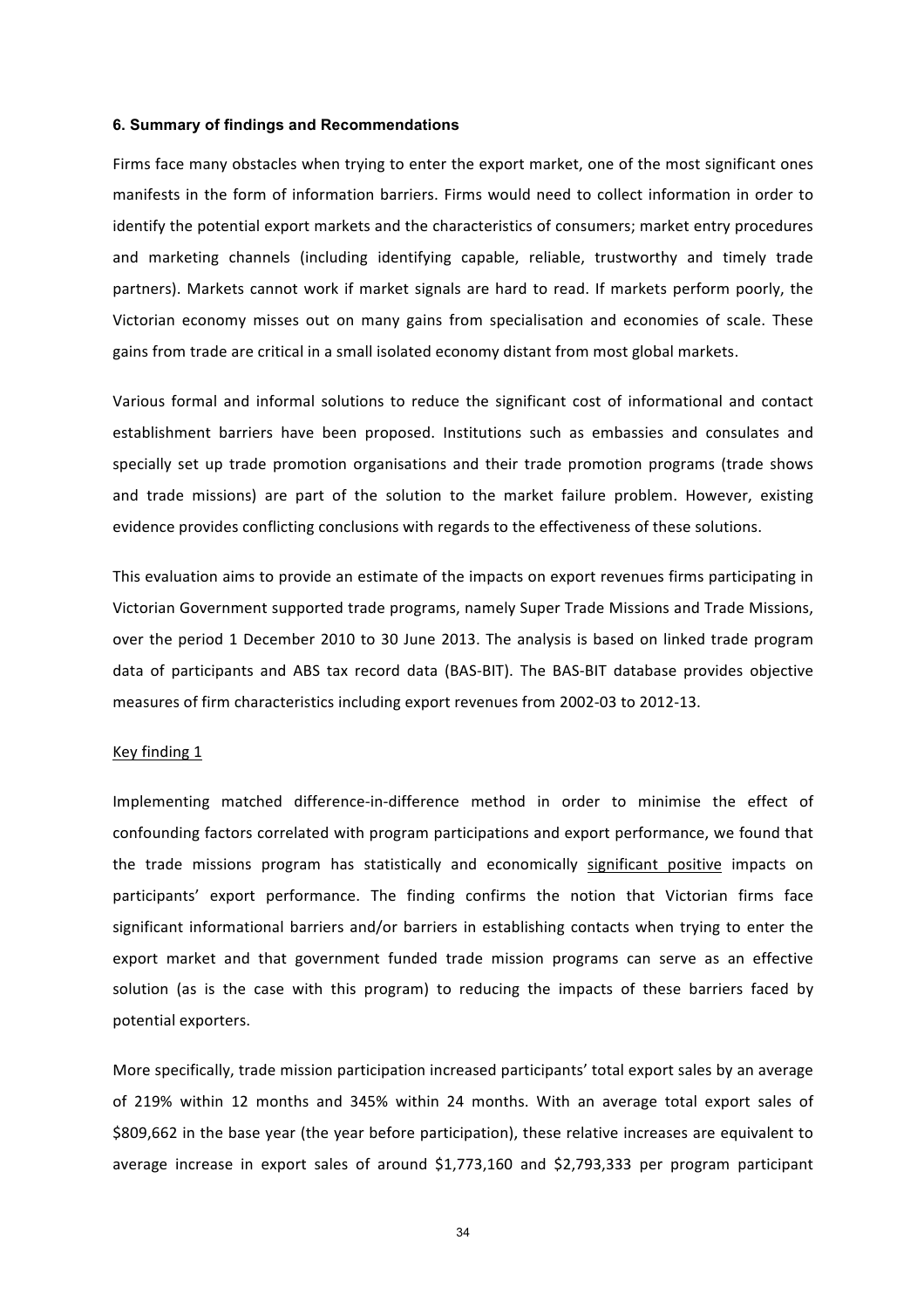respectively. Furthermore, accounting for sample variability, the approximated 95 per cent confidence interval of the within 12 month estimate shown above is between 117% and 321% or approximately between \$947,304 and \$2,599,015 in dollar terms.

These findings are robust to variation in the main assumptions underlying the empirical model. The evaluation estimated eight different models and found that all of the estimates produced as statistically and economically significant positive impacts of the program. The 95 per cent confidence intervals for the within 12 months estimates of the impact on export sales range from 51% to 535% or approximately from  $$412,928$  to  $$4,331,692$ .

#### Recommendation 1

Based on the key finding of positive program impacts, we recommend a continuation of the trade mission program, particularly if it is targeted toward businesses which are similar to past program participants (e.g., in terms of industry, international engagement through past export, import or foreign ownership, size and productivity). In order to identify each potential program participant or set the similarity parameters (e.g. the range of sales or turnover values of past participants), the Department of Economic Development, Jobs, Transport and Resources (DEDJTR) could collaborate with the ABS to use the latter's detailed, ABN level Victorian business population database.

#### Key finding 2

According to trade program participants self-reported impact data collected by DEDJTR, the average increase in export sales within 12 months is \$565,592. This estimate appears to be on the low side, compared to the analysis based on the ABS data. However it is still within two of the estimated confidence intervals (our lowest lower bound is \$412,928). This suggests that the self-reported data is informative and can provide a quick and reasonably reliable impact estimate.

#### Recommendation 2

DEDJTR should continue collecting the self-reported impact data (e.g. increase in export sales within 12 months, 24 months and 36 months) from program participants. If it is possible, DEDJTR should ask participants to also identify the increase of export to the destination country/region of the trade mission in which they participated. The information can then be validated once the ABS released the export destination country information (unfortunately, the ABS has not provided any expected date).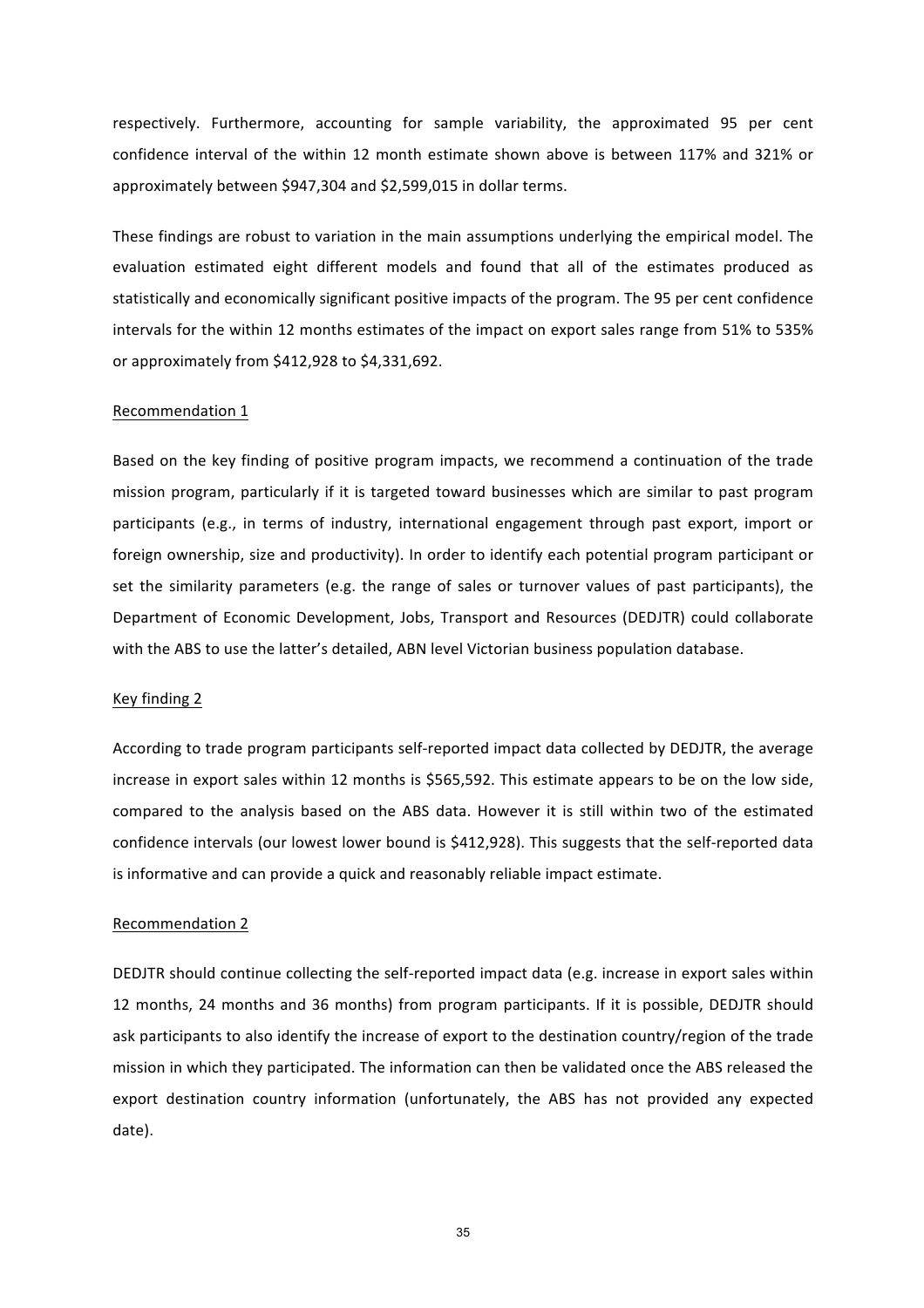#### Key finding 3

The evaluation found that trade mission participation increased the probability of non-exporters becoming an exporter. In the base year, only around 50% of participants were exporters. After participation, the proportion of participants who were exporters increased to 76% within 12 months and 85% within 24 months.

#### Recommendation 3

Based on the finding that the program increased export market participation among the nonexporters, we recommend the continuation of the current policy which allows firms without any past export experience to participate (around 50% of past participants were non-exporters).

We also recommend further analysis on the characteristics of non-exporters which become exporters. Once this analysis is done, we recommend comparing the findings to those existing studies based on developing country data as the finding that trade mission participation can help non-exporters to enter the export markets is more commonly found in studies of non-exporters from developing countries than from developed countries.

#### Key finding 4

There were businesses (442 out of 1192) which participated in two or more years. On average, the program participation impact on exports performance is larger in the first year of participation than in subsequent years. In other words, there appear to be diminishing returns from participating in subsequent years.

#### Recommendation 4

We recommend the issue of diminishing returns from repeat program participation to be analysed further before any decision to limit program participation for new participants only is made. The reasons for this are as follows:

- First, we do not know whether the drop in the estimated impact of subsequent participation is statistically significant, and
- Secondly, we do not know, for example, whether or not all kind of repeat participation shows diminishing return. Some firms may be classified as repeat participants because they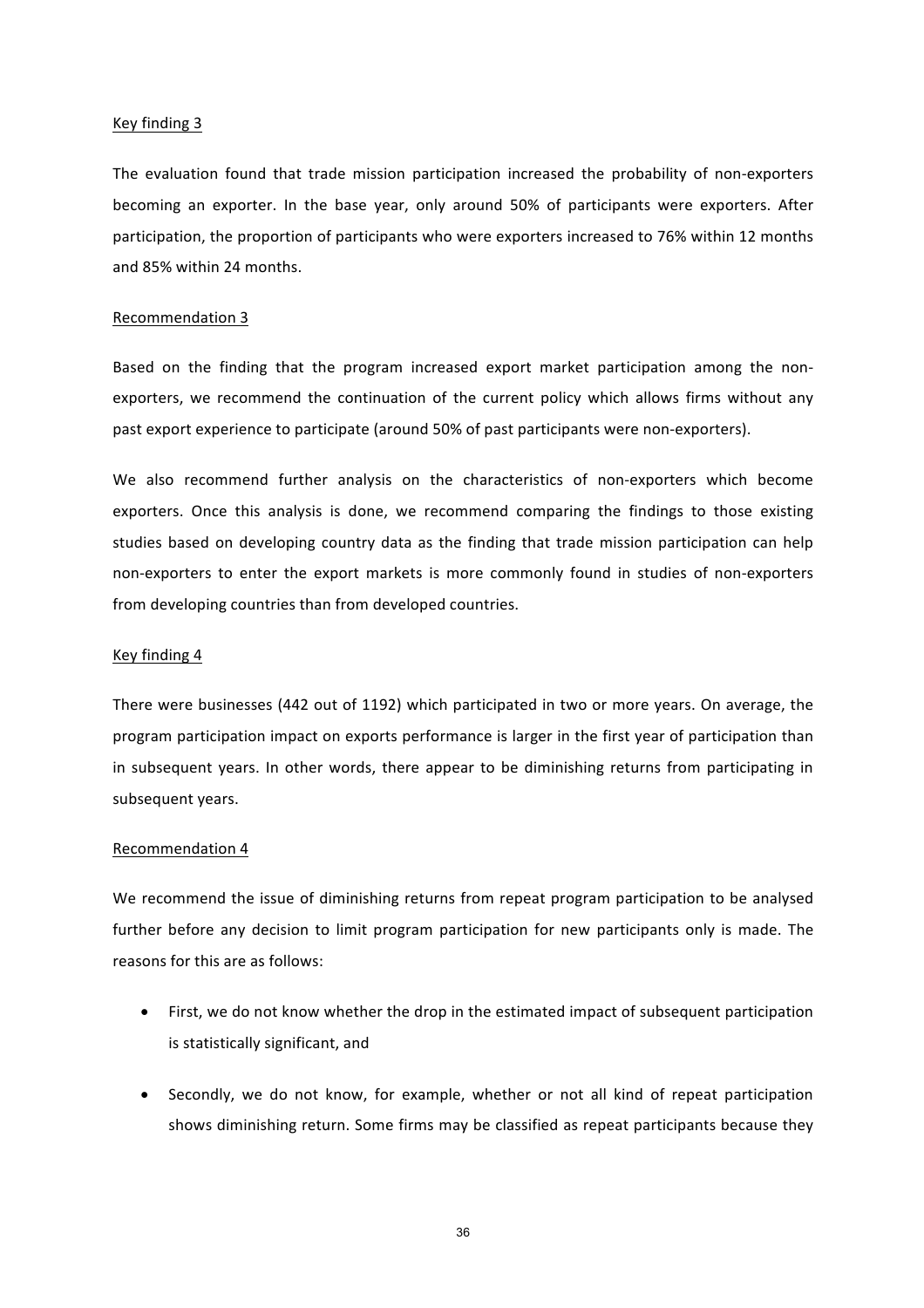participated in two missions to Indonesia and Viet Nam. Other firms may become repeat participants because the participated in two missions to Indonesia and Saudi Arabia.

#### Lessons for future 1

The evaluation approach applied to the trade program using administrative program participation records linked with Australian Bureau of Statistics (ABS) tax record data (the ABS BAS-BIT database) is found to be a robust methodology enabling reliable conclusions on program outcomes to be reached. 

#### Recommendation 5

Implementation of a similar methodology with similar databases to assess program outcomes of other business support program can provide valuable insights for policy makers on the effectiveness of the program. Furthermore, these similar program databases can be consolidated to identify firms participating in multiple programs administered by different sections/departments in order to refine each specific program impact estimate further.

#### Lesson for future 2

A literature review conducted showed that this is a first of its kind study in Australia. Furthermore, existing evidence is often based on aggregate (industry level) trade data. In contrast, this evaluation used firm level data which allowed us to identify the direction of causality. That is, we were able to ensure that the estimated difference in export performance between participants and nonparticipants was a result of program participation and not because better performing firms in terms of export were more likely to be participants. Industry level data could not distinguish firms which actually participated in trade missions from firms which did not. As a result, any factor that causes one industry to perform better than others in terms of export can be incorrectly attributed to the impact of a trade missions program which targeted that industry. It is possible, for example, for the program administrator to select better performing industry as a target. In this case, the direction of causality does not run from trade mission program to export performance; instead, it runs from export performance to trade mission program. Without firm level data, it is significantly more difficult to rule out such possibility.

#### Recommendation 6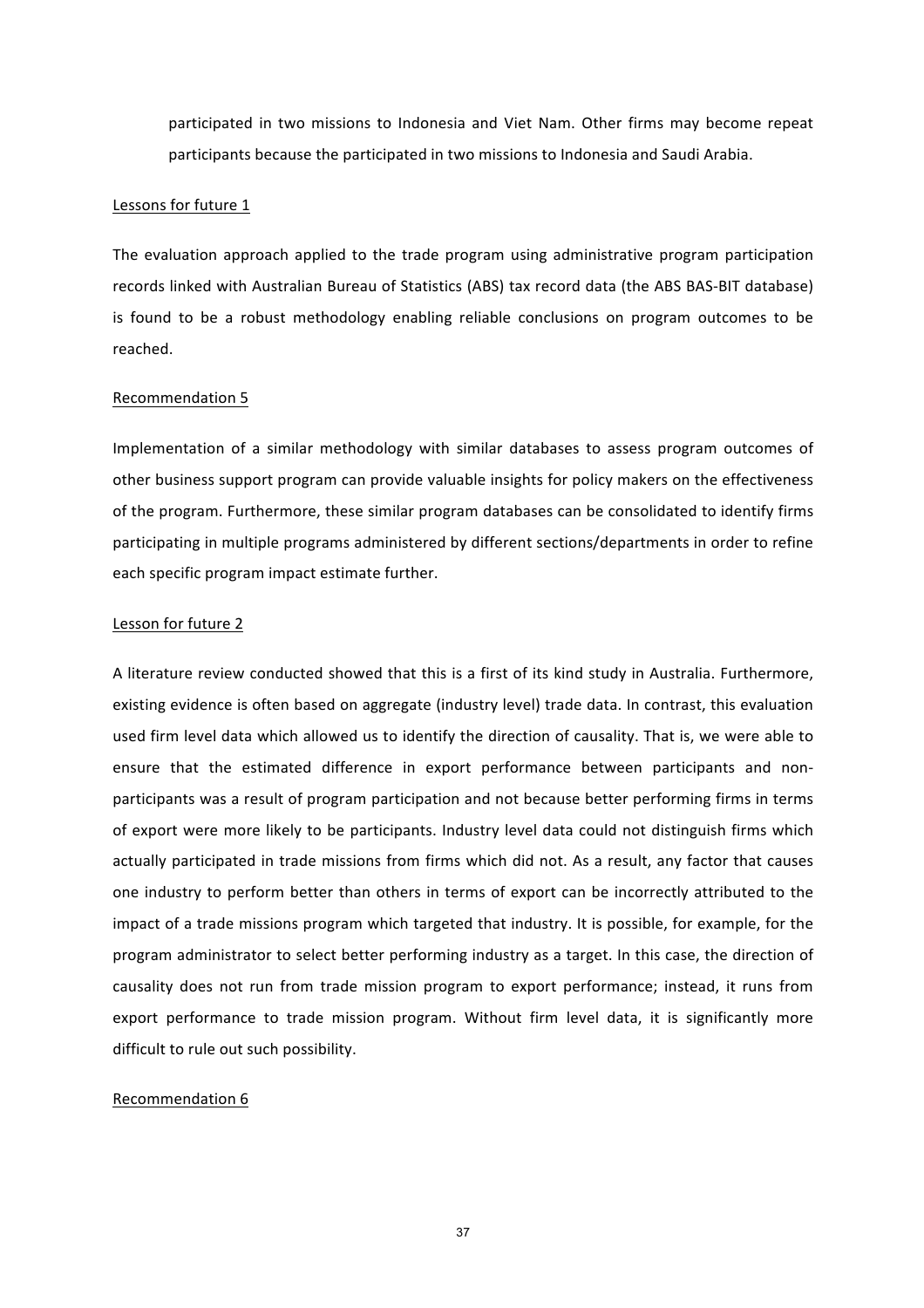This evaluation provides a significant contribution to the literature on the effectiveness of government trade programs and trade promotion. Therefore, we recommend publication of the findings of this evaluation to wider audiences in Australia and abroad.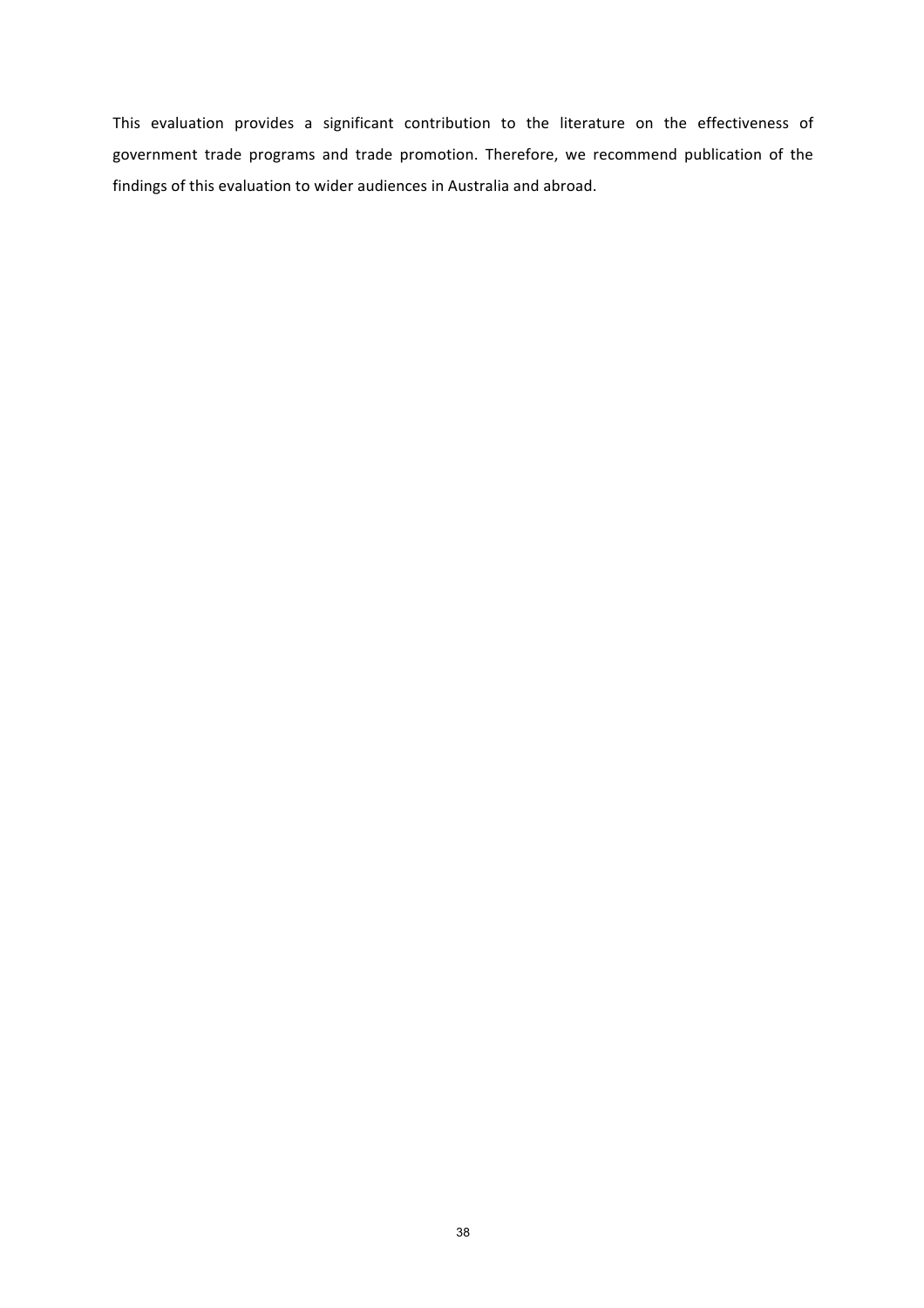#### **Acknowledgement**

We wish to thank Jann Milic, Anthony Jones, , Bruce Levett, Margaret Brett and Rebecca Hall from DEDJTR for substantial comments and suggestions and the use of Victoria Trade Mission program participants database; Diane Braskic, David Taylor and Tom Pougher from the ABS for making the analysis of the ABS data possible.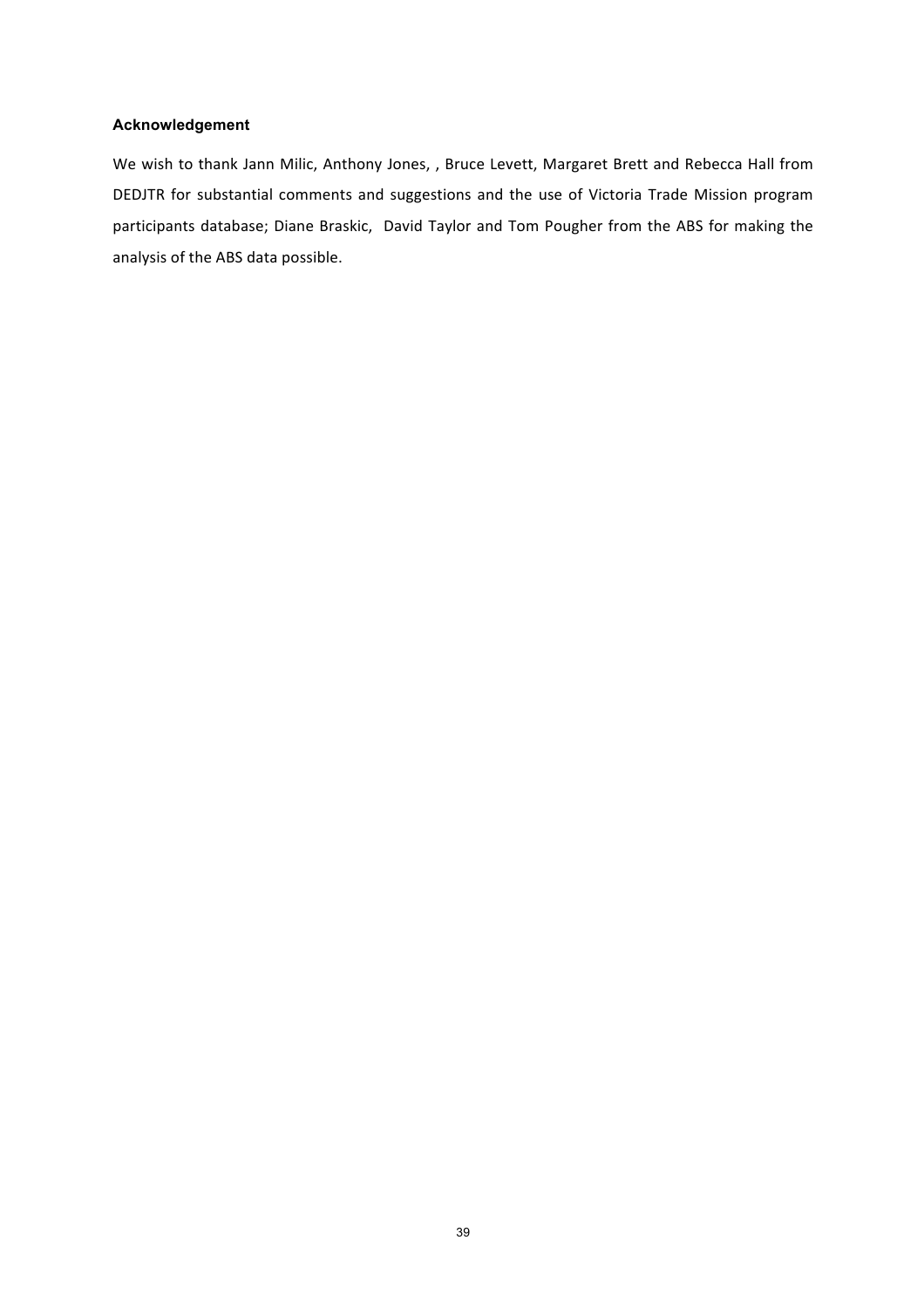#### **Appendix 1 Methodology**

#### **A1.1 Difference-in-difference (DID) analysis**

We derived average treatment effects on the treated as our estimate of the impact of the trade mission program on participants' export performance using a quasi-experimental method known as difference-in-difference (DID). To implement the method, we required observable data on the export performance of participating and non-participating firms before and after the trade mission. In the stylised diagram in Figure A.1 below, the observed data are labelled with "green" coloured labels T0 and C0 (corresponding to the average performance of participants and non-participants before trade mission, respectively) and T1 and C1 (corresponding to the average performance of participants and non-participants after trade mission, respectively).







#### **Naïve impact estimates**

Given the observed data as defined above, one naïve estimate of the impact is to compare the difference in average export performance (Y) at points T1 and C1 (that is,  $Impatch<sub>naive1</sub> = Y<sub>T1</sub>$  –  $Y_{c1}$ ). This naïve estimate is usually produced when we do not observe before and after data. The problem with this naïve estimate is we do not know whether participating firms are always superior to non-participating firms. Note that Figure A.1 is drawn such that  $Y_{T0} > Y_{C0}$  to illustrate the possibility that participating firms may in fact have better export performance even before the program.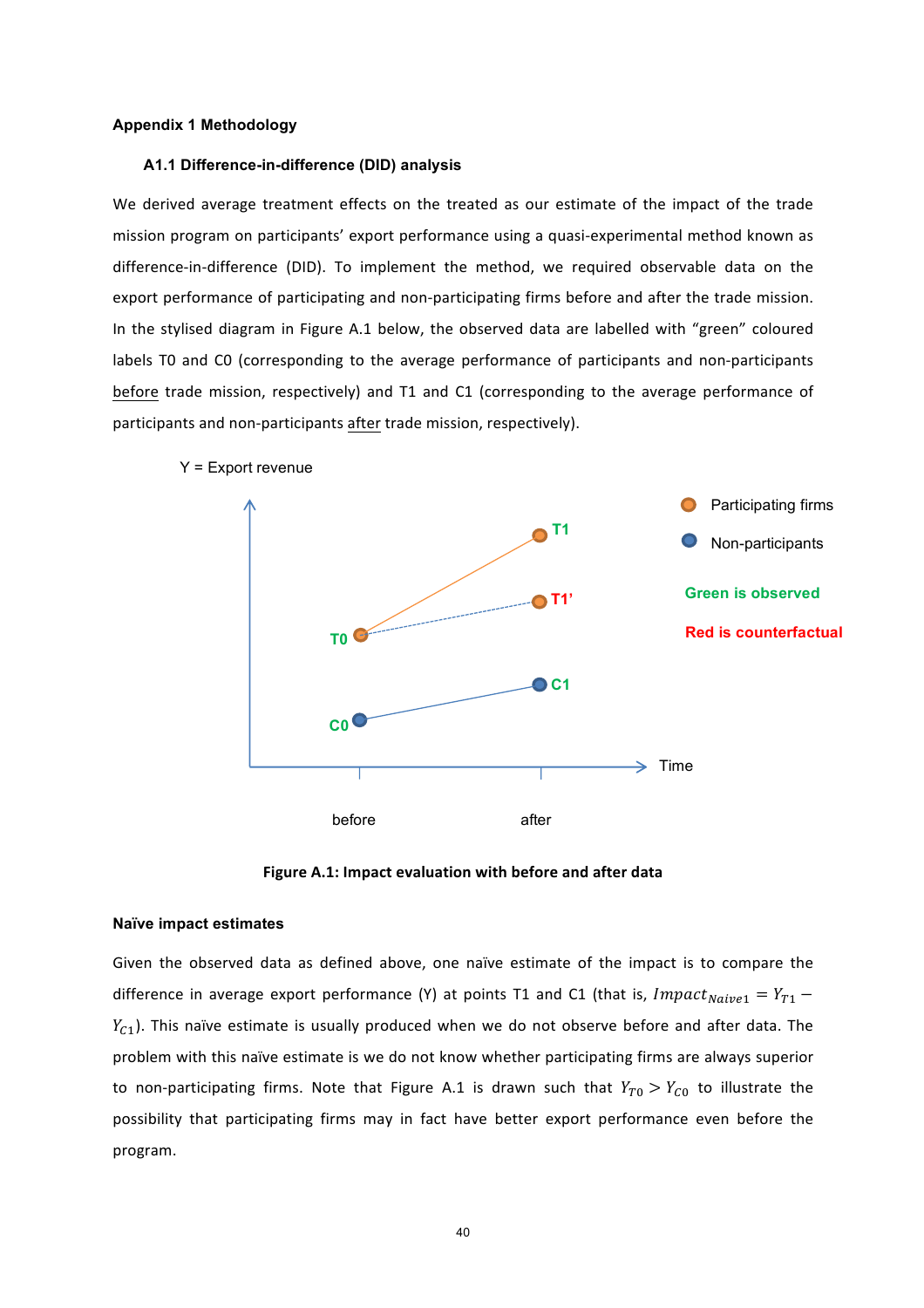Another slightly less naïve estimation method that people can use when before and after data are available is to measure impact as:  $Impatch_{naive2} = Y_{T1} - Y_{T0}$ . This estimate is an improvement over the previous one since it does not suffer from the "upward bias" from any pre-existing superior performance of the participating firms. That problem is avoided by making a comparison based only on the performance of the participating firms. However, there is still another problem in terms of completely attributing the change in the performance of participants  $(Y_{T1} - Y_{T0})$  to the trade missions. It is plausible that some of the measured improvement in participating firms' performance comes from other unobserved reasons unrelated to trade mission participation. In Figure A.1, this possibility is illustrated by the counterfactual point T1' to denote the average export performance  $(Y_{T1'})$  had there be no trade mission program. The closer T1' is to T1, that is as  $Y_{T1'}$  closer to  $Y_{T1}$ , then the more severe the misattribution problem from using  $Impatch_{Naive2}$  measure.

#### **DID impact estimate**

To address the attribution bias problem of  $Impact_{Naive2}$ , we can redefine the impact measure as:

$$
Impact = Y_{T1} - Y_{T1'} \tag{A1.1}
$$

The problem with implementing the measure *Impact* in (A1.1) is that it involves  $Y_{T1}$  which is an unobserved counterfactual. The difference-in-difference approach solves this problem by making a reasonable assumption that whatever unobserved factors there are which are unrelated to trade missions participation, they affect performance before and after the program for both participants and non-participants in a similar way. This assumption is also known as the common trend assumption as shown in Figure A.1 above by the common slopes of the lines C0-C1 and T0-T1'.

Under the common trend assumption, we can estimate  $Y_{T1'} - Y_{C1}$  as  $Y_{T0} - Y_{C0}$  such that the impact of trade mission can be measured as:

$$
Impact_{DID} = Y_{T1} - Y_{T1'}
$$
  
=  $(Y_{T1} - Y_{C1}) - (Y_{T1'} - Y_{C1})$   
=  $(Y_{T1} - Y_{C1}) - (Y_{T0} - Y_{C0})$   
=  $(Y_{T1} - Y_{T0}) - (Y_{C1} - Y_{C0})$  (A1.2)

where in the third line we substitute  $Y_{T0} - Y_{C0}$ , which is observable, for  $Y_{T1'} - Y_{C1}$  which is unobserved. Thus, Impact<sub>DID</sub> is essentially computed based on the difference of two observed differences and hence where the difference-in-difference term comes from.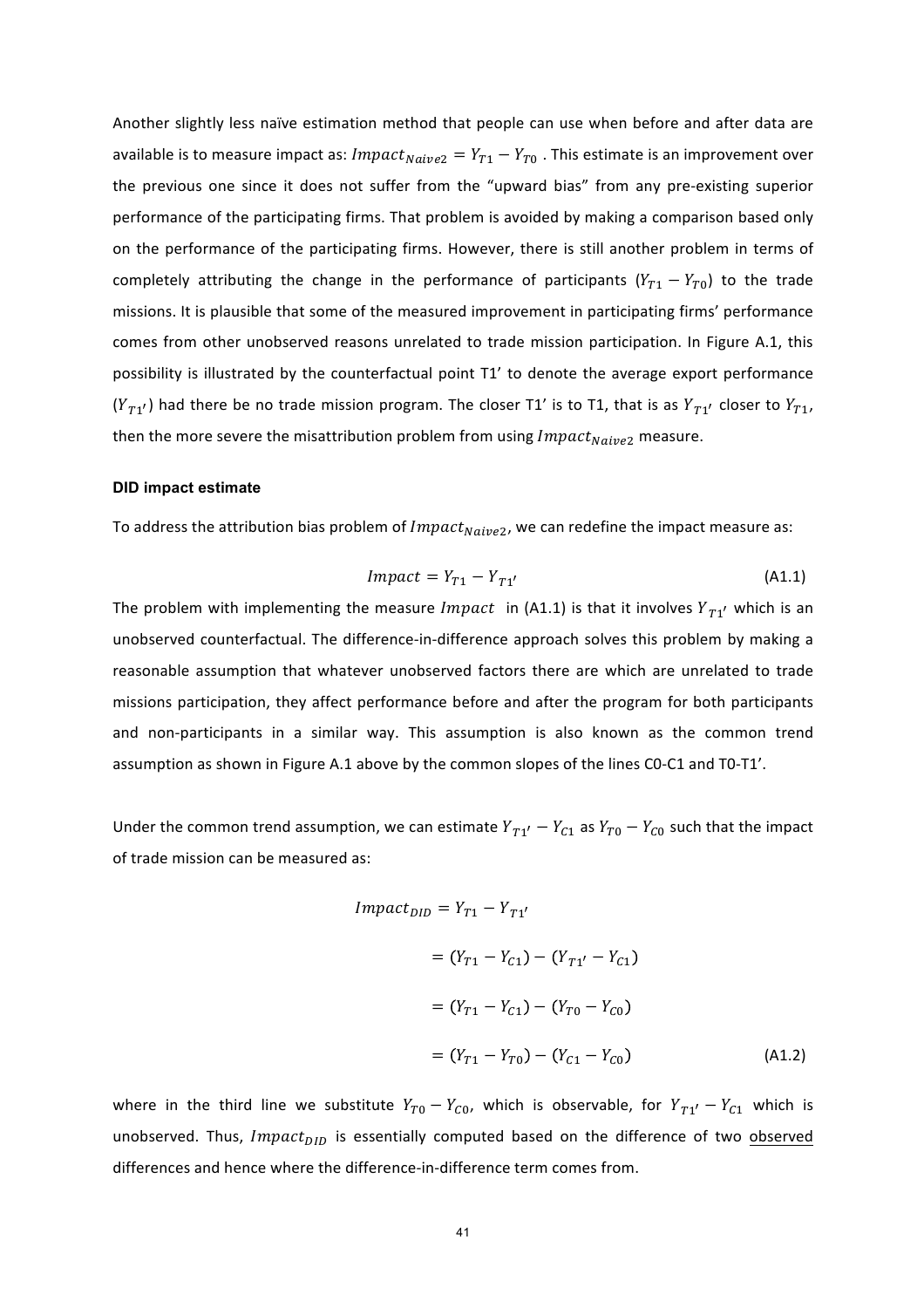#### **A1.2. Basic DID**

This and subsequent sections and Appendix 2 provide a more technical discussion of the implementation of the DID method in this report. Denote program participation status as  $D_{it}$  where  $D_{it} = 1$  if firm *i* participates in the Victorian Trade Missions or Super Trade Missions in financial year t and  $D_{it} = 0$  otherwise. Denote  $X_{it}$  as the corresponding vector of observed covariates of firm and program characteristics. Denote  $Y_{it}^1$  as the observed outcome (say, export revenues) and  $Y_{it}^0$  as the unobserved (counterfactual) outcome.

Hence,  $E\big[Y^1_{it}|X_{it},D_{it}=1\big]$  is the observed average outcome of participating firms conditional on  $X_{it}$ and  $E\big(Y^0_{it}|X_{it},D_{it}=1\big)$  is the counterfactual average outcome of participating firms had they not participated. The impact of trade promotion program is measured by the average treatment effect on the treated (ATT) denoted by  $\tau$ :

$$
\tau = E(Y_{it}^1 | X_{it}, D_{it} = 1) - E(Y_{it}^0 | X_{it}, D_{it} = 1)
$$
\n(A1.3)

In equation (A1.3),  $\tau$  measures the average change in the outcomes of participating firms as the difference between observed average outcomes after treatment and counterfactual average outcomes had the firms not received the treatments. It is clear that to obtain an unbiased estimate of  $\tau$  we need an unbiased estimate of  $E\big(Y^0_{it}|X_{it},D_{it}=1\big)$ , the counterfactual average outcome. An obvious candidate is to use the average outcome of a selected group of non-participants which we call as the control group. This control group would need to be identified by taking into account any potential non-randomness or endogenous selection in program participation.

In other words, we need to select the control group such that relevant firm characteristics are comparable in both groups. We did this in two ways. First, we implemented the basic difference-indifference method. The main idea was to use the longitudinal nature of our linked Trade Program and BAS-BIT databases. Specifically, we used the repeated observations of the same firms across the years in order to control for time invariant and unobserved characteristics that lead to systematic selection to exporting and to the trade promotion program. Using difference-in-difference, we estimated  $\tau$  by comparing the change in the export outcomes of participants before and after the treatment to the change in the export outcomes of non-participant before and after the treatment. This is shown in equation  $(A1.4)$  below:

$$
Y_{it} = X_{it}\beta + \tau D_{it} + \mu_i + \lambda_t + \varepsilon_{it}
$$
\n(A1.4)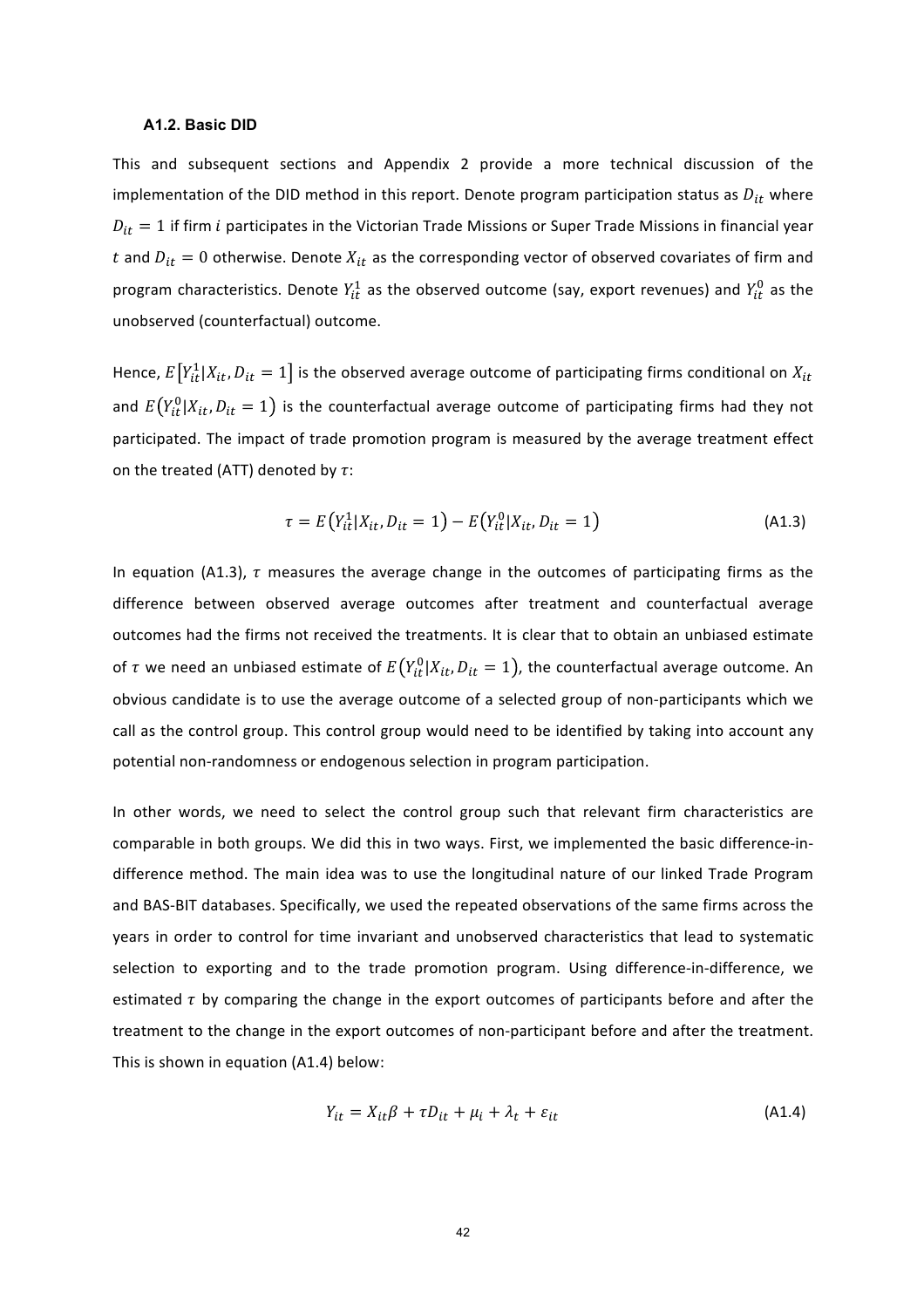Note that in specifying equation (A1.4), we assume the conditional expectation function  $E(Y|X,D)$  is linear and any unobserved firm characteristics is decomposable into a time-invariant firm specific fixed effects  $(\mu_i)$ , common across firms year effect  $(\lambda_t)$  and a random component  $(\varepsilon_{it})$ . The introduction of the covariates  $(X)$  linearly may lead to inconsistent estimate of  $\tau$  due to potential misspecification (Meyer, 1995; Abadie, 2005). In order to avoid this problem, we followed Volpe Martincus and Carballo (2008) and augment the difference-in-difference analysis with a matching analysis as described below.

#### **A1.3 Matched DID**

As discussed above, a key identification assumption of the DID method is the common trend assumption. To minimize the possibility that this assumption is violated, we needed to make sure that the control group, that is the set of non-participants that we compare to, are as "similar" as possible to the participants. This is particularly important when we know that program participation is not random, that is when there is any systematic selection bias into trade mission attendance. The matched-DID impact measure aims to address the problem by making a slightly weaker assumption that there is a common trend once participants and non-participants are matched on observable characteristics. 

The matched difference-in-difference method can estimate treatment effects without imposing the linear functional form restriction in the conditional expectation of the outcome variable is (Arnold and Javorcik, 2005; Gorg et al 2008). The matching method part controls for any endogeneous selection into programs based on observables (Heckman and Robb, 1985; Heckman et al 1998). The difference-in-difference part of the method controls for endogenous selection into programs based on time invariant unobservables. Therefore, the matched difference-in-difference estimate of the treatment effects  $(\tau)$  is the difference between the change in the outcomes before and after program participation of treated firms and that of matched non-participating firms. Any imbalance between the treated and control groups in the distribution of covariates and time-invariant effects is controlled for. Note however that we still need to assume that there is no time varying unobserved effects influencing selection into treatment and treatment outcomes (see Heckman et al., 1997; Blundell and Costa Dias, 2002).

In practice, the estimation of τ (treatment effects) was conducted in two stages. First, control group members were identified using a matching method such as the propensity score matching (explained below). Second, equation (A1.4), without the X covariates, was estimated using the treated group and matched control group as the sample.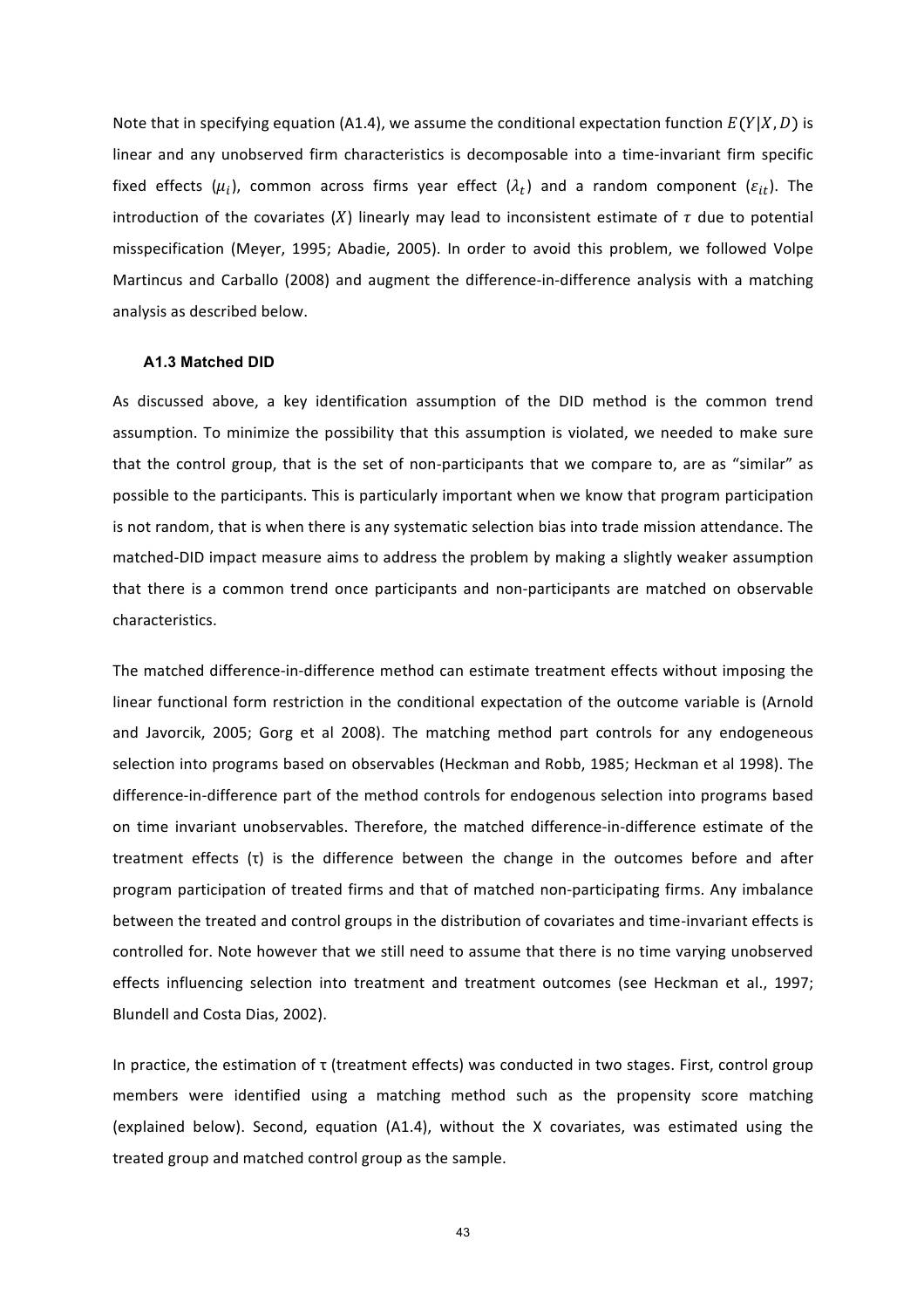To ensure robustness, this evaluation used two approaches to match each participating firm to nonparticipating firm(s). The first approach is based on parametric estimation of propensity scores for attending trade missions. The second approach is based on non-parametric exact matching. These are explained below. Appendix 2 discusses the results of the matching step.

#### **Propensity score matching**

The basic idea here is to pair participating firms to most similar non-participating firms using propensity score. The propensity score was estimated as the predicted probability of a firm to participate in the program based on observed covariates  $P(X)$  which do not include the outcome measures. By doing this, we control for observable sources of bias in the estimation of the treatment effect (selection on observables bias). In order to estimate  $P(X)$ , we controlled for observed factors that determine firms selection into the programmes and export performance, so that programme participation and programme outcomes are independent. The similarity of two given firms was then assessed by how close their propensity scores are.

In this report, we use the following similarity criteria to select the participants and non-participants in computing the  $Impatch_{ID}$ :

- 1. The nearest neighbour (NN1): For each participant, select one non-participant with the most similar propensity score.
- 2. The five nearest neighbours (NN5): For each participant, select five non-participants with the most similar propensity scores.

To produce relatively reliable estimates of the propensity scores, Volpe Martincus and Carballo (2008) and the literature they cite<sup>22</sup> suggest that we take into account factors that are correlated with different stage internationalisation. Firms at different level of internationalisation appear to have different level of awareness of available promotion programs. In addition, their needs and obstacles also vary by their degree of internationalisation, implying different requirements and expectations from export promotion participation.

In practice, our choice of matching variables was limited by how rich the database we worked with. For this report, we estimated the propensity score as the predicted probability of participating in the trade mission program conditional on:

<sup>&</sup>lt;sup>22</sup> See, as cited in Volpe Martincus and Carballo 2008, Kedia and Chhokar 1986; Naidu and Rao 1993; Ahmed et al., 2002; Diamantopoulos et al. 1993; Naidu and Rao 1993; Czinkota 1996; Moini 1998; Ogram 1982; Seringhaus 1986; Cavusgil 1990; Kotabe and Czinkota 1992; Francis and Collins-Dodd 2004.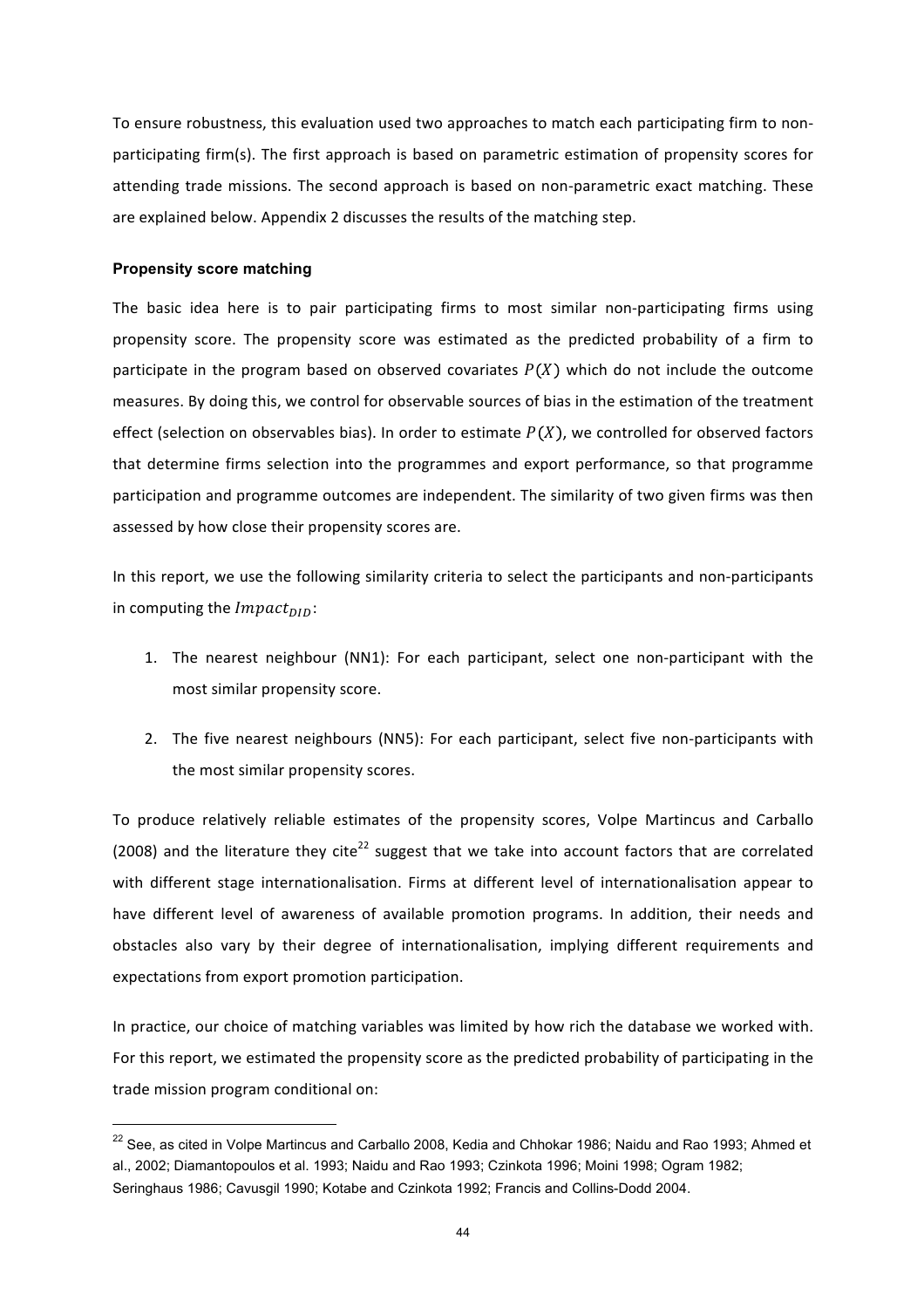- Total sales revenue
- **Imports**
- Share of foreign ownership
- Industry

where we used of past values (pre-2010) in order to avoid endogeneity problem in the matching process.<sup>23</sup>

The propensity matching approach was implemented using the *psmatch2* command in Stata software based on the following constructed variables:

- 1. Identify treated and non-treated firms.  $D_i = 1$  if  $D_{it} = 1$  at any year *t*. Otherwise,  $D_i = 0$ . The variable  $D_i$  is the dependent variable for psmatch2.
- 2. For each year, the covariates vector  $X_{it}$  consists of total sales revenues, whether or not an exporter (if the outcome being considered is export sales revenue), import values, total wages paid, share of foreign ownership and one-digit industry code. Thus,  $X_{it}$  measure size and the extent of international engagement of the firms within each broad industry.
- 3. Using only the years before Victorian Trade supported program begun (that is, data from 2009 or earlier), compute the pre-2009 average values of each components in  $X_{it}$  across the years for each firm. Denote this average values as  $X_{ipre}$ ; this covariate vectors is the independent variables for psmatch2.
- 4. The control group is defined as the nearest neighbour matched by psmatch2 using the variables in steps 1 and 3.

#### **Exact matching**

We complemented the propensity matching method with a non-parametric method known as exact matching. The exact matching approach is an old approach which aims to identify "similar" nonparticipants in a more direct way. Instead of comparing propensity scores computed as a function of the matching variables (Total sales revenue; Imports; Share of foreign ownership; Industry), with exact matching we made sure that the selected similar non-participants had the same values of total sales revenue, imports, share of foreign ownership and industry to those of a given participant. For example, if a participant had total sales revenue =  $$1$  million, imports =  $$100$  thousands, share of

<sup>&</sup>lt;sup>23</sup> We also estimated model specifications in which we included past export values and past export status.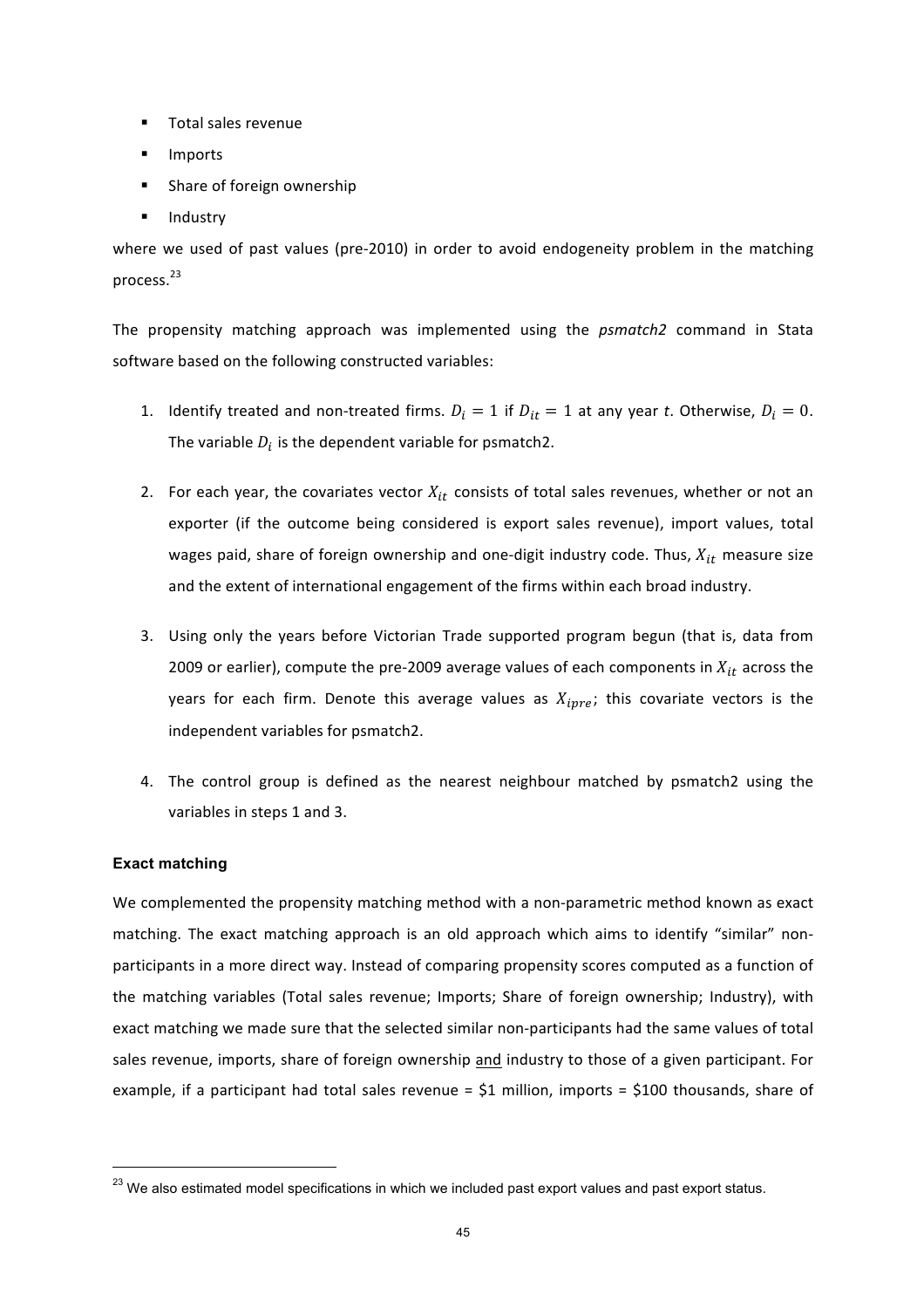foreign ownership =  $5%$  and industry = Manufacturing, then matched non-participants would have identical values in all of those matching variables.

There are however some dimensionality problems when the matching variable such as total sales revenue is continuous. To avoid this problem, we used the more recently developed coarsened exact matching (CEM) approach where the continuous matching variable has been "coarsened" or "discretised" (lacus, King and Porro 2011a, 2011b).<sup>24</sup> In this case, the CEM algorithm first coarsens each continuous variable to ensure that substantively indistinguishable values (with respect to program participation) are grouped and assigned the same numerical value. Then, exact-matching algorithm is applied to each strata within the coarsened data to identify the control group (nonparticipants which are most similar to participants).

As in the case of propensity matching approach, we used two "most similar" definitions in order to allow us for assessing the sensitivity of impact estimates to matching approach:

- 1. One exact match (CEM-K2K): For each participant, select one non-participant identified as one of the exact matches.
- 2. All exact matches (CEM): For each participant, select all participants identified as the exact matches.

<sup>&</sup>lt;sup>24</sup> See also Blackwell et al. (2009) for further discussion on the various desirable properties of CEM as a matching method.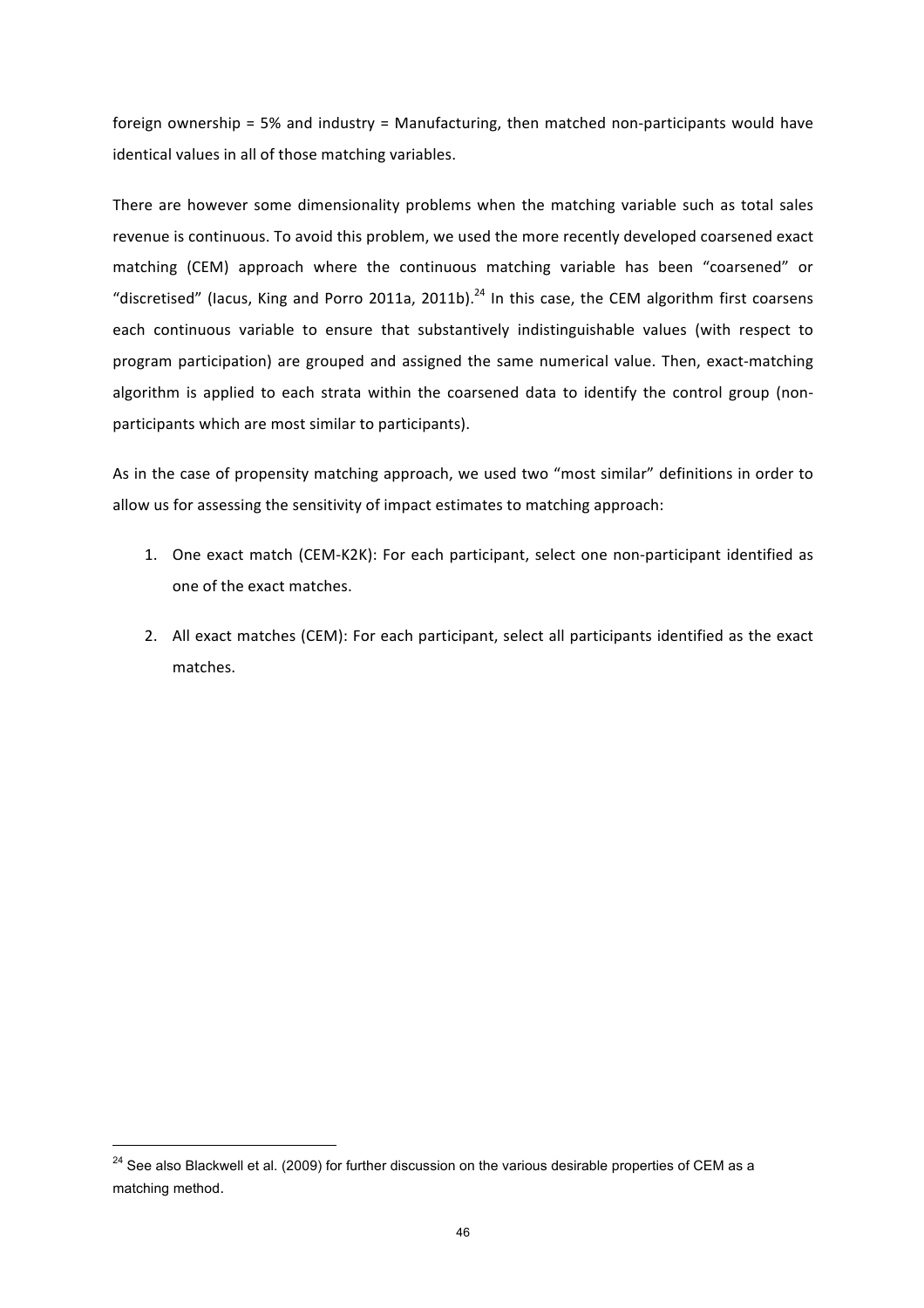#### **Appendix 2 Matching analysis results**

#### **A2.1 Propensity score matching**

As discussed in Appendix 1, to account for the possibility of systematic selection into participation in trade mission program, we implemented the propensity and exact matching approaches and produce difference-in-difference (DID) estimates of the program impacts on matched control groups. For the matching variables we included the averages of pre-2010 (that is pre-VIC trade mission program) of output, import, foreign ownership and wages. In addition, we also performed propensity matching using pre-2010 average of export sales and export status.<sup>25</sup> Table A2.1 summarises the coefficient estimates of the propensity equations. Table A2.2 summarises the matching results.

#### Table A2.1: Propensity score matching coefficient estimates

| $(D_i = 1$ if business <i>i</i> participated in any year in the period) |                  |                  |  |  |  |  |
|-------------------------------------------------------------------------|------------------|------------------|--|--|--|--|
| Independent variable                                                    | PSM <sub>1</sub> | PSM <sub>2</sub> |  |  |  |  |
| Mean pre-2010 output                                                    | 1.87e-10         | 1.98e-10         |  |  |  |  |
|                                                                         | $(1.76e-10)$     | $(1.68e-10)$     |  |  |  |  |
| Mean pre-2010 import                                                    | 3.83e-09         | $-5.27e-09$      |  |  |  |  |
|                                                                         | $(5.03e-08)$     | $(3.97e-08)$     |  |  |  |  |
| Mean pre-2010 foreign ownership share                                   | $1.512***$       | $0.582**$        |  |  |  |  |
|                                                                         | (0.288)          | (0.292)          |  |  |  |  |
| Mean pre-2010 wages                                                     | 7.90e-09***      | 7.20e-09***      |  |  |  |  |
|                                                                         | $(1.16e-09)$     | $(1.08e-09)$     |  |  |  |  |
| Mean pre-2010 export sales                                              |                  | $-6.52e-11$      |  |  |  |  |
|                                                                         |                  | $(9.97e-10)$     |  |  |  |  |
| Mean pre-2010 export status                                             |                  | 2.204***         |  |  |  |  |
|                                                                         |                  | (0.097)          |  |  |  |  |
| Constant                                                                | $-6.227***$      | $-6.577***$      |  |  |  |  |
|                                                                         | (0.185)          | (0.189)          |  |  |  |  |
|                                                                         |                  |                  |  |  |  |  |
| Industry fixed effects                                                  | Yes              | Yes              |  |  |  |  |
| Sample size                                                             | 222,307          | 222,307          |  |  |  |  |
| Pseudo-R2                                                               | 0.0752           | 0.1405           |  |  |  |  |

Dependent variable  $D_i$ : Program participation status over  $2010/11 - 2012/13$ 

Notes: Estimated using matched DEDJTR Victoria Trade Missions and ABS BAS-BIT databases. The notations \*, \*\*, \*\*\* denote statistically significant estimate at 10, 5, and 1% level. Standard errors are in parentheses

First, regarding sample size, the original data for matching contain 597,091 firms. However, due to missing values in one or more covariates, only 222,307 firms were included in the propensity score estimation. Second, the coefficient estimates of export status, foreign ownership share and wages are statistically significant and of the expected sign. To some extent, these seem to suggest that past

 $25$  These two additional variables were excluded from the first specification since they are the outcome variables. Their inclusions here assume that the pre-2010 averages can be treated as "exogenous".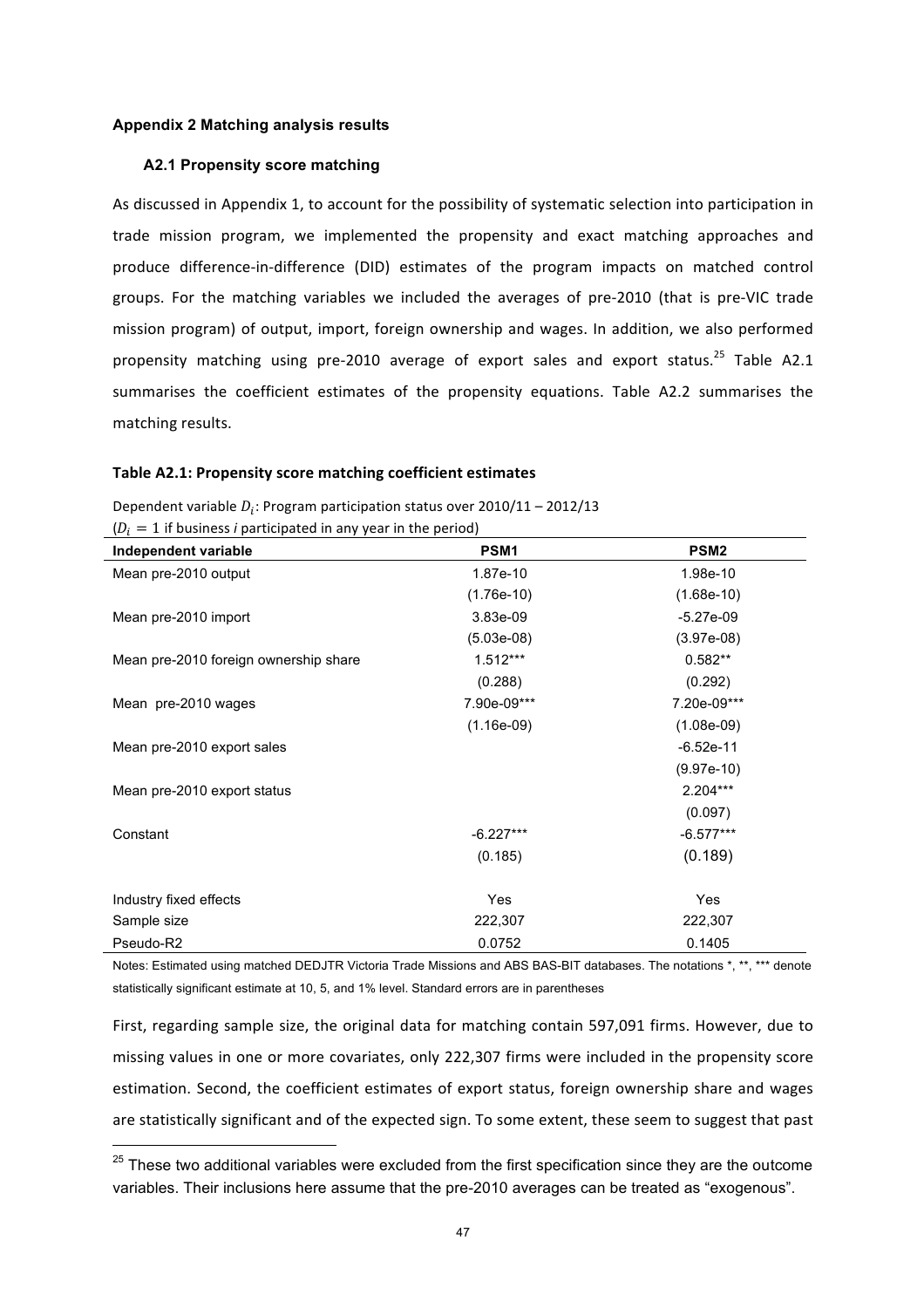international engagement and productivity (wages effect is positive once output is controlled for) are important predictors of program participation and potentially exports.

Then, based on the estimated coefficients summarised in Table A2.1, we computed the predicted propensity scores which we used, for each treated firm, to identify the most similar non-participants as the matched control group. In the propensity matching approach, we identified the nearest neighbour and five nearest neighbours from the pool of non-participants as the control group to which the export performance of participants is compered to. Table A2.2 provides a summary of ttests of differences in the means in average export performance before program participation (that is, pre-2010) between participants and non-participants matched using the first propensity matching model (PSM1).

Table A2.2: Differences in pre-program participation average exports sales and export probability of participants (P) and non-participants (N), before and after matching; PSM1

|                            |         | <b>Nearest neighbour (NN1)</b> |              |         | Five nearest neighbours (NN5) |              |
|----------------------------|---------|--------------------------------|--------------|---------|-------------------------------|--------------|
|                            | P       | N                              | $N - P$      | P       | N                             | $N - P$      |
| <b>Before matching</b>     |         |                                |              |         |                               |              |
| Sample size                | 575     | 596,516                        |              | 575     | 596.516                       |              |
| Mean (export) (\$)         | 824,559 | 21.249                         | $-803,310$   | 824.559 | 21.249                        | -803.310     |
| t-stat (Ho: $N - P = 0$ )  |         |                                | $-3.285***$  |         |                               | $-3.285***$  |
| Mean (Probability[export]) | 0.445   | 0.037                          | $-0.408$     | 0.445   | 0.037                         | $-0.408$     |
| t-stat (Ho: $N - P = 0$ )  |         |                                | $-51.530***$ |         |                               | $-51.530***$ |
| <b>After matching</b>      |         |                                |              |         |                               |              |
| Sample size                | 487     | 469                            |              | 487     | 12,143                        |              |
| Mean (export) (\$)         | 867,536 | 236,962                        | $-630,575$   | 867.536 | 442.275                       | -425.261     |
| t-stat (Ho: $N - P = 0$ )  |         |                                | $-1.715*$    |         |                               | $-0.239$     |
| Mean (Probability[export]) | 0.493   | 0.204                          | $-0.489$     | 0.493   | 0.043                         | $-0.450$     |
| t-stat (Ho: $N - P = 0$ )  |         |                                | $-9.773***$  |         |                               | $-43.922***$ |

Notes: \*, \*\*, \*\*\* denotes statistically significant estimate at 10, 5, and 1% level.

From Table A2.2, before matching, the t-statistics for the null hypothesis that the average export of the two comparison groups is not different from zero is -3.285. Thus, the null hypothesis was rejected and we concluded that participant and non-participants differed significantly before the program. After matching, the t-statistic is -1.715 for NN1 matching and -0.239 for NN5 matching. Thus, in this case, the five nearest neighbours matching performed better in eliminating preprogram differentials in average export sales between participants and non-participants. However, neither matching eliminated the pre-program differentials in terms of export probability.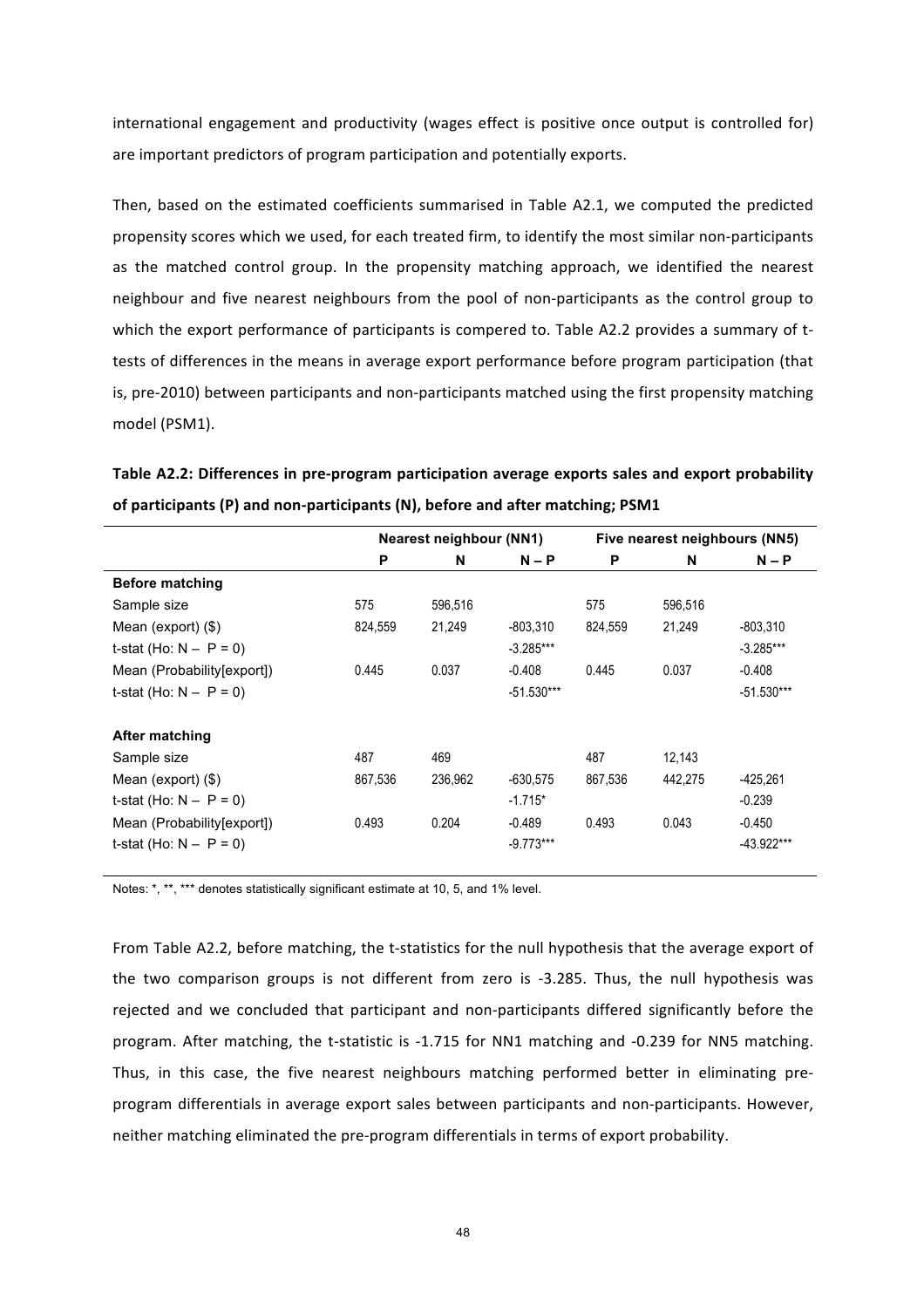Table A2.3 summarises the matching results when we use PSM2 coefficient estimates to predict the propensity scores. Note that Table A2.1 indicates that the addition of past export sales and past export status appears to improve the fit of the propensity score model significantly (pseudo-R2 increased from 0.075 to 0.140). The results for NN1 matching seem to reflect the improvement in the propensity score model fit. Pre-program differentials between participants and non-participants in terms of export sales value were no longer statistically significantly different from zero.<sup>26</sup>

| Table A2.3: Differences in pre-program participation average exports sales and export probability |
|---------------------------------------------------------------------------------------------------|
| of participants (P) and non-participants (N), before and after matching; PSM2                     |

|                            |         | Nearest neighbour (NN1) |           |         |         | Five nearest neighbours (NN5) |
|----------------------------|---------|-------------------------|-----------|---------|---------|-------------------------------|
|                            | P       | N                       | $N - P$   | P       | N       | $N - P$                       |
|                            |         |                         |           |         |         |                               |
| After matching             |         |                         |           |         |         |                               |
| Sample size                | 487     | 469                     |           | 487     | 12,099  |                               |
| Mean (export) $(\$)$       | 867,536 | 9.874.928               | 9,007,392 | 867.536 | 448.960 | -418.576                      |
| t-stat (Ho: $N - P = 0$ )  |         |                         | 1.001     |         |         | $-0.236$                      |
| Mean (Probability[export]) | 0.493   | 0.496                   | 0.004     | 0.493   | 0.089   | $-0.403$                      |
| t-stat (Ho: $N - P = 0$ )  |         |                         | 0.123     |         |         | $-29.428***$                  |
|                            |         |                         |           |         |         |                               |

Notes: \*, \*\*, \*\*\* denotes statistically significant estimate at 10, 5, and 1% level.

#### **A2.2. Exact matching**

For the exact matching, we used the same two sets of matching variables used in PSM1 and PSM2 propensity matching above. The differences in the program participation after matching are summarised in Table A2.4 below. Corresponding to the NN1 and NN5 matching criteria in the case of propensity matching, we produce CEM-K2K matches (1-1 match) and CEM (many-to-1) matches. The performance of the CEM matching appears to be worse than the propensity matching as shown by the statistically significant pre-program participant and non-participant differences in all cases except for the case of export probability and when the full set of matching variables (PSM2) are used.

To conclude, the matching analysis suggests that nearest neighbour (NN1) matching with the full set of PSM2 matching variables (which include pre-2010 average export sales and export status) is the only one that can reduce the pre-program differentials in both export performance measures to an amount that is not statistically significantly different from zero.

 $26$  Due to our inability to see the actual data of individual units, we do not know why the average export value of matched non-participants under the NN1 matching is very large (\$9,874,928). We suspect this is due to an outlier being selected as one of the nearest neighbours as indicated by a similarly large standard deviation of export values of matched non-participants (standard deviation = \$1.98e+08).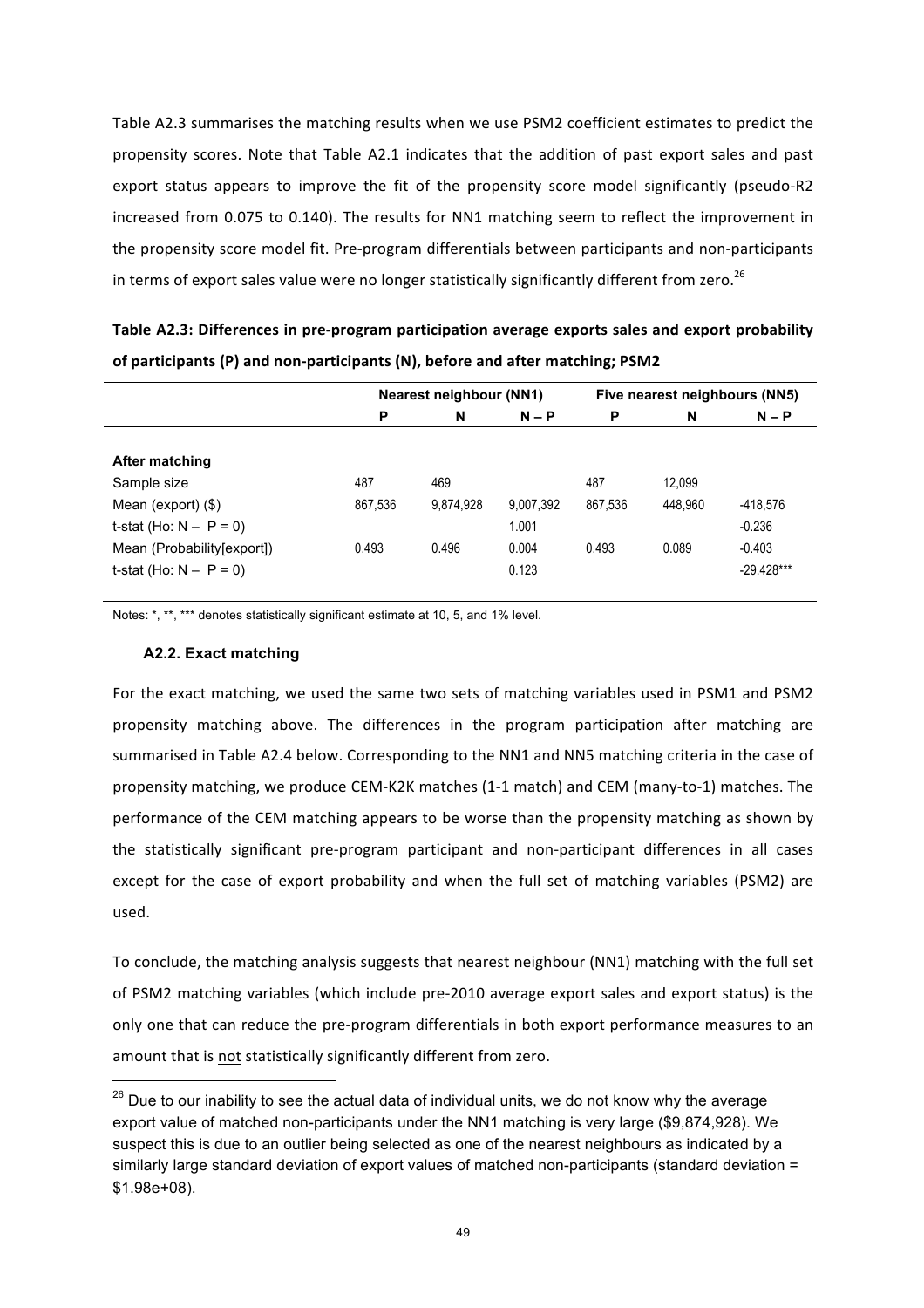|                                                                                                                  |         | <b>CEM-K2K</b> |                          | <b>CEM</b> |         |                                                       |  |
|------------------------------------------------------------------------------------------------------------------|---------|----------------|--------------------------|------------|---------|-------------------------------------------------------|--|
|                                                                                                                  | P       | N              | $N - P$                  | P          | N       | $N - P$                                               |  |
| After matching (PSM1 variables)                                                                                  |         |                |                          |            |         |                                                       |  |
| Sample size                                                                                                      | 566     | 566            |                          | 567        | 541,127 |                                                       |  |
| Mean (export) (\$)<br>t-stat (Ho: $N - P = 0$ )<br>weighted mean difference<br>t-stat (Ho: $N - P = 0$ )         | 752,287 | 48,118         | $-704,170$<br>$-2.305**$ | 752,288    | 10,474  | $-741,814$<br>$-15.173***$<br>$-693.857$<br>$-2.28**$ |  |
| Mean (Probability[export])<br>t-stat (Ho: $N - P = 0$ )<br>weighted mean difference<br>t-stat (Ho: $N - P = 0$ ) | 0.437   | 0.093          | $-0.344$<br>$-14.225***$ | 0.437      | 0.039   | $-0.398$<br>-48.756***<br>$-0.332$<br>$-15.89***$     |  |
| After matching (PSM2 variables)                                                                                  |         |                |                          |            |         |                                                       |  |
| Sample size                                                                                                      | 566     | 566            |                          | 566        | 537,737 |                                                       |  |
| Mean (export) (\$)<br>t-stat (Ho: $N - P = 0$ )<br>weighted mean difference<br>t-stat (Ho: $N - P = 0$ )         | 753,617 | 94,132         | $-659,486$<br>$-2.141**$ | 753,617    | 7,797   | -745820<br>$-34.210***$<br>$-611,402$<br>$-2.00**$    |  |
| Mean (Probability[export])<br>t-stat (Ho: $N - P = 0$ )<br>weighted mean difference<br>t-stat (Ho: $N - P = 0$ ) | 0.438   | 0.438          | 0<br>0.000               | 0.438      | 0.033   | $-0.405$<br>$-53.460$<br>2.93e-14<br>0.00             |  |

Table A2.3: Differences in pre-program participation average exports sales and export probability of participants (P) and non-participants (N), before and after matching; PSM2

Notes: \*, \*\*, \*\*\* denotes statistically significant estimate at 10, 5, and 1% level.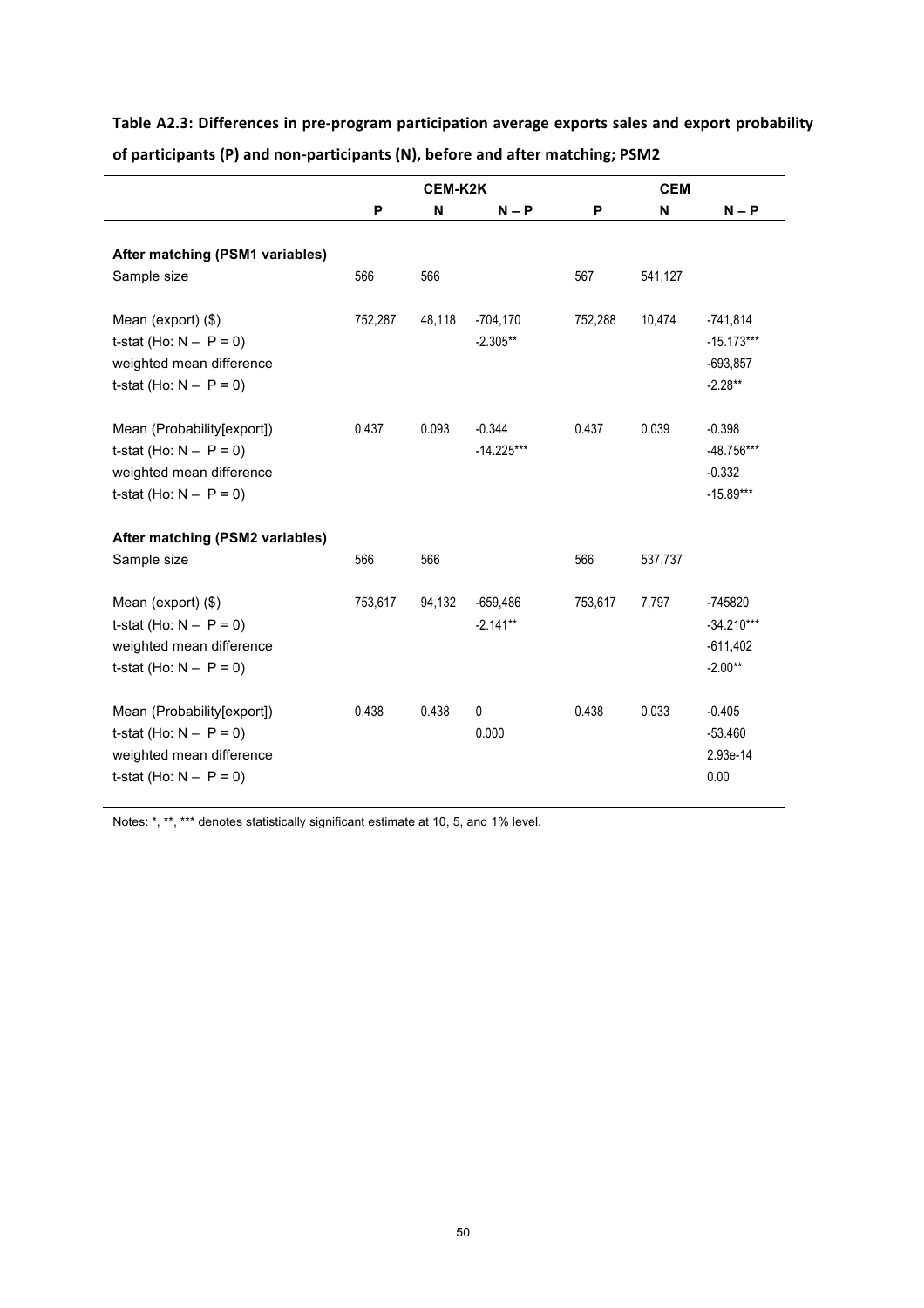#### **References**

Álvarez, R. (2004) "Sources of Export Success in Small- and Medium-Sized Enterprises: The Impact of Public Programs", International Business Review, 13 (3), 383-400.

Arnold, J. and B. Javorcik (2005) "Gifted Kids or Pushy Parents? Foreign Acquisitions and Plant Performance in Indonesia", CEPR Discussion Paper 3193 (London: Centre for Economic Policy Research).

Bernard, A. B. and Jensen, J. B. (2004) "Why Some Firms Export", Review of Economics and Statistics, 86 (2), 561–569.

Bilkey, M., (1978) "An Attempted Integration of the Literature on the Export Behavior of Firms", *Journal of International Business Studies*, 9 (1), 33–46.

Blackwell, M., Iacus, S., King, G. and Porro, G. (2009) "cem: Coarsened exact matching in Stata", The *Stata Journal*, 9, 524–546.

Bonoma, T. V. (1983) "Get More Out of Your Trade Shows", *Harvard Business Review*, (January/February), 75-83.

Cassey, A. J. (2007) "Estimates on the Impact of a State Trade Mission on State Exports", Manuscript, University of Minnesota, 2007.

Cassey, A. J. (2010) "State Trade Missions", School of Economic Sciences, Working Paper Series, WP 2010-13, August, Washington State University.

Denis, J. E. and Depelteau, D. (1985) "Market Knowledge, Diversification, and Export Expansion", *Journal of International Business Studies*, 16 (3), 77–90.

Gil, S., Llorca, R., Serrano, J. A. M. (2007) "Measuring the Impact of Regional Export Promotion: the Spanish Case", Papers in Regional Science, 87 (1), 139-146.

Görg, H., Henry, M. and Strobl, E. (2008) "Grant Support and Exporting Activity", Review of *Economics and Statistics*, 90 (1), 168–74.

Head, K. and Ries, J. (2010) "Do Trade Missions Increase Trade?", *Canadian Journal of Economics*, 43 (3), 754–775.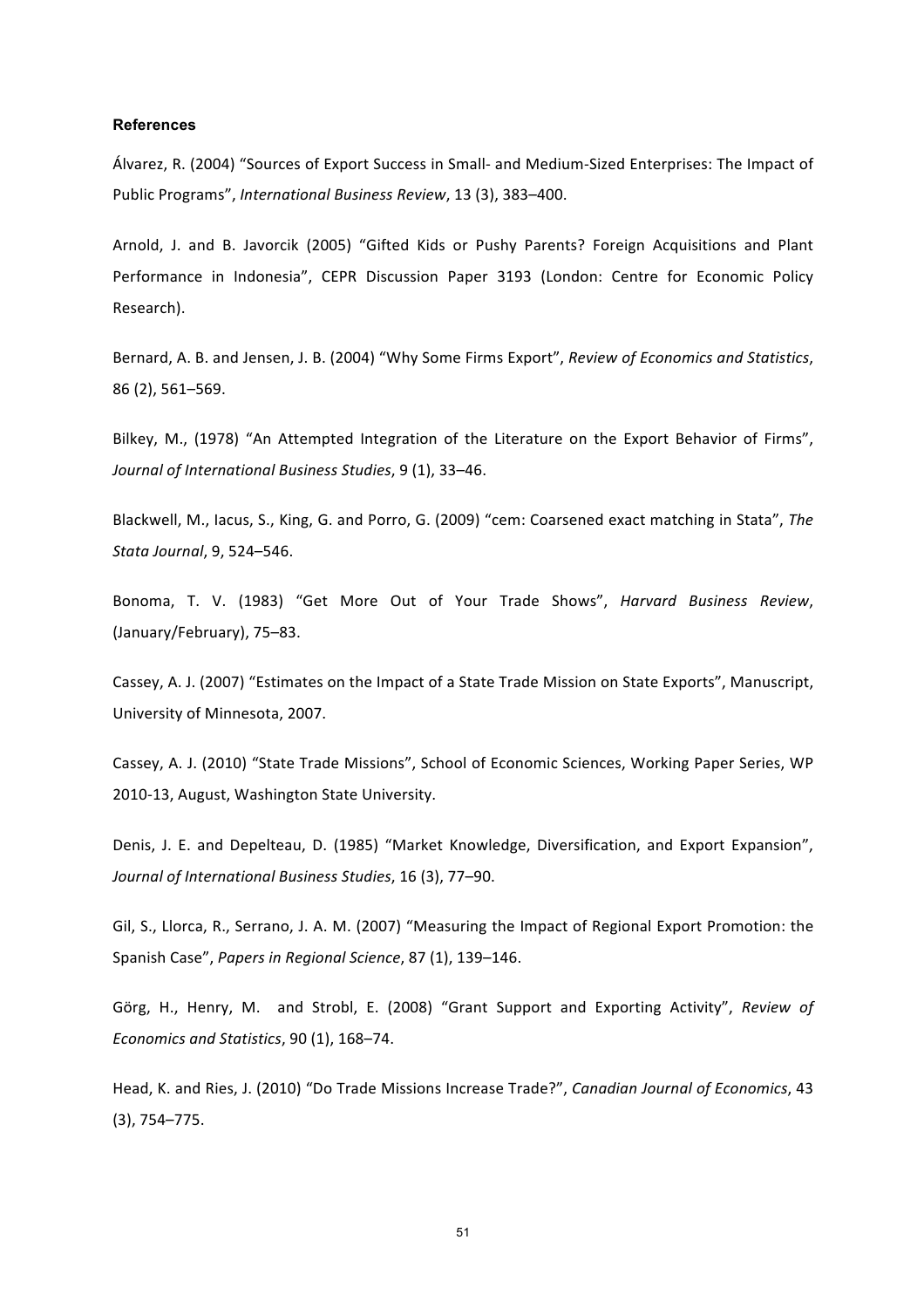Heckman, J., Ichimura, H., Smith, J. and Todd, P. (1998) "Characterizing Selection Bias using Experimental Data", *Econometrica*, 66 (5), 1017-1098.

lacus, S., King, G. and Porro, G. (2011a) "Multivariate Matching Methods That Are Monotonic Imbalance Bounding", *Journal of the American Statistical Association*, 106, 345–361.

lacus, S., King, G. and Porro, G. (2011b) "Causal Inference Without Balance Checking: Coarsened Exact Matching", *Political Analysis*, 20, 1–24.

Jaffe, A. (2002) "Building Program Evaluation into the Design of Public Research Support Programs", *Oxford Review of Economic Policy*, 18 (1), 22–34.

Johanson, J. and Vahlne, J. (1977) "The Internationalization Process of the Firm: A Model of Knowledge Development and Increasing Foreign Market Commitments", *Journal of International Business Studies*, 8 (1), 23–32.

Kneller, R., Pisu, M. and Yu, Z. (2008) "Overseas Business Costs and Export Performance", *Canadian Journal of Economics*, 41 (2), 639–669.

Kotabe, M. (1993) "The Promotional Roles of the State Government and Japanese Manufacturing Direct Investment in the United States", *Journal of Business Research*, 27, 131–146.

Lach, S. (2002) "Do R&D Subsidies Stimulate or Displace Private R&D? Evidence from Israel", *Journal of Industrial Economics*, 50 (4), 369–390.

Leonidou, L. (1995) "Empirical Research on Export Barriers: Review, Assessment, and Synthesis", *Journal of International Marketing*, 3 (1), 29-43.

Leonidou, L. and Theodosius, M. (2004) "The Export Marketing Information System: An Integration of the Extant Knowledge", *Journal of World Business*, 39 (1), 12-36.

Lechner, M. (2001) "Identification and Estimation of Causal Effects of Multiple Treatments under the Conditional Independence Assumption", in M. Lechner and D. Pffeifer (eds.), *Econometric Evaluation* of Labour Market Policies, Heidelberg: Physica / Springer, 43-56.

Lechner, M. (2002a) "Program Heterogeneity and Propensity Score Matching: An Application to the Evaluation of Active Labor Market Policies", Review of Economics and Statistics, 84 (2), 205–220.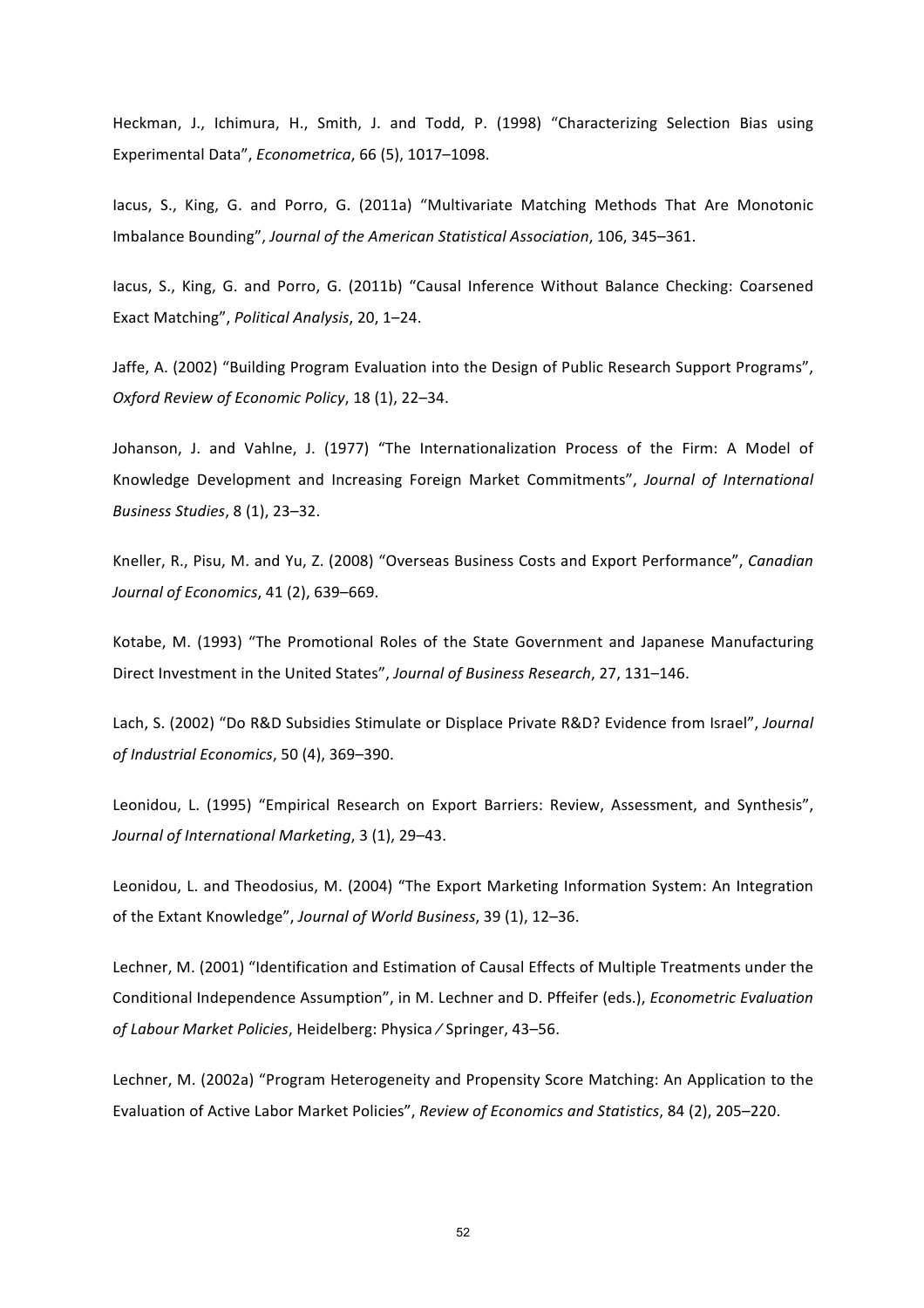Lechner, M. (2002b), "Some Practical Issues in the Evaluation of Heterogeneous Labour Market Programmes by Matching Methods", Journal of the Royal Statistical Society, 165 (1), 59-82.

Nitsch, V. (2007), "State Visits and International Trade", The World Economy, 30 (12), 1797–1816.

Rangan, S. and Lawrence, R. (1999) "Search and Deliberation in International Exchange: Learning from International Trade about Lags, Distance Effects, and Home Bias", NBER Working Paper 7012. National Bureau of Economic Research, Cambridge.

Rauch, J. (1996) "Trade and Search: Social Capital, Sogo Shosha, and Spillovers", NBER Working Paper 5618, National Bureau of Economic Research, Cambridge.

Reid, S. (1984) "Information Acquisition and Export Entry Decisions in Small Firms", Journal of *Business Research*, 12 (2), 141–158.

Rose, A. (2007) "The Foreign Service and Foreign Trade: Embassies as Export Promotion", The World *Economy*, 30 (1), 22-38.

Seringhaus, R. and Rosson, P. (1990) *Government Export Promotion: A Global Perspective*, Eds., London and New York: Routledge.

Shaver, J. M. (1998) "Do Foreign-Owned and U.S.-Owned Establishment Exhibit the Same Location Pattern in U.S. Manufacturing Industries? Journal of International Business Studies, 29 (3), 469-492.

Spence, M. M. (2003) "Evaluating Export Promotion Programmes: U.K. Overseas Trade Missions and Export Performance", Small Business Economics, 20 (1), 83-103.

Volpe Martincus, C. and Carballo, J. (2008) "Is Export Promotion Effective in Developing Countries? Firm-level Evidence on the Intensive and Extensive Margins of Exports", *Journal of International Economics*, 76 (1), 89-106.

Volpe Martincus, C. and Carballo, J. (2010a) "Beyond the Average Effects: The Distributional Impacts of Export Promotion Programs in Developing Countries", *Journal of Development Economics*, 92 (2), 201–214.

Volpe Martincus, C. and Carballo, J. (2010b) "Export Promotion: Bundled Services Work Better", The *World Economy*, 33 (12), 1718–1756.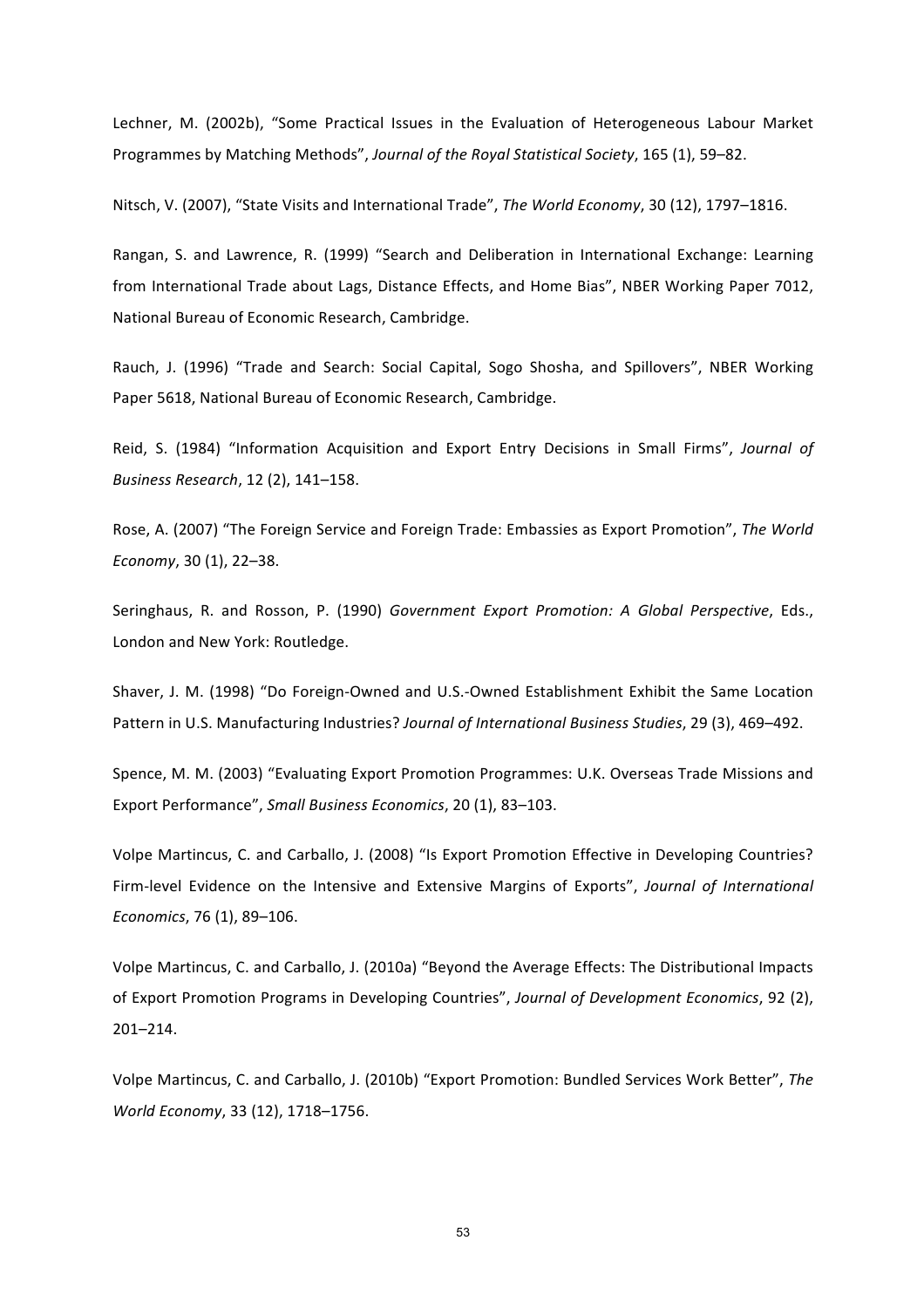Volpe Martincus, C. and Carballo, J. (2010c) "Entering New Country and Product Markets: Does Export Promotion Help?", Review of World Economy, 146, 437-467.

Volpe Martincus, C. and Carballo, J. (2012) "Export Promotion Activities in Developing Countries: What Kind of Trade Do They Promote", *The Journal of International Trade & Economic Development*, 21 (4), 539–578.

Volpe Martincus, C., Estevadeordal, A., Gallo, A. and Luna, J. (2010a) "Information Barriers, Export Promotion Institutions and the Extensive Margin of Trade", *Review of World Economy*, 146, 91-111.

Volpe Martincus, C., Carballo, J. and Gallo, A. (2011) "The Impact of Export Promotion Institutions on Trade: Is It the Intensive or the Extensive Margin?", *Applied Economics Letter*, 18, 127–132.

Wiedershaeim-Paul, F., Olson, H., and Welch, L. (1978) "Pre-export Activity: The First Step in Internationalization", *Journal of International Business Studies*, 9 (1), 47-58.

Wilkinson, T. J. and Brouthers, L. E. (2000a) "An Evaluation of State Sponsored Export Promotion Programs", *Journal of Business Research*, 47 (3), 229–236.

Wilkinson, T. J. and Brouthers, L. E. (2000b) "Trade Shows, Trade Missions and State Governments: Increasing FDI and High-Tech Exports", *Journal of International Business Studies*, 31 (4), 725–734.

Wilkinson, T. J., Keillor, B. D. and d'Amico, M. (2005) "The Relationship between Export Promotion Spending and State Exports in the U.S.", *Journal of Global Marketing*, 18 (3), 95-114.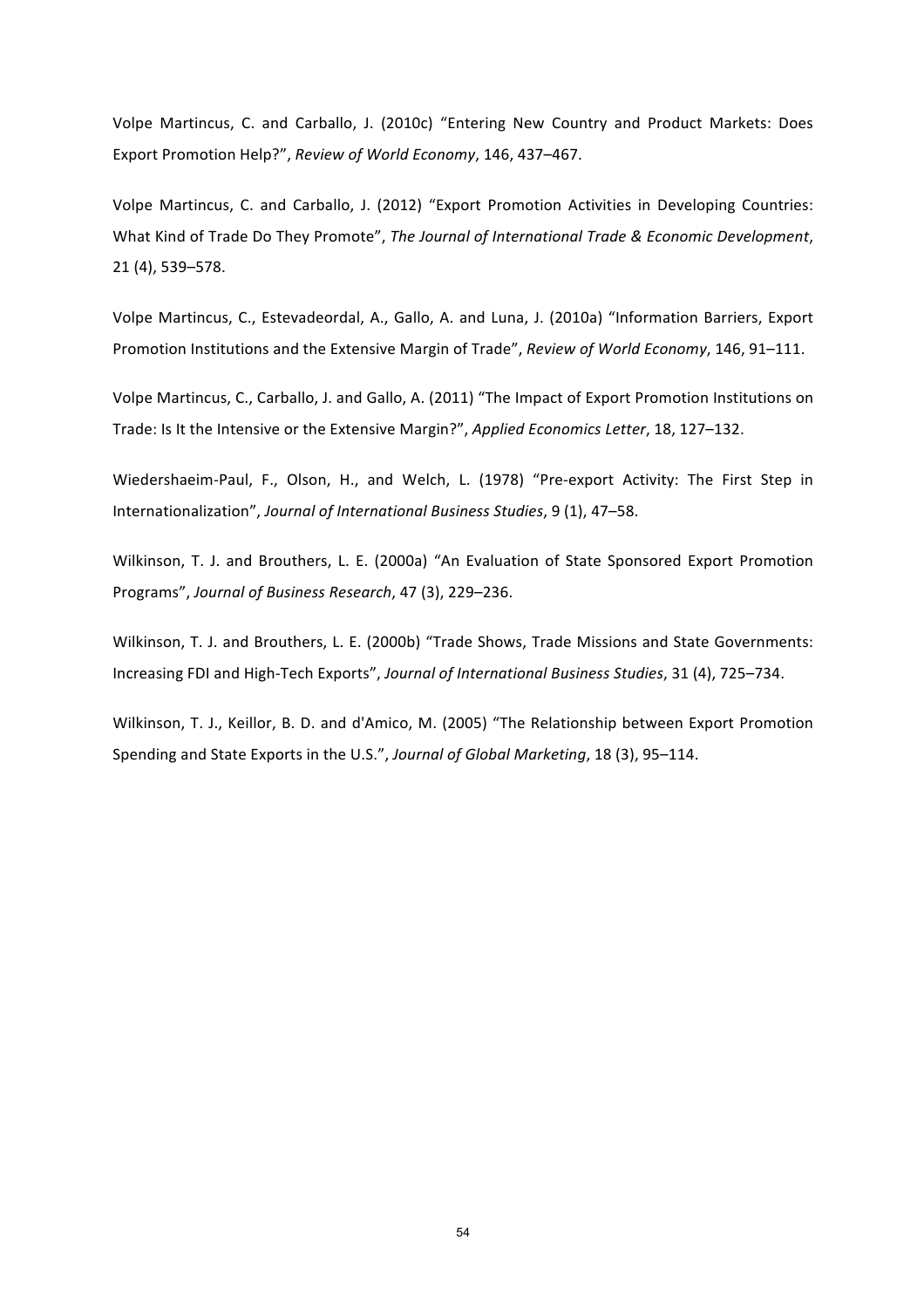### **Glossary**

- Confidence interval **A** 95% confidence interval means that if the analysis is replicated with 100 times with possibly different samples, the true value of the population parameter of interest (the impact of trade mission) will be observed in the interval 95 times.
- Control group The control group consists of firms who did not participate in the program, but are otherwise similar to the participating firms. To obtain unbiased impact estimates, the average change in the relevant outcomes of participating firms is compared to the average change in the same outcomes of the firms in the control group.
- Counterfactual **In program** impact evaluation with observational data, the counterfactuals refer to the unobserved outcomes of participants had they not participated in the programs.
- Difference-in-difference An empirical technique to account for potential selection into treatment bias when treatment effect is to be estimated with nonexperimental data. Instead of taking average difference in outcomes of treatment and control groups to measure treatment effect, difference-in-difference (also known as DID) takes the difference between the average change in outcomes of the treatment group and the average change in outcomes of the control group.
- Economically significant This concept concerns with the magnitude of the impacts and to be contrasted with the concept of statistical significance. An estimated impact may be statistically significantly different from zero. However, the magnitude of the impact may be too small to be considered as significant in economic terms. This is also known as importance measure.
- Exact matching An exact matching of two firms, for example, with a characteristic vector X measuring age, employment, turnover, and industry of the firms means that the two firms has the same values in all of those characteristics included in X.

Impact In this evaluation, impact is defined as the change in the export performance (export revenue and export status) of trade mission